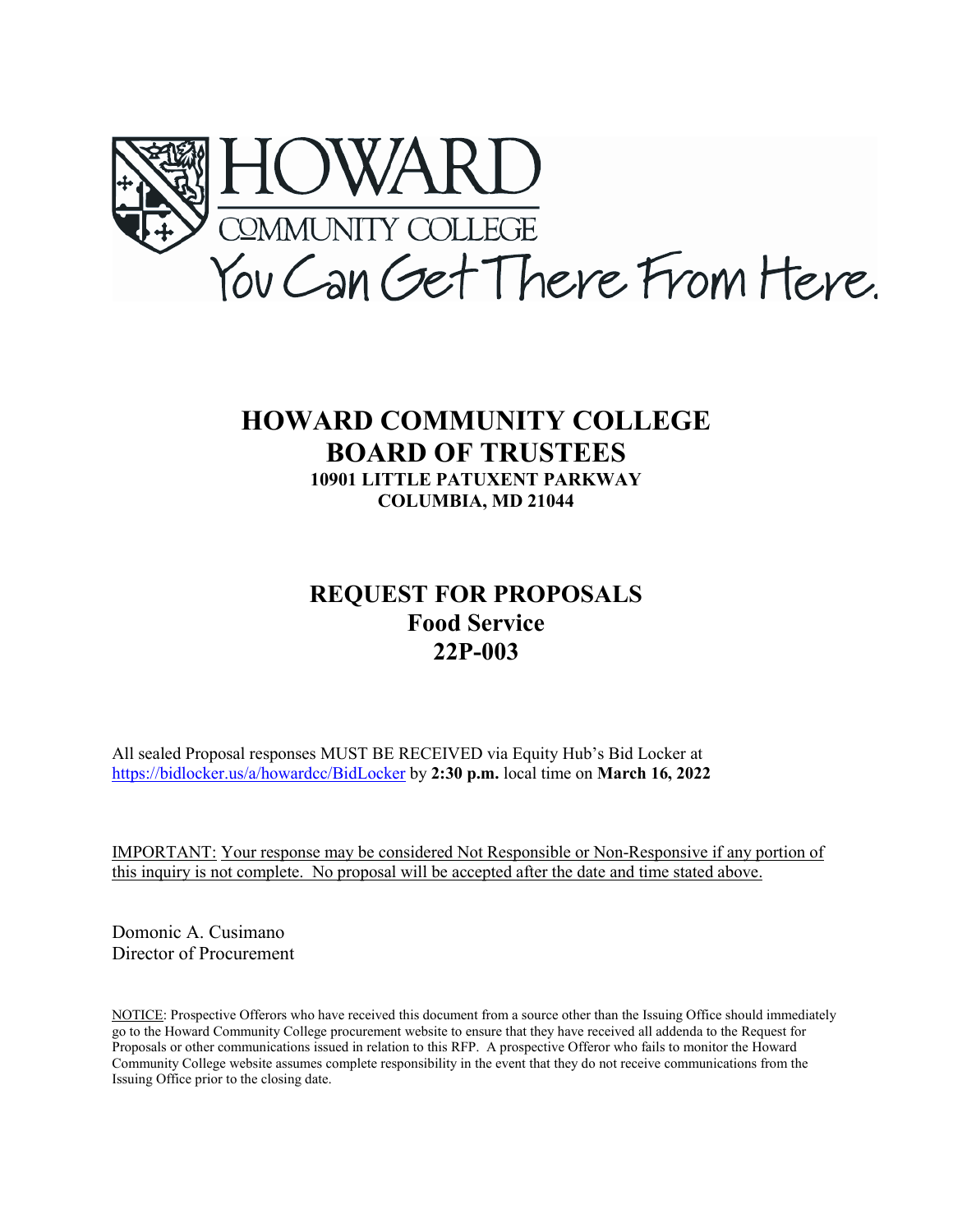February 16, 2022

To All Interested Firms:

The Board of Trustees of Howard Community College invites proposals from firms to provide manual food service and catering services. Proposals will be accepted solely via BidLocker until 2:30 p.m. on March 16, 2022, at which time and place the names of the firms submitting proposals will be recorded. Please see Section 4 of the RFP for further detail regarding proposal submission. Late submittals will not be considered. It is the responsibility of each firm to ensure their submittal is delivered to the proper place prior to the scheduled date and time.

Copies of the Request for Proposal (RFP) may be obtained from the Howard Community College solicitation website at[: www.howardcc.edu/procurement](http://www.howardcc.edu/procurement) on the current solicitation page. Firms are encouraged to review that website frequently to learn of any changes that may be made in the RFP.

The Board of Trustees of Howard Community College reserves the right to reject any and all proposals and to waive any formalities, informalities or technicalities as it deems necessary, appropriate and in the College's best interest. Final award of the contract is subject to the availability of funding for this project.

Sincerely,

Domonic A. Cusimano Director of Procurement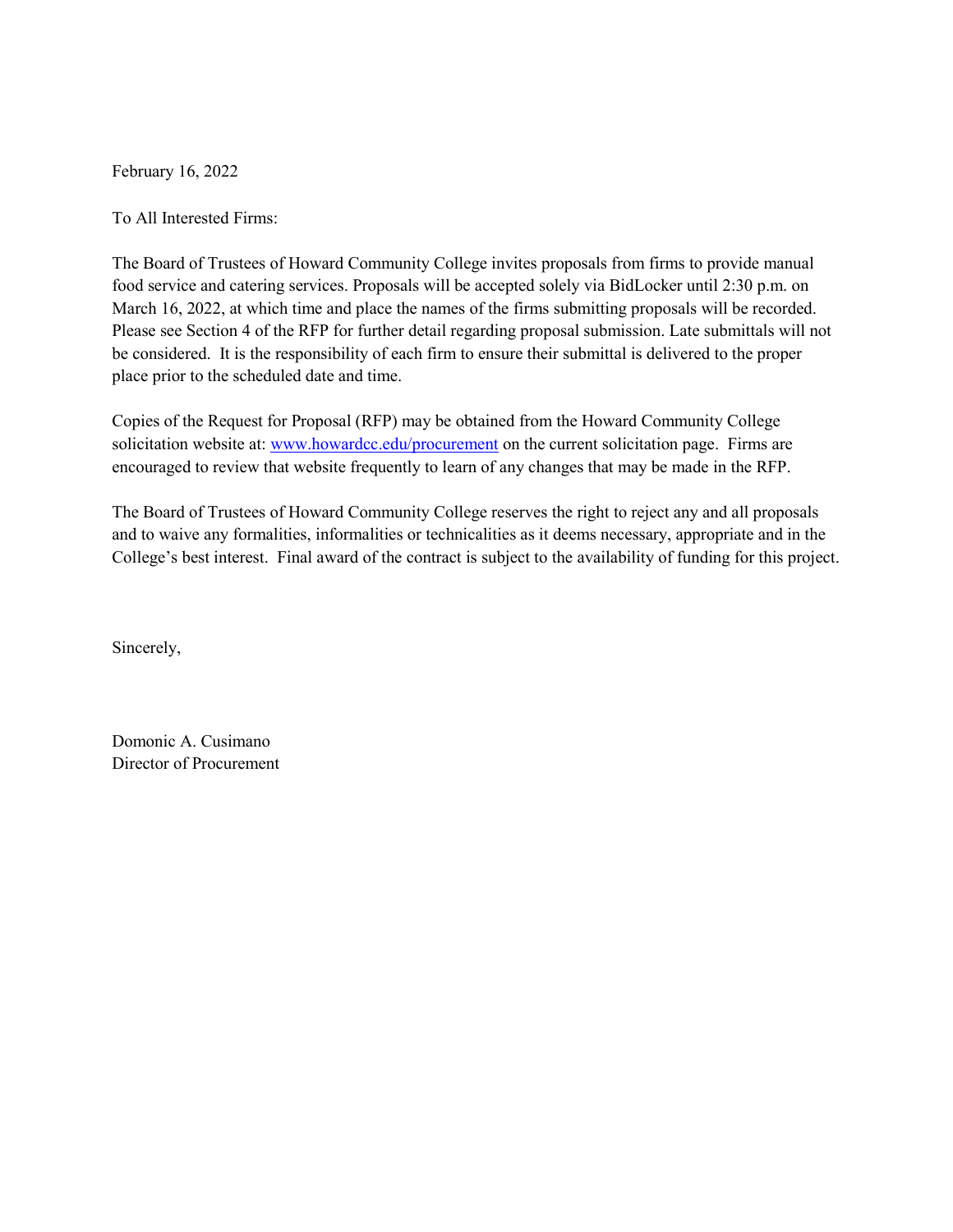## **TABLE OF CONTENTS**

| References<br>Affidavit of Accuracy Form<br><b>Contractor Information Form</b><br>Acknowledgement of Addenda<br>Minority Participation Form<br><b>Conflict of Interest Statement</b><br>Ethics Statement<br>Bid/Proposal Affidavit<br>No Response Bid Form |
|------------------------------------------------------------------------------------------------------------------------------------------------------------------------------------------------------------------------------------------------------------|
|                                                                                                                                                                                                                                                            |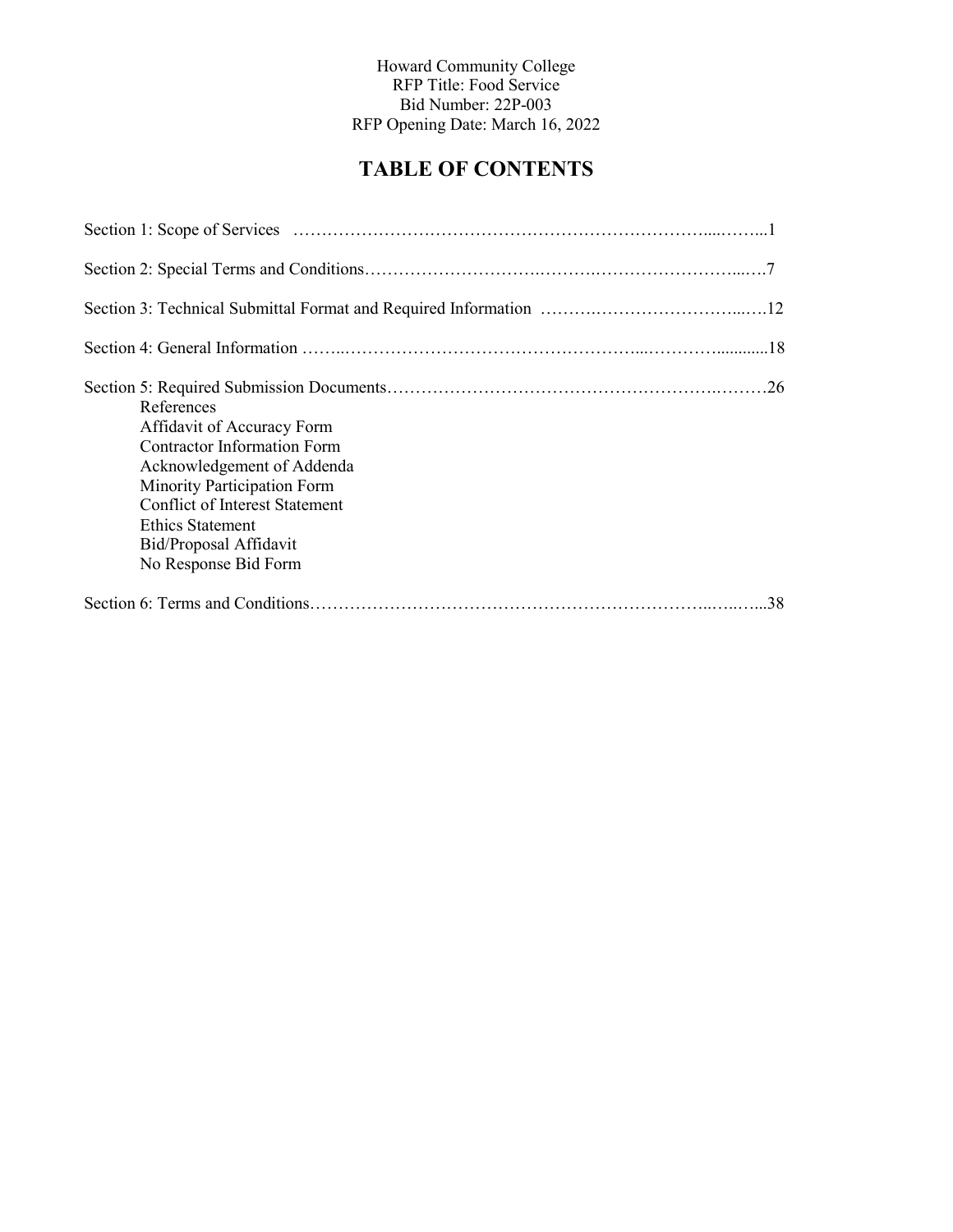## **SCOPE OF SERVICES**

#### **1.1 INTRODUCTION**

The Board of Trustees of Howard Community College is requesting proposals from food service vendors to provide manual food service and catering services. Services shall be provided on the main campus excluding the Athletic and Fitness Center, and the Hickory Ridge Building. Due to an exclusive beverage contract with Coca-Cola, beverage vending services are not included in this Request for Proposals.

#### **1.2 COLLEGE BACKGROUND**

Opened in 1970, the College is a publicly funded two-year community college servicing the educational needs of citizens and employers in Howard County, Maryland. The College attracts 46 percent of Howard County undergraduates who attend public and private two-year and four-year Maryland colleges. In fiscal year 2019, the College served approximately 30,000 unduplicated credit and noncredit students, who chose from numerous programs of study offered among the College's main campus and off-campus sites and locations. The College currently employs approximately 1,300 full and part time employees. The College was built on a foundation characterized by service to students, community partnerships, and continuous quality improvement. The College is also the host for a variety of community activities and events. Thousands of people come to campus to see performances by Rep Stage and the Music Institute, or to view art exhibits in the art gallery. Additional information about the College, including a campus map and building detail is available on the College website: [www.howardcc.edu.](http://www.howardcc.edu/)

#### **1.3 SCOPE OF SERVICES**

This document provides the minimum specifications and requirements to be met by the food service vendor that is awarded the contract. By this reference, the College expressly reserves the right to amend, modify and reissue orders, directives and other instructions as necessary to meet the objectives of the contract.

# **1.4 DESCRIPTION OF CURRENT FOOD SERVICE FACILITIES AND OPERATIONS**

## **Foodservice Facilities**

The main food service facility is located in the Rouse Company Foundation Student Services Hall (RCF). Additionally, the 2<sup>nd</sup> floor of the Academic Commons has an outcove which contains two "smart vending" machines and a coffee kiosk, as well as several vending machines currently operated by the college's beverage pouring vendor and snack food vendor.

#### **Café on the Quad**

Café on the Quad is a food court and the primary food service facility on the campus, serving the entire College community. The dining room and kitchen are part of the Café. The Café is designed as a retail food service operation, serving breakfast, lunch and late afternoon meals Monday through Thursday, and breakfast and lunch on Friday, during the academic year. The Café has seven distinct service areas; deli/grill, sushi, daily entrees and side dishes, pizza/Italian, grab and go, salad bar, and beverage/snack. The sushi and pizza are each subcontracted out with local providers. The College would like to continue this arrangement, or have a similar arrangement,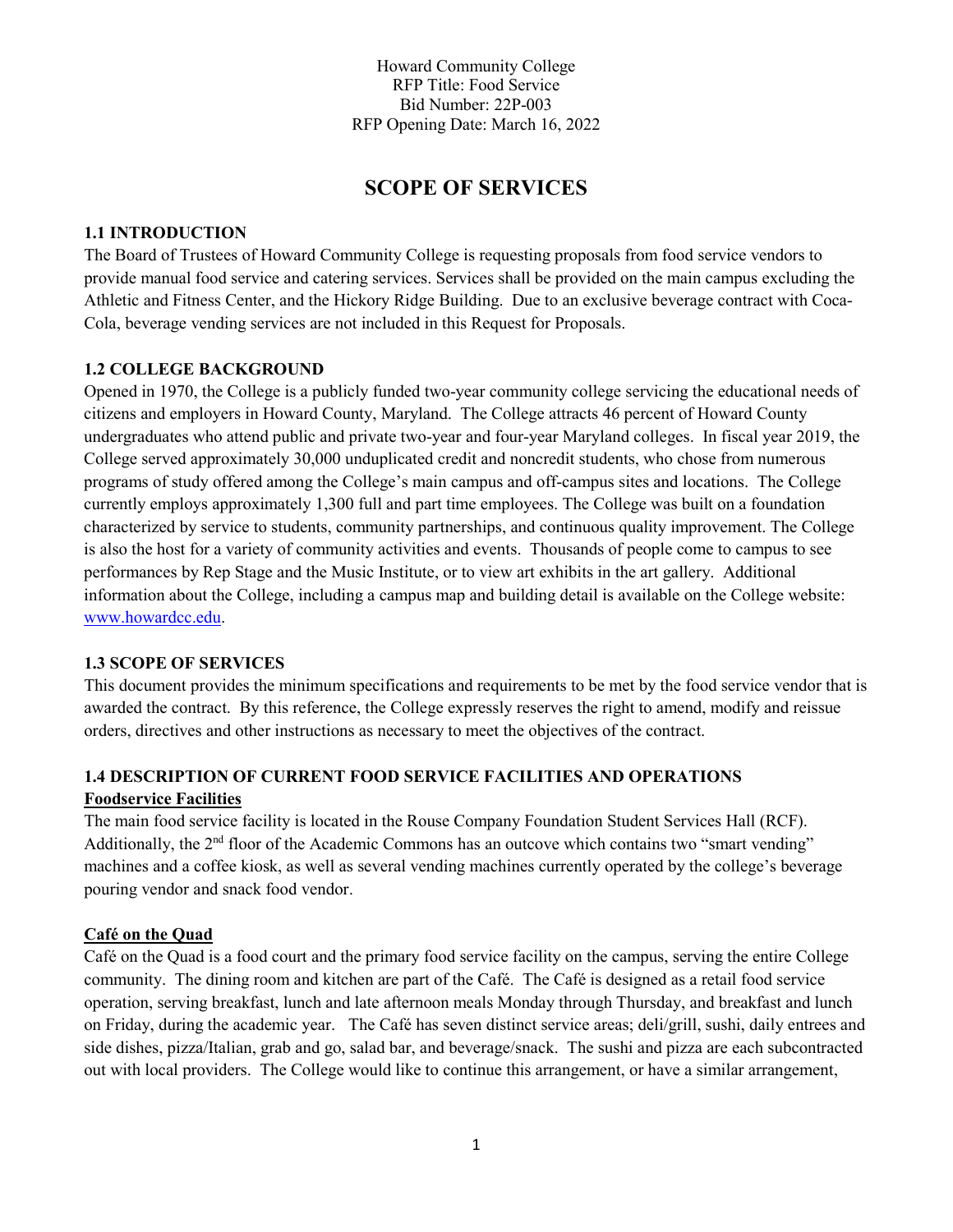under the new contract. The College is open to innovative and creative food service and delivery solutions. (food court, vending, grab & go, etc.)

#### **Starbucks**

Starbucks is a large kiosk located between the Café on the Quad service and dining area. Starbucks and Café on the Quad share the common dining area. This outlet offers a variety of coffees, cappuccinos, espressos, lattes, and Tazo teas, as well as fresh muffins, pastries, and cookies. Its prominent location makes Starbucks a very popular spot for a quick beverage or snack.

The Starbucks license is held by the current operator. The College requires the new contract to continue in the same manner with the Starbucks license held by the Contractor. However the College is open to exploring operations and licensing. Please note that per the license agreement, Starbucks may require renovations to furniture, fixtures, and equipment, which may affect operations for a period of time. The approximate cost of the renovations is \$50,000, which will be paid directly by the college.

#### **Smart Vending Machines**

In Fall of 2019 "Smart Vending" machines and a coffee kiosk were installed in the newly renovated Academic Commons building. These machines and coffee kiosk served as a replacement for the former "Simply to Go" satellite café and were filled, managed and maintained by the Contractor. The items served in the smart vending machines include the same types of grab and go items served in the main café for breakfast and lunch, including, but not limited to, cereal, sandwiches, salads, and milk. The College would like to continue this arrangement under the new contract, but is open to alternative proposals regarding operations of this space.

### **Hours of Operation**

All facilities operate with the same hours as follows:

| Fall and Spring semesters |                            |
|---------------------------|----------------------------|
| Monday through Thursday   | $8:00$ a.m. to $5:00$ p.m. |
| Friday                    | $8:00$ a.m. to 2:00 p.m.   |

January, June, July and August Monday through Friday 8:30 a.m. to 2:00 p.m.

#### **Meal Service Schedule for Fall and Spring Terms**

Cafe on the Quad Breakfast: 8:00 a.m. to 10:30 a.m. Soup, Salad Bar, Pizza: 11:00 a.m. to 2:00 p.m. Lunch, including Deli, Grill, and daily entrée, vegetarian entrée, and sides: 11:30 a.m. to 2:00 p.m. Late Afternoon Service: Grab and Go items, sushi and pizza only: 2:00 p.m. to 5:00 p.m., Monday - Thursday

Note: For the months of January, June, July and August, the meal service schedule remains the same until the 2:00 p.m. closing, except no sushi is offered.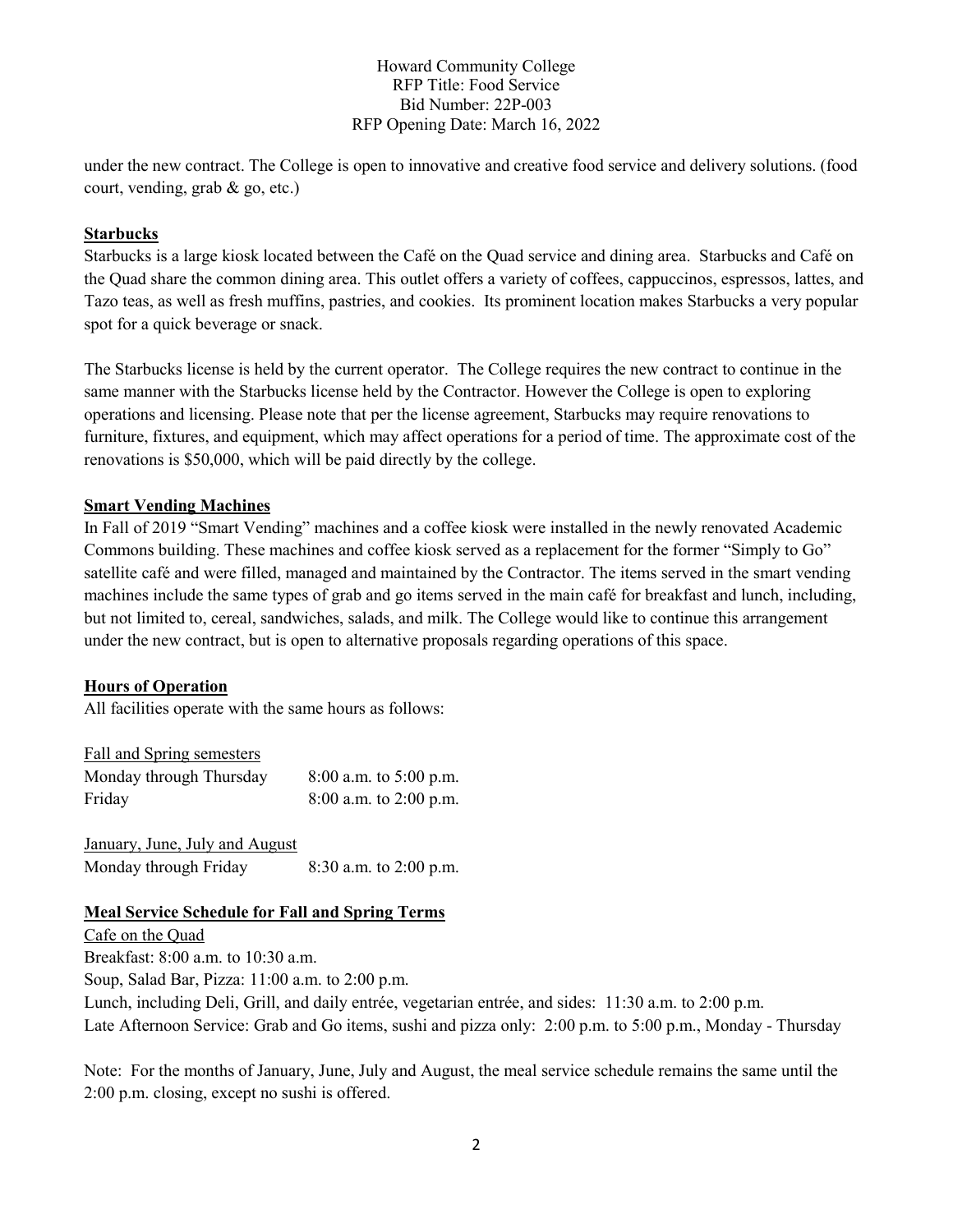\*Note that prior to the pandemic, the café was open for dinner until 7:00 pm during the Fall and Spring semesters, and opened at 7:30 year-round.

### Starbucks

Regular choices are available during hours of service throughout the academic year.

#### Smart Vending

Grab & Go offerings and maintenance of vending machines and coffee kiosk are expected throughout the academic year, but the College is open to alternative proposals regarding operations of this space. Machines are to be emptied and cleaned during months of January, June, July and August.

#### **Revenue**

The revenue for the foodservice operations is provided below:

|                     | <b>Annual Revenues</b> |                |                |                                          |
|---------------------|------------------------|----------------|----------------|------------------------------------------|
| <b>Unit/Service</b> | FY 2019                | FY 2020*       | FY 2021*       | YTD 2022*                                |
|                     | $(July 2018 - June$    | $(July 2019 -$ | $(July 2020 -$ | $(\text{July } 2021 - \text{Dec } 2021)$ |
|                     | 2019)                  | June 2020)     | June 2021)     |                                          |
| Café on the         |                        | \$731,765.67   | \$17,004.72    | \$232,109.49                             |
| Quad                | \$1,054,637.50         |                |                |                                          |
| <b>Starbucks</b>    | \$294,502.38           | \$210,708.71   | \$2,124.31     | \$73,547.50                              |
| Smart Vending*      | n/a                    | \$28,134.53    | \$0            | \$10,804.36                              |
| <b>Total</b>        | \$1,349,139.88         | \$970,608.91   | \$19,129.03    | \$316,416.35                             |

\*FY2020-22 Café shut down due to pandemic March 2020 thru August 2020, reopened in limit capacity September 2020 through July 2021. Expanded Services August 2021-December 2021

### **1.5 CATERING**

Catering at the College is a large, complex, and important operation. There are approximately 600 to 700 catered events each year. Catered events occur at numerous locations throughout the College campus, including the 4<sup>th</sup> floor of the RCF, which consists of RCF 400, RCF 401, and the lobby. RCF 400 seats 140 guests at tables and RCF 401 seats 60 at tables.

At the College, Student Life sponsored event catering receives a discount of 10% for catering outside of the RCF, and 15% for catering in the RCF or in the outside area of the Quad. Student Life represents the Student Government Association (SGA), the Student Program Board (SPB), student clubs, student leadership, new student orientations, game room, student newspaper, and the Wellness Center. This arrangement shall continue in the new contract.

During catered events, all alcoholic beverages are limited to wine and beer, with few exceptions. These beverages are provided by College departments or by any external group using College facilities, in association with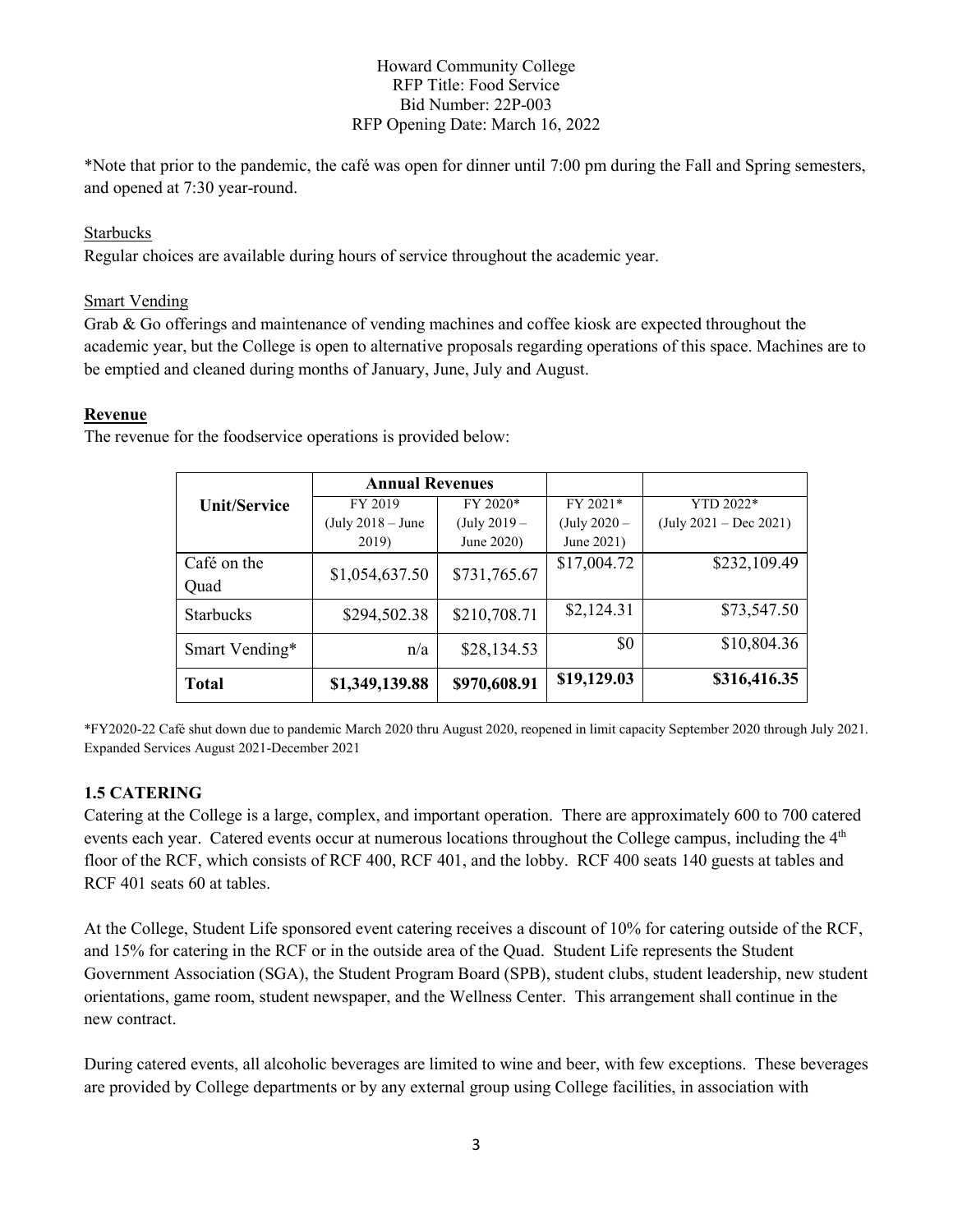contractor-provided catering service. This arrangement shall continue in the new contract; the successful Contractor may not purchase alcoholic beverages for catered events.

The Contractor shall provide food and beverage catering services for the College and off-campus group events, including celebrations, banquets, commencements, orientations, receptions, refreshment service, conferences and seminars, and picnics. The College shall control the space commitment and scheduling of authorized catered events. The Contractor shall consult on and coordinate the menu, details of the services required, and advise on effective program arrangements with the College and the individual or department requesting the catering service. The use of china, glassware, silverware and linen shall be determined by the College for each catering event. The Contractor shall be responsible for handling catering services billing. Catering events may occur outside of normal dining services operating hours.

#### **Revenue**

The revenue for the catering operation at the College is provided below:

| <b>Catering Revenue</b>        |                |                |                    |
|--------------------------------|----------------|----------------|--------------------|
| <b>FY 2019</b>                 | <b>FY 2020</b> | <b>FY 2021</b> | <b>Current YTD</b> |
| $$221,966.67 \mid $148,738.22$ |                | \$350.00       | \$65,133.28        |

#### **1.6 CONTRACTOR PERSONNEL**

The Contractor shall employ and supervise all labor and management necessary for the efficient operation of all food services to the satisfaction of the College.

#### **Personal Sanitation**

The Contractor shall maintain professional safety standards for personal sanitation, including the following:

- 1. Employees shall be instructed on personal sanitation and safety requirements;
- 2. New Employee orientation programs shall cover accepted personal sanitation and safety requirements;
- 3. Clean garments/uniforms shall be worn by all employees;
- 4. Hair is restrained with a net or other suitable covering.
- 5. Fingernails of food handlers shall be short and clean; nail polish is not permitted;
- 6. Jewelry shall be restricted to simple rings, wrist watches and other non-dangling items;
- 7. Uniforms shall be worn on the work premises;
- 8. Food handlers shall be free from infectious sores and transmittable illnesses;
- 9. Employees shall understand the need for an illness-free workforce and report personal illnesses;
- 10. Employees shall present a doctor's release on returning to work following a communicable disease;
- 11. Finger cots or plastic gloves shall be worn over all finger and hand bandages; and
- 12. Food handlers shall maintain a high degree of personal cleanliness and conform to good hygienic practices including, bathing daily and washing hands after sneezing, coughing, using handkerchief, using the restroom, handling garbage, eating and returning from breaks.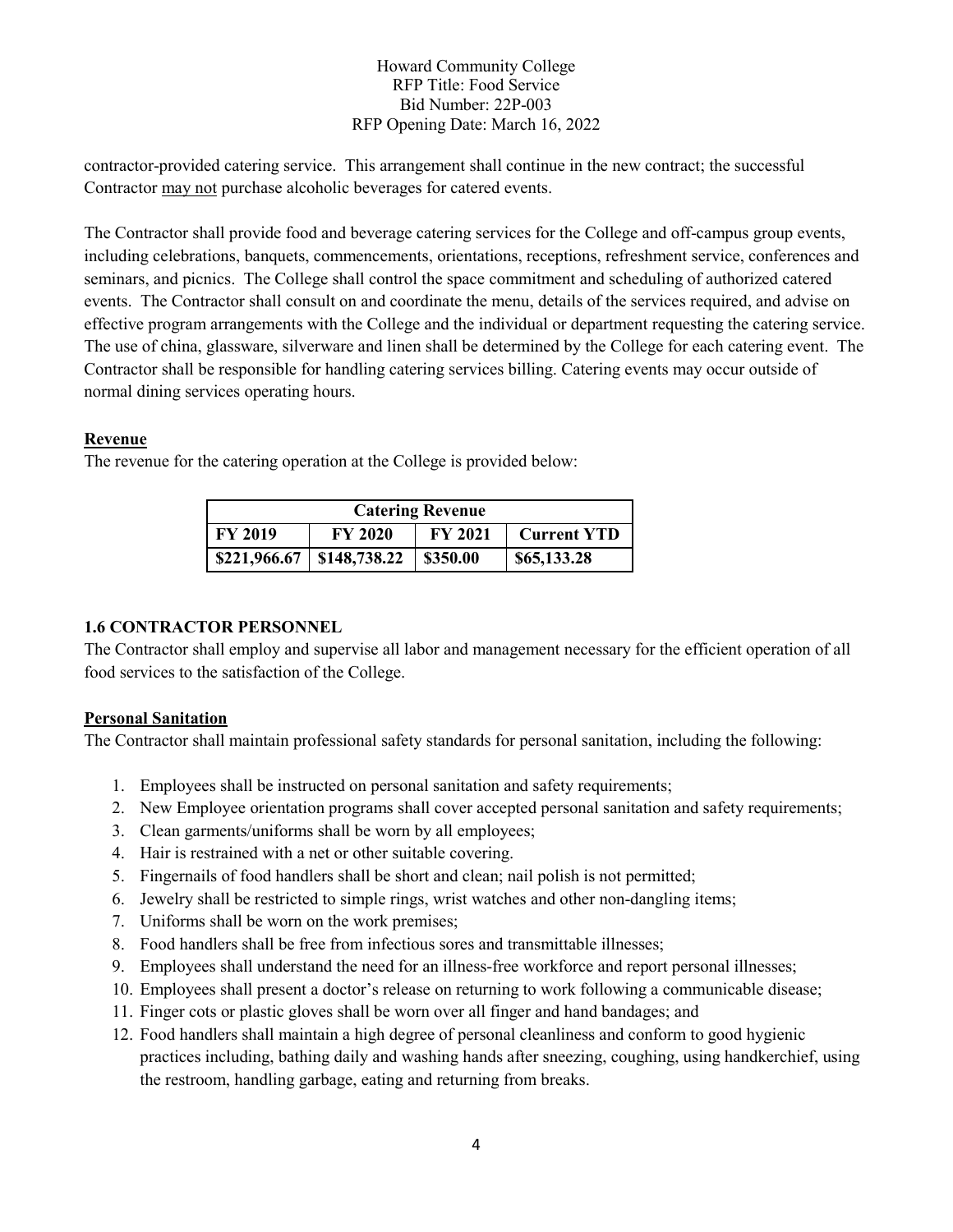#### **Customer Satisfaction**

The Contractor shall establish written service policies and procedures and ensure that employees are trained in the importance of customer satisfaction. Employees shall:

- 1. be courteous and show a genuine interest in the customer;
- 2. serve promptly and pleasantly in complying with customer requests;
- 3. be neat, clean and well groomed;
- 4. be familiar with the menu and, if applicable, pricing;
- 5. know the name of each food item, the major ingredient, and the method of preparation;
- 6. keep the serving areas clean, well-stocked, attractive and orderly throughout the serving period;
- 7. serve advertised items;
- 8. serve promptly and correctly;
- 9. replenish food items promptly to avoid interruption in service;
- 10. use proper utensils and adhere to correct portion sizes;
- 11. frequently check food temperature and appearance;
- 12. understand and perform their assigned duties appropriately;
- 13. prepare and serve food wearing gloves;
- 14. direct customers in a courteous and tactful manner;
- 15. cooperate with fellow workers;
- 16. exhibit composure throughout the meal service period;
- 17. begin service promptly at the designated times;
- 18. continue to serve advertised items until the end of the designated meal serving time; and
- 19. not dispose of food items in the serving area during serving hours.

#### **Additional Requirements**

The Contractor shall administer effective training programs for all employees as appropriate to the identified needs for each position.

It shall be recognized and understood that the Contractor and its employees are not employees of the College. However, Contractor's employees shall adhere to College employee rules and regulations, including the completion of mandatory College training; Mission, Vision, and Values; Access and Responsibility (proper use of computers); Emergency Operations Plan; and Sexual Harassment Avoidance. If dining service operations must be halted for any reason, the College will not be responsible for paying Contractor employee salary and benefits for the time period where service is halted.

At any time, the College shall be able to require the removal of an employee of the Contractor from campus. Upon such request from the College, the Contractor shall immediately remove any of their employees, who in the professional opinion and discretion of the College, are unwilling or unable to perform services under this contract. The Contractor shall immediately replace the rejected employee with a qualified employee, who shall be thoroughly trained and familiar with the foodservice and catering duties and responsibilities of the Contractor at the College.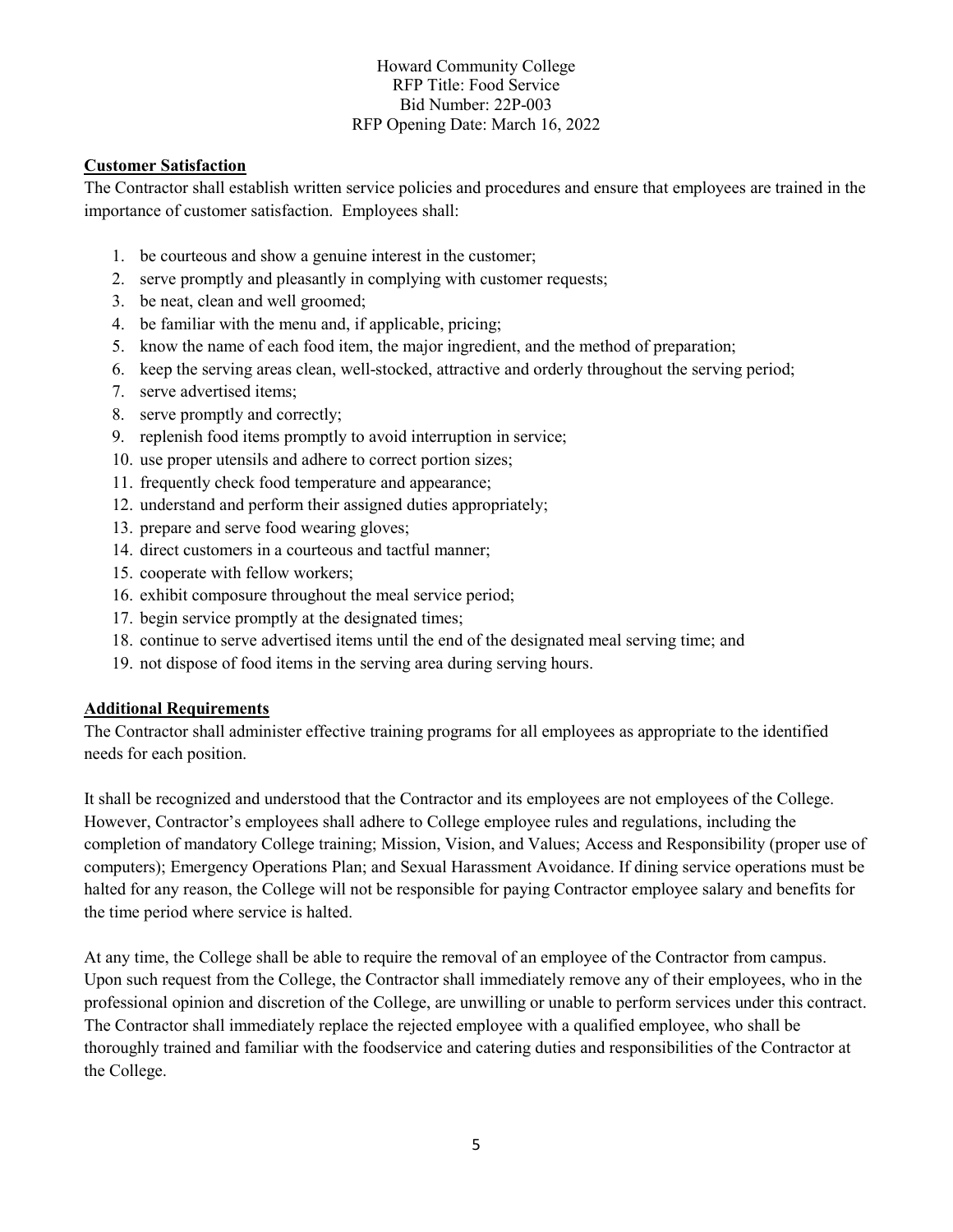The Contractor shall be sensitive and accommodating to comments, suggestions and recommendations made by the students, faculty and staff of the College. The College places great emphasis on a harmonious and constructive interchange between the College community and Contractor. Additionally, it is very important that the individual serving as Manager shall act in the best interests of the College, as well as that of the Contractor.

#### **1.7 TRANSITION OF SERVICES**

The successful Contractor and supervisory personnel shall be required to attend a start-up meeting at least two (2) weeks prior to the contract start date.

If this contract terminates for any reason, including termination for cause, convenience or at the end of the term, and the Contractor is not awarded the next contract, the Contractor shall assist the College in the transition of services to the new firm as required. The Contractor shall not be paid the final invoice until the completion of the successful transition.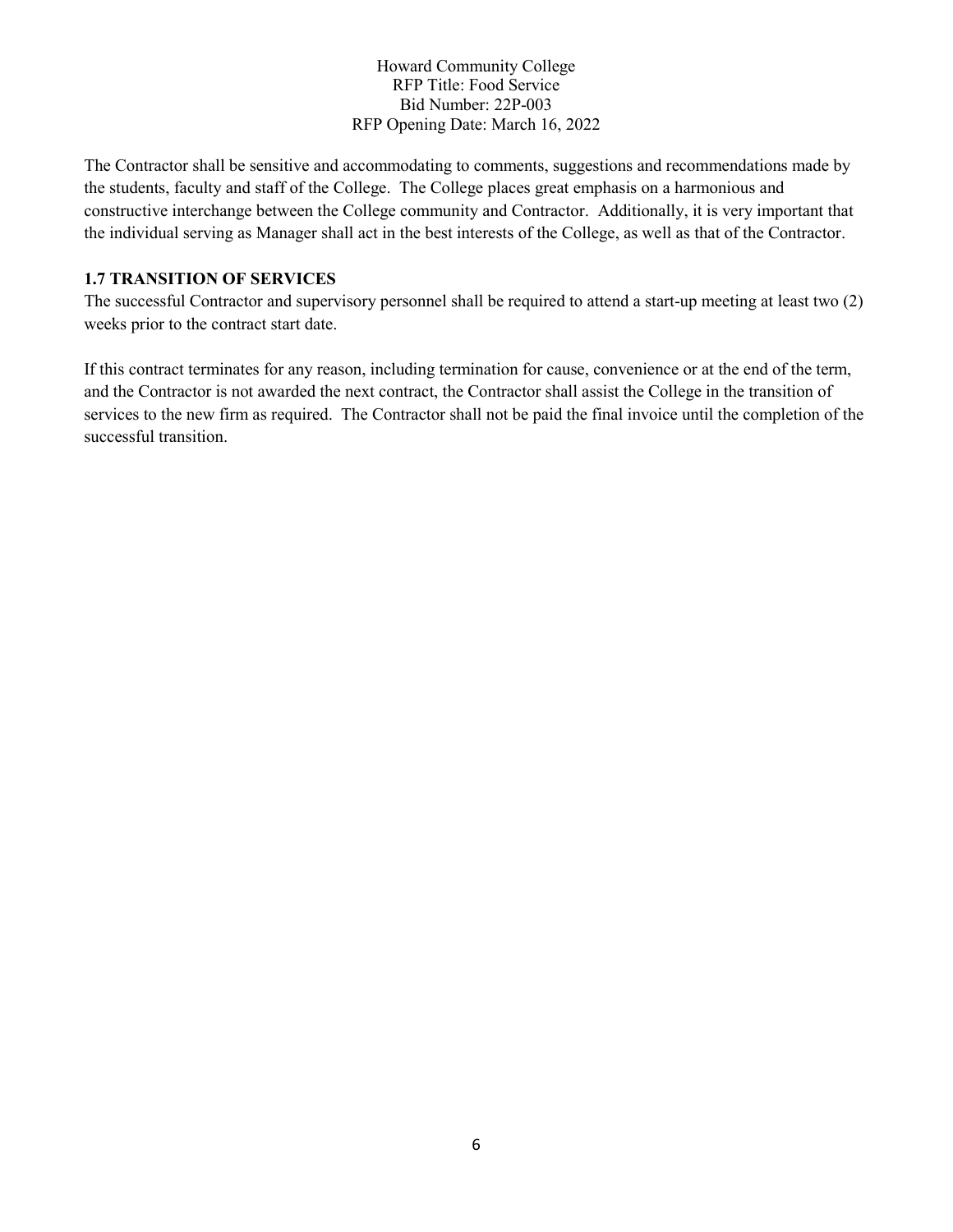## **SPECIAL TERMS AND CONDITIONS**

#### **2.1 LICENSE TO OPERATE**

The Contractor shall be granted the license and privilege throughout the term of the contract to operate the College's food service through the Café on the Quad, Starbucks, Simply To Go, and catering services. The College reserves the right to arrange for non-Contractor catering for any event.

The Contractor shall prepare and serve food, and provide balanced meals for the College's students, faculty, staff, visitors and guests on such hourly schedules as may be determined by the College for the Café on the Quad, Starbucks, Simply To Go, and catering services. The Contractor shall design and conduct a food service program that enhances the College community's quality of life and is supportive of the educational experience.

### **2.2 PRODUCT RESTRICTIONS**

All beverages purchased, sold, and served shall be in accordance with the College's exclusive beverage agreement with Coca-Cola. The College reserves the right to impose this restriction, or any similar restriction, at any time throughout the term of the contract. Please note that the beverage vendor may change during the life of the dining services contract.

### **2.3 BOOKSTORE SALES EXCLUSION**

The College shall continue to sell candy, snacks and similar items at the College bookstore. The bookstore shall also be permitted to sell beverages that adhere to college's exclusive beverage agreement.

### **2.4 RESERVATION OF RIGHTS**

The College reserves the right of prior approval of prices and quantity, methods of service and hours of operation, and the right of inspection and supervision in the areas of quality, safety, sanitation and maintenance of facilities.

#### **2.5 REVIEW OF OPERATIONS**

The Contractor shall meet with the College on a quarterly basis to review operations. Additionally, Contractor shall implement College recommended changes as mutually agreed by both parties.

#### **2.6 PRICE ADJUSTMENTS**

Prices will be agreed upon between the College and the Contractor at the initiation of the contract, and thereafter, will be reviewed annually.

#### **2.7 NON-EXPENDABLE SUPPLIES**

The College shall provide the Contractor with all non-expendable supplies (i.e. china, glassware, silverware, serving platters, serving containers, serving utensils, linens, kitchenware, small appliances) and equipment. At the commencement of the contract, the College and the Contractor shall jointly conduct physical inventories of all non-expendable supplies and equipment. The College shall determine, and be responsible for, new and replacement equipment and repair. The College shall retain ownership of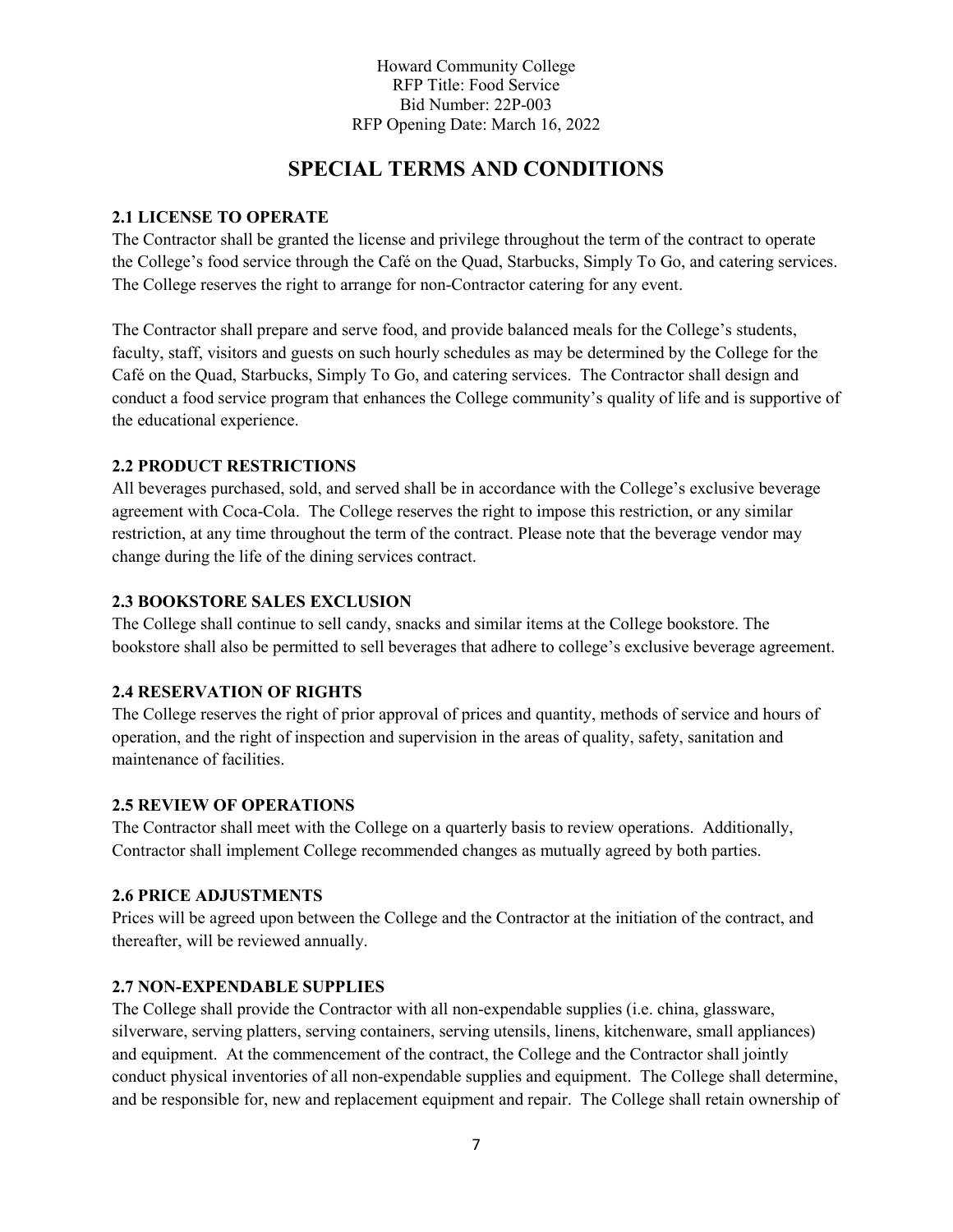all non-expendable supplies and equipment, which shall not be loaned or removed from the premises of the College without prior approval. The Contractor shall take such measures as may be reasonably required by the College for protection against loss by pilferage or destruction.

On termination or expiration of the contract, the Contractor shall surrender the premises and equipment to the College in as good condition as at the start of the contract; ordinary wear and tear and loss or damage by fire, flood and other perils covered by extended coverage insurance excepted. The College shall conduct a physical inventory of all non-expendable supplies and equipment to insure compliance with this requirement.

### **2.8 EXPENDABLE SERVING ITEMS**

The Contractor shall purchase expendable serving items. The Contractor shall support the College's sustainability initiative by purchasing paper napkins and trays that are made of recycled materials, and hot and cold cups, plates, bowls, and drinking straws that are made of recycled or biodegradable materials. The recycled or biodegradable expendable serving items are to be used for all operations including catering. Utensils should be biodegradable as well.

### **2.9 EQUIPMENT, FURNISHINGS AND FACILITIES**

The premises, equipment and facilities shall be maintained throughout the life of the contract in a condition satisfactory to the College, and in compliance with the Howard County Health Department Code and the State Of Maryland Health Code. Thus, the Contractor shall adhere to the highest standards of cleanliness and sanitary practices to ensure continual sanitation in all functions and matters related to the execution of the terms of the contract, including food handlers' appearance and performance in the preparation, service, transport and storage of food and related items. Health department agents shall have complete cooperation and access to all food service, production and storage areas on inspection. A copy of all health department inspection reports shall be provided to the College. Heath department inspections may be at the request of the College or at the health department's own discretion. Additionally, the Contractor's management representative, other than on-site management, shall conduct equipment and facilities maintenance and sanitation inspections periodically.

The College shall be responsible for the cost of repair or replacement of College equipment, furnishings and facilities. However, when it has been determined by the College that damage was due to the negligence of the Contractor or its employees, the Contractor shall be responsible for the necessary repairs and replacement of the damaged equipment, furnishings and facilities. All repairs shall be completed to the satisfaction of the College.

The Contractor shall provide regularly scheduled routine and simple preventative maintenance on all equipment as specified by equipment manufacturers, except for the walk-in freezer/cooler.

The College does not guarantee an uninterrupted supply of water, electricity, gas, telephone, heat or air conditioning, or high or low temperature refrigeration. The College will not be liable for any product loss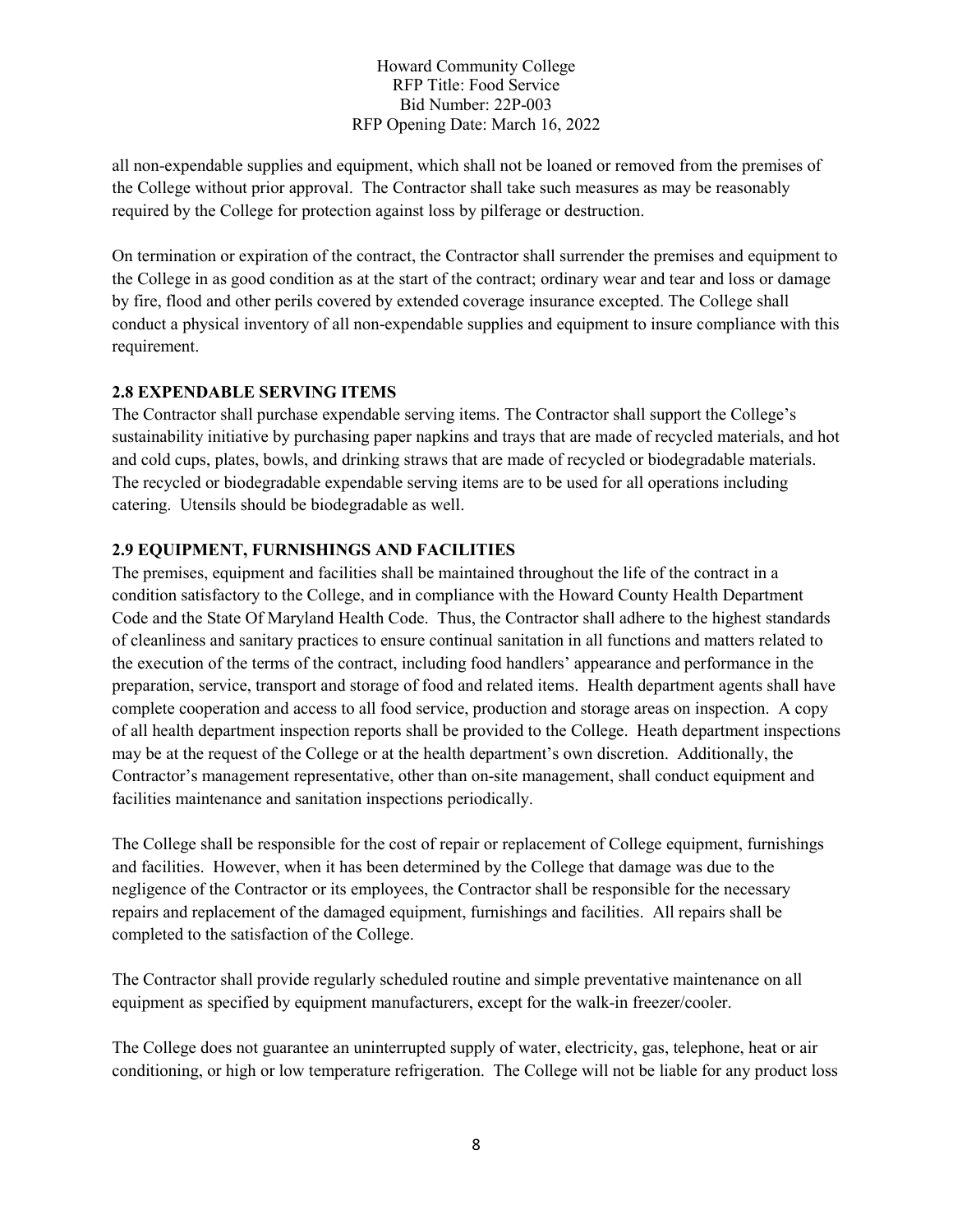which may result from the interruption or failure of any such utility services or equipment. However, the College shall use its best efforts in restoring service following an interruption.

#### **2.10 SECURITY OF FACILITY**

The Contractor is responsible for the control of keys and access cards obtained from the College, and for the security of those areas that are to be used by the Contractor's representatives. The Contractor shall be responsible for immediately reporting to the College all of the facts relating to losses incurred in areas used by the Contractor as a result of break-ins or pilferage.

#### **2.11 CLEANING OF FACILITY**

The Contractor shall provide all required housekeeping, cleaning maintenance and sanitation service, including the equipment and supplies, for all food service equipment and areas. This requirement shall include the kitchen, offices, locker area, rear corridor, mop room, serving area, trash and garbage, refrigerators and freezers, receiving and storage, and the back corridor restroom which Contractor has exclusive use of. However, the College shall provide waste containers and liners, as needed. The College shall also provide cleaning maintenance of floor grease trap, air vents and grease exhaust ducts. The Contractor shall be expected to make sure that the entire food service area meets minimum standards of orderliness at all times.

#### **2.12 FOOD PRODUCTS**

The Contractor shall purchase and own food products. The following minimum food quality specifications, or better, shall be maintained and must be adhered to:

- 1. All meats, meat products, poultry, poultry products, and fish must be US Government inspected:
	- a. Beef, lamb and veal shall be U.S.D.A. grade Choice or better.
	- b. Pork shall be U.S. Number One.
	- c. Poultry shall be U.S. Government Grade A.
	- d. Fresh fish and seafood is to be top grade. Frozen fish and seafood must be a nationally distributed brand, packed under continuous inspection of U.S.D.A.
- 2. Dairy Products:
	- a. Eggs shall be U.S.D.A. or Maryland Grade "A" Large.
	- b. Butter shall be U.S.D.A. Grade "A" (92) score.
	- c. Cheese shall be U.S.D.A. Grade "A" for all graded cheese.
	- d. Milk/milk products shall be U.S.D.A. Grade "A".
- 3. Fresh fruits and vegetables shall be U.S.D.A. Grade "A" fancy to U.S.D.A. Number One for all graded fresh fruit and vegetables.
- 4. Frozen fruits and vegetables shall be U.S.D.A. Grade "A".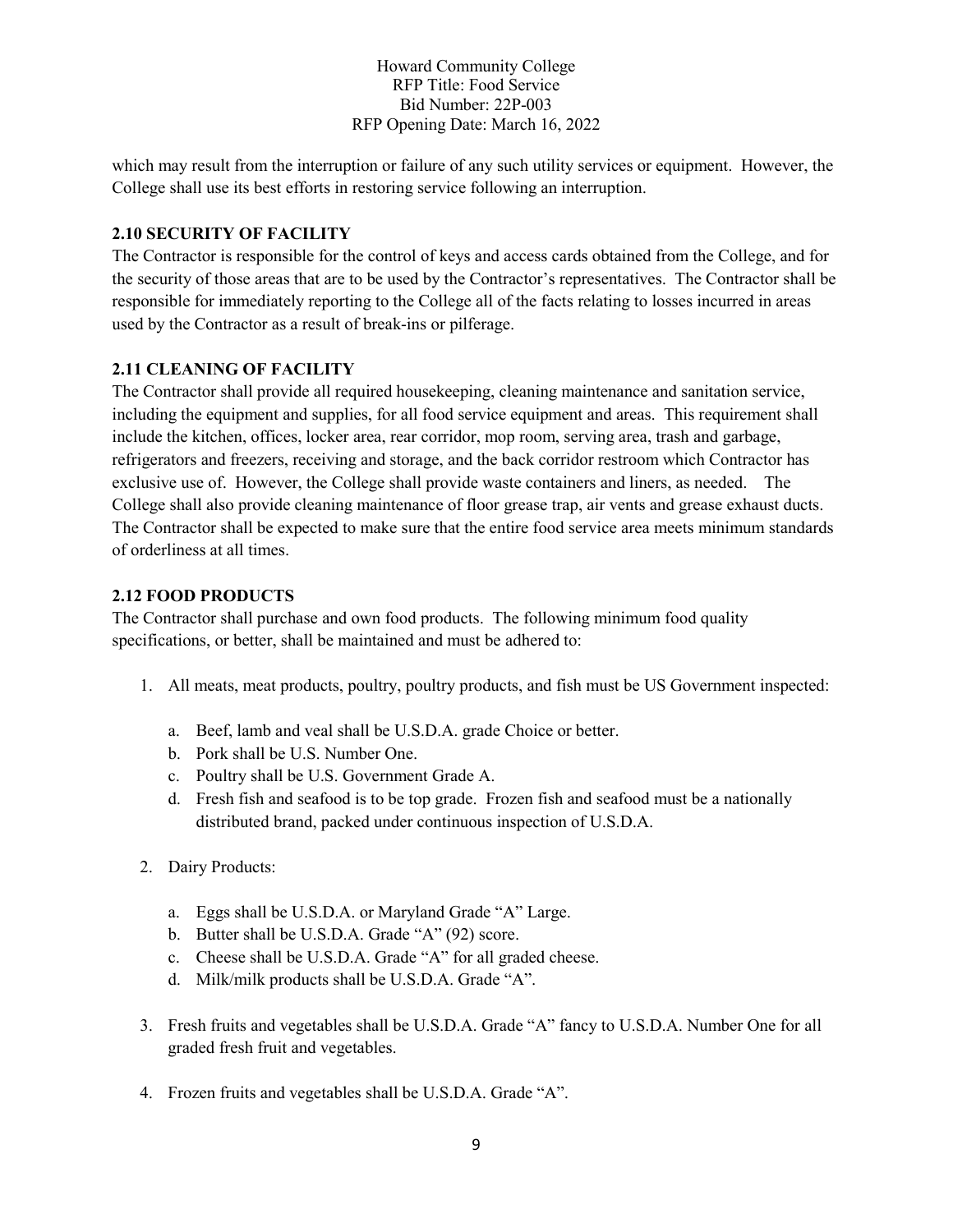5. Dry storage items and canned goods shall be Grade "A" Fancy.

The College also has other required preferences for a certain quality of food. Examples of other preference of quality foods are:

- 1. Tuna for tuna salad shall be light tuna;
- 2. Chicken for chicken salad shall be breast/white meat chicken;
- 3. Ground beef shall be 80/20 lean to fat;
- 4. Mayonnaise shall be of premium quality;
- 5. Hot dogs and Polish sausage, etc., shall be 100% beef;
- 6. Canola oil shall be used for all frying;
- 7. Trans fats, margarines, solid and partially hydrogenated products shall not be used in the preparation of foods; and
- 8. Tabletop and self-serve spreads shall be Grade "A" butter.

#### **2.13 MENU**

The Contractor shall utilize a standard recipe service. Cooks and bakers will be required to follow standardized recipes for all production items. The Contractor shall provide a four-or five-week cycle menu for the Café on the Quad operation. The weekly menu will be electronically posted by the College. Paper copies of the weekly menu will distributed as needed. The Contractor shall feature weekly special grilled or deli item or sandwich. The Contractor shall also provide holiday and other special event menus. The Contractor shall provide merchandising and marketing strategies for the Café on the Quad.

#### **2.14 SIGNAGE**

The Contractor shall comply with College policies concerning signs and advertising. All signs, advertising, menu boards, etc., in food service areas and throughout the campus must be approved by the College. Additionally, any required government health code certificates must be prominently displayed for public viewing.

#### **2.15 SURVEYS**

The Contractor shall conduct a formal survey of students, faculty, staff and visitors at an advertised day and time every fall and spring, to evaluate customer tastes and satisfaction. In reporting the results to the College, the Contractor shall also provide the customer evaluation methods and a plan to address negative feedback.

### **2.16 AUDIT**

The Contractor shall keep accurate and complete records and all receipts and disbursements in connection with the operation of the food facilities. Such receipts and disbursements shall be supported by cash register tapes, invoices, sales slips, bills, vouchers, payroll records, purchase orders and other pertinent records, that under recognized accounting and industry practices contain information bearing upon or related to cost, other income, gross sales or profit. All records shall be available for a period of three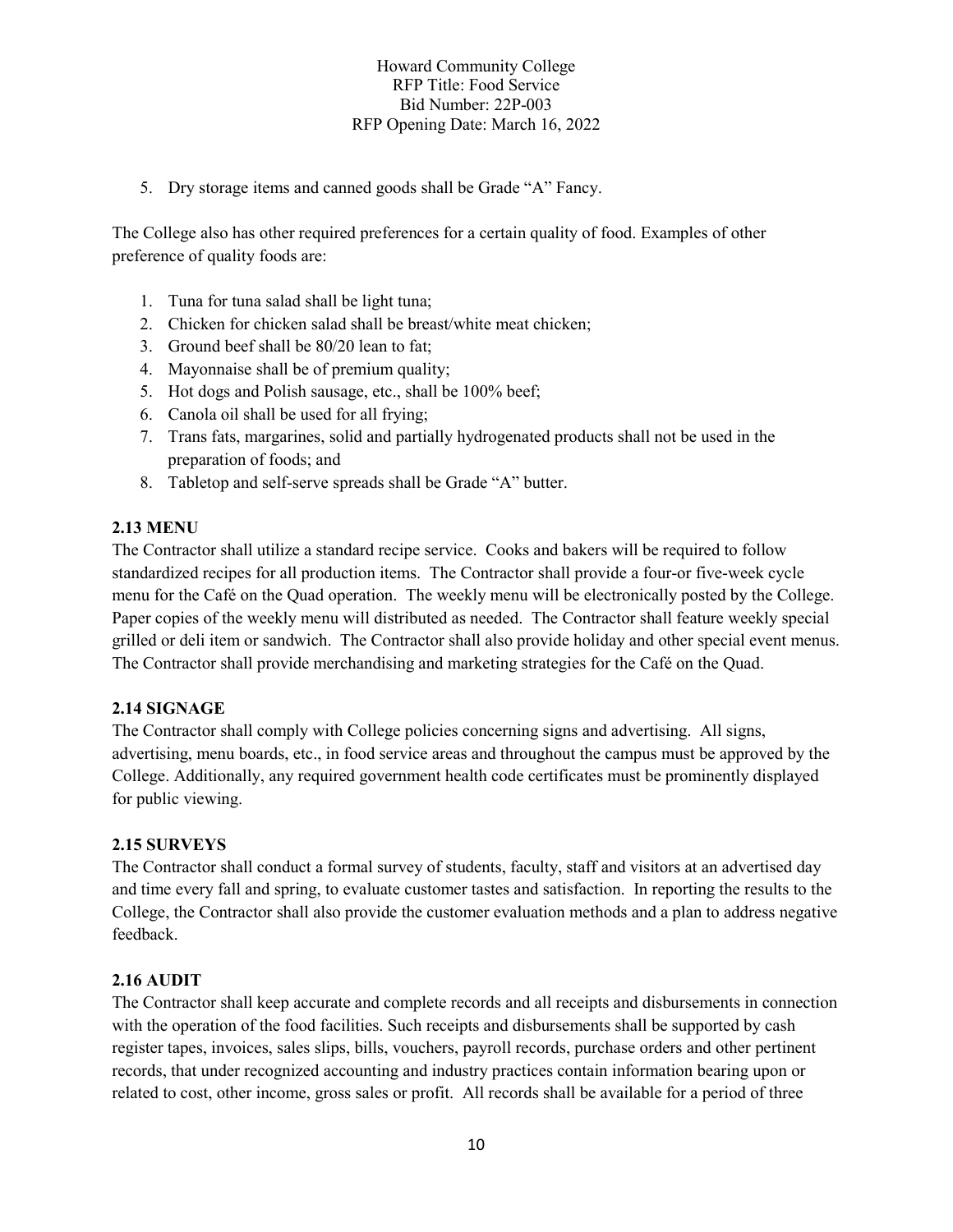years subsequent to the College's fiscal year for inspection by the College and shall be subject to audit by the College or its agents at any reasonable time. Such records shall include payroll records, job cards, attendance records, and job descriptions. The Contractor shall be subject to a periodic prearranged audit of the food service facilities by a representative of the College. The audit shall specifically include a comprehensive review of:

- 1. Service quality, attentiveness, courteousness and general customer service practices;
- 2. Food quality, presentation and merchandising;
- 3. Sanitation practices and conditions;
- 4. Appearance of personnel;
- 5. Training program techniques, schedules and records;
- 6. Safety conditions;
- 7. Operational performance from a financial perspective; and
- 8. Other related operational conditions and practices.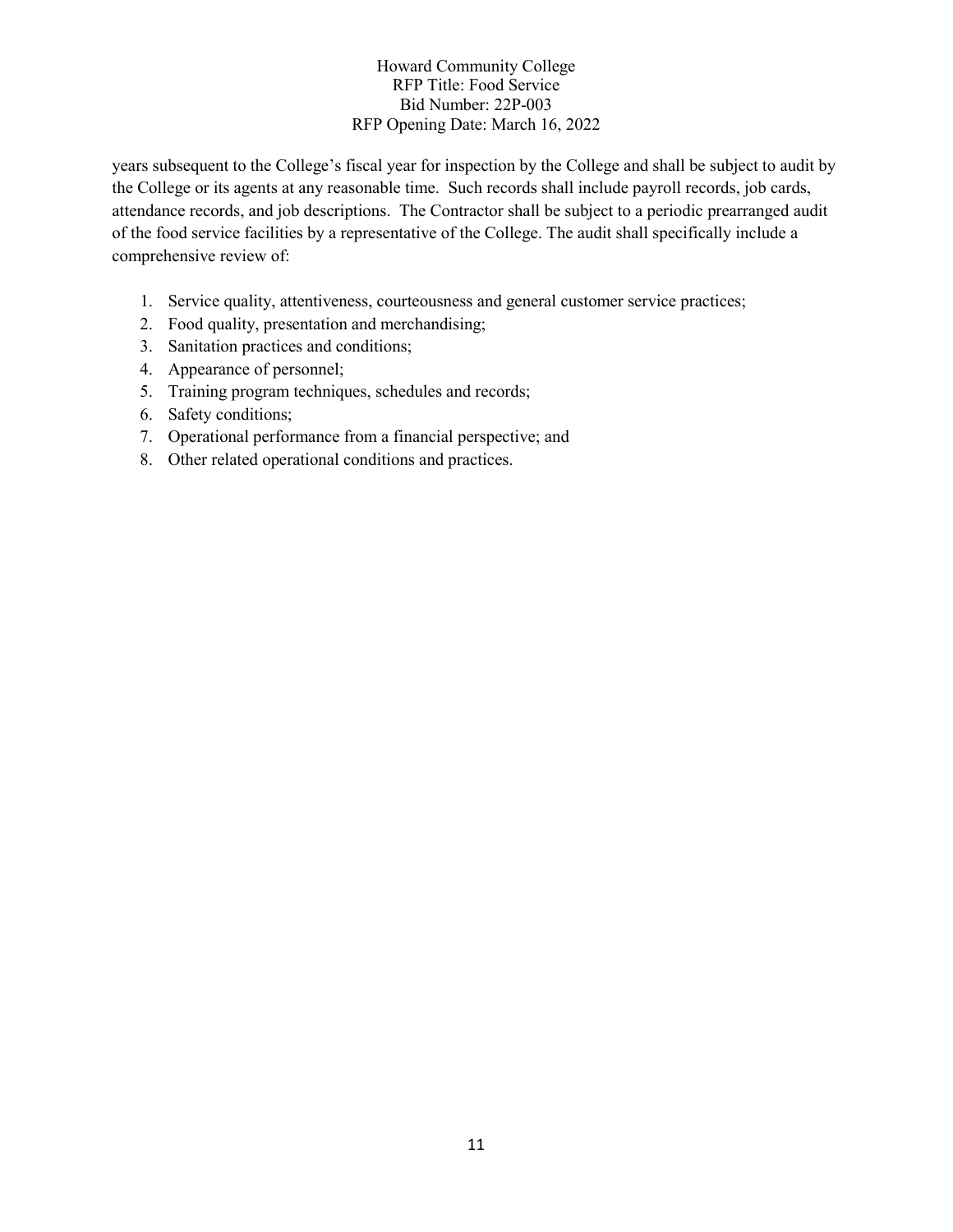## **TECHNICAL PROPOSAL FORMAT AND REQUIRED INFORMATION**

## **3.1 INTRODUCTION**

All proposals must be organized in accordance with the format listed below. Conciseness and clarity of content are emphasized and encouraged. Vague and general proposals will be considered non-responsive and result in disqualification. Non-conforming and non-responsive proposals may be rejected at the discretion of College officials.

## **3.2 ORGANIZATION OF TECHNICAL PROPOSAL**

Proposals must be organized in accordance with the order of the sections below.

Title Page Firm's Qualifications and Relevant Experience Organizational Plan and Personnel Qualifications Staffing Plan Employee Training Menu Description of Catering Capability Pricing Plan Quality Assurance Plan Customer Service Third Party Branding and Partnerships Partnership with College Culinary Program Food Service Technology Monthly Financial Statements Price Proposal Additional Alternate #1 – Vending Services Financial Statements Affidavit of Accuracy Form Contractor Information Form Acknowledgement of Addenda Form References Minority Participation Form Conflict of Interest Statement Ethics Statement Bid/Proposal Affidavit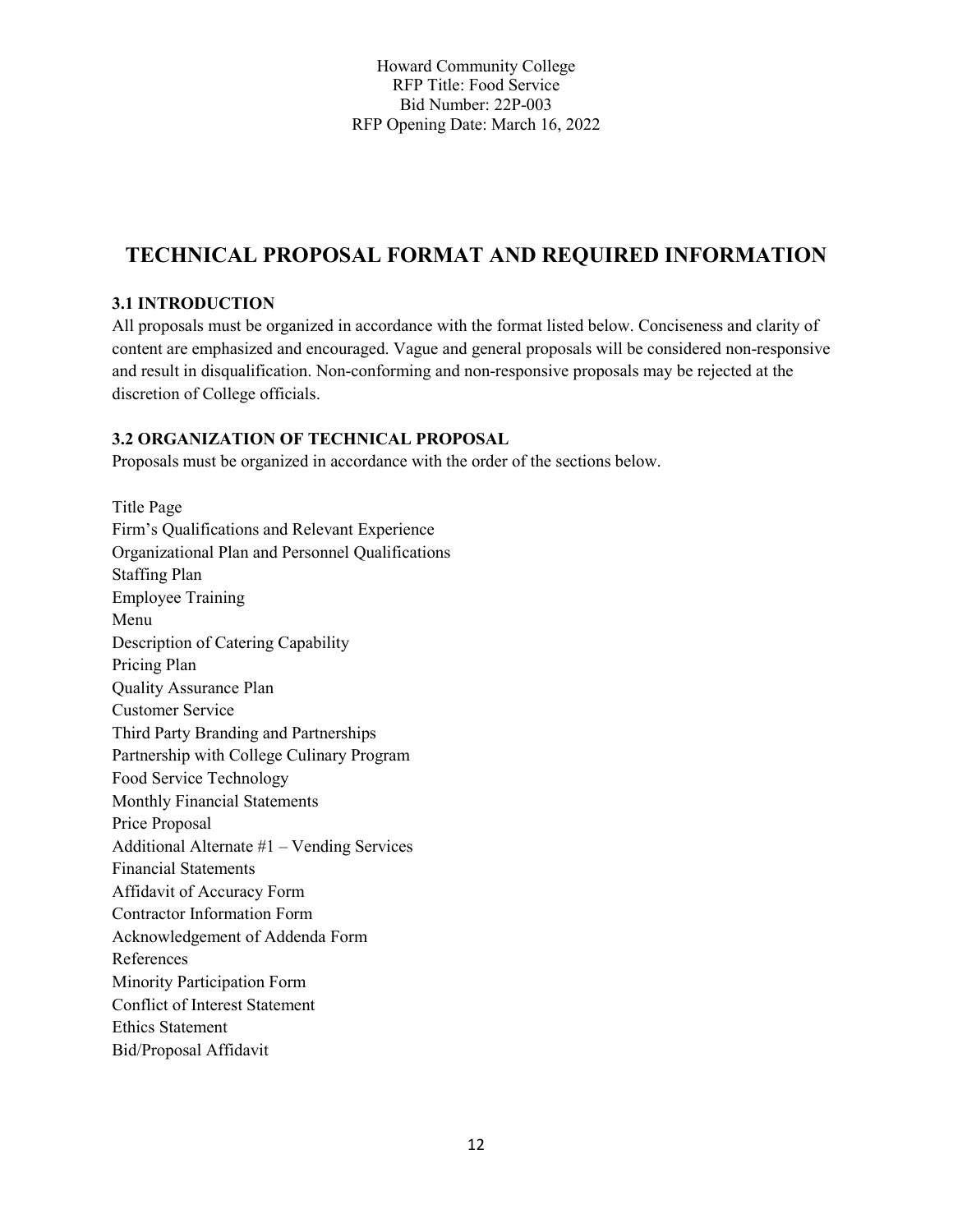## **3.3 TITLE PAGE**

The title page must be on company letterhead and include the name and address of the firm submitting the proposal, a contact person at the firm, including email address and telephone number, for the proposal, and the date of submission. The page should also state the RFP title and bid number.

## **3.4 FIRM'S QUALIFICATIONS AND RELEVANT EXPERIENCE**

The Offeror must have a proven record of at least five (5) years experience in providing food services. The College would like detailed information about the following items relating to the firm's qualifications and relevant experience. If the firm is a national company, provide information for both the State and national level.

- 1. Provide a company overview, including size, revenue, services provided, and business outlook. Provide detailed information about the number of employees involved in providing food services, the experience and background of personnel, and the corporate structure.
- 2. Provide information about the firm's business and customer service philosophy.
- 3. Provide a description of the company's internal administrative systems, including but not limited to, inventory control, reporting of sales, and internal audit. Sample reports, preferred format for data exchange, and forms used in normal business may be included to demonstrate these systems.
- 4. Provide information about the type of clients that receive services. Provide the number and size of higher education institutions, including the number that are public, private, four-year, and twoyear. Provide the average duration of a client relationship. How many new clients has your firm added in the past year? How many clients have terminated services in the past year, and why?
- 5. Provide a list of client locations within a fifty (50) mile radius of the College as well as all locations in the State of Maryland, including the name of the client and address. Describe the type of foodservice operation provided at these locations.
- 6. Have any client locations been shut down for health code violations in the past 5 years? If so, please explain the circumstances of the shutdown.
- 7. Is there any pending litigation against your firm? If so, please describe the litigations, including whether or not the litigation was initiated due to non-performance of your firm.
- 7. Has the firm declared bankruptcy in the past 5 years? If so, please explain the circumstances.
- 8. Are there any significant changes expected in your firm's client base or company operations that would affect your firm's ability to provide services to the College?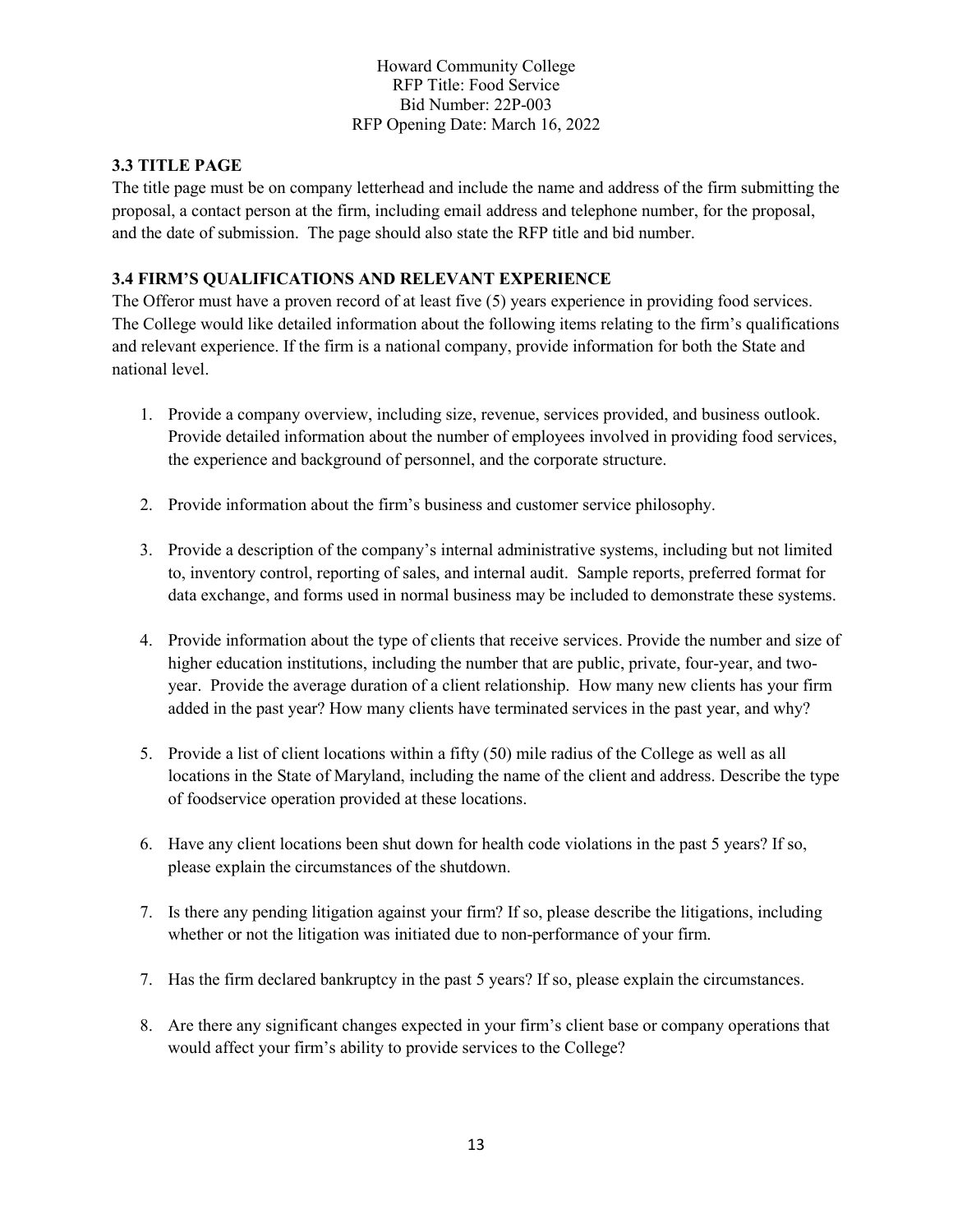All services furnished under this contract shall be from firms that provide food services, and are currently licensed, bonded and insured. The firm and its employees and subcontractors, if any, must have all necessary current business and professional licenses issued by the State of Maryland. Proper documentation shall be attached to the proposal. Failure to provide such proof may result in the firm being determined to be non-responsive and not eligible for award.

### **3.5 ORGANIZATIONAL PLAN AND PERSONNEL QUALIFICATIONS**

Include an organizational plan for the supervision and management of the food service program and a resume of key personnel, including the College's primary contact.

#### **3.6 STAFFING PLAN**

Personnel that will staff the College are an important aspect of the contract. Provide information about the personnel that are hired by the firm and a detailed explanation about the firm's hiring requirements.

Provide a description about how your firm retains good employees or minimizes turnover of personnel, or otherwise assures continuity of service. The Offeror shall include information about its wage structure, benefits packages, and other incentives used to retain good employees.

Submit anticipated staffing schedules for food service facilities. How are staff schedules created to take into account employee breaks while still ensuring proper staffing to deal with peak dining times?

### **3.7 EMPLOYEE TRAINING**

Provide information about the firm's employee training program, including the length and frequency of training, site, costs, and evaluation procedures. Include information about the staff that will conduct the training, their backgrounds and qualifications, and the training resources that will be made available. Training shall include food safety, work place safety, equipment operations and maintenance, and diversity training.

#### **3.8 MENU**

The Proposer shall address the following important objectives and needs in their proposal for Café on the Quad:

- 1. Innovative and creative menu ideas to meet the College community's needs for good nutrition;
- 2. A wide array of cuisines that students would enjoy (e.g., Jamaican, Caribbean, Mexican, Thai, Asian, others);
- 3. The inclusion of healthy foods in daily menus, including selections of vegetarian items and other heart healthy recipes (e.g., fruit and vegetable smoothies, baked entrees, vegan specials, whole and cut fresh fruits, low fat baked desserts, soy milk, gluten-free foods);
- 4. Display cooking menu item preparation;
- 5. The creation of good displays that are imaginative and appealing;
- 6. Convenient, healthy items for carryout to meet the time constraints of students, faculty and staff.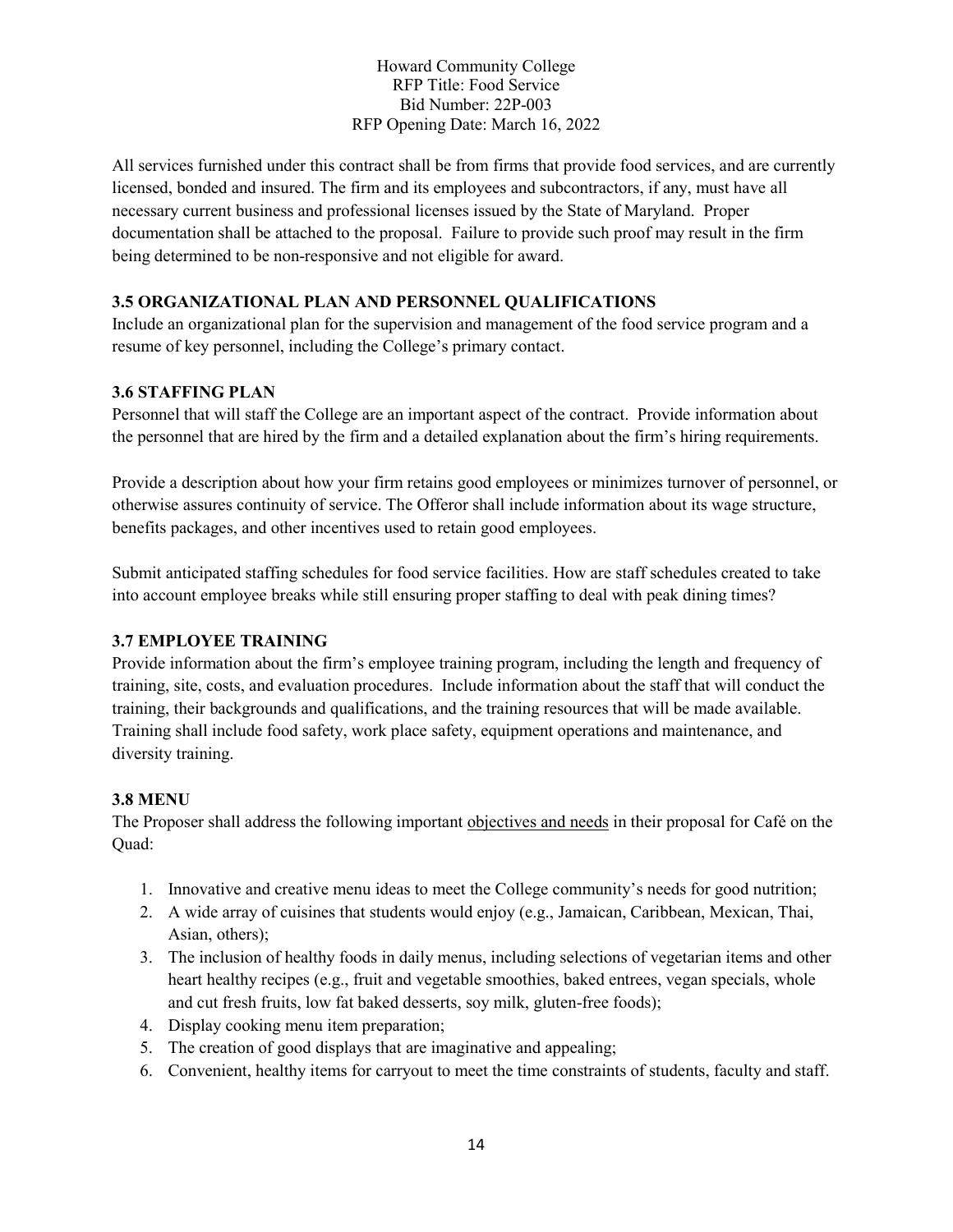Proposers should include a description of how they would emphasize the value of good nutrition with the food service program. Include a description of the capability in providing nutritional planning, including the qualifications of staff personnel, and the methods by which the Proposer proposes to encourage good nutrition.

#### **3.9 DESCRIPTION OF CATERING CAPABILITY**

Provide a description of ability to cater events at the College, as well as the Proposer's philosophy for oncampus catering. Demonstrate a thorough knowledge of serving campus catering needs as well as the ability to provide a catering service of high quality, including Proposer's experience with on-campus catering services. Include sample menu options to illustrate the different types of catering that would be available. Provide sample event planning/billing form.

#### **3.10 PRICING PLAN**

Submit pricing and portion lists for different menu items for the Café on the Quad and Smart Vending locations. Additionally, provide pricing for catering options.

### **3.11 QUALITY ASSURANCE PLAN**

Include a plan to provide quality assurance for all aspects of the food service operations. Describe the type of involvement of the College community, and follow up procedures for customer complaints, including what will be done to ensure that the same problems are not repeated. Detail the firm's internal quality assurance program including samples of any inspection/quality audit forms, as well as the training and supervision process that will be implemented and sustained to ensure that proper food handling, holding, transport, and service standards are in place and consistently utilized.

#### **3.12 CUSTOMER SERVICE**

Excellent customer service is required by the College. Define how your firm's services and products are based on customer focus. Describe how feedback will be obtained from customers and how the data will be analyzed and used. Provide a copy of your firm's written customer service plan.

### **3.13 THIRD PARTY BRANDING AND PARTNERSHIPS**

Please indicate any third party food vending partnerships that your firm has and indicate how they, or other potential partnerships, could be leveraged to expand and diversify food options at the College.

### **3.14 PARTNERSHIP WITH COLLEGE CULINARY PROGRAM**

Respondents should propose how they will collaborate with the College's culinary program, such as internships for culinary students or other collaborative efforts with the culinary program.

### **3.15 FOOD SERVICE TECHNOLOGY**

Please describe the firm's use of and experience with the latest technologies for the food service industry (such as apps, robotic food handling, smart vending machines, etc.). Discuss upcoming changes and trends in technology for the campus food service industry, as well as how your firm will leverage upcoming technologies.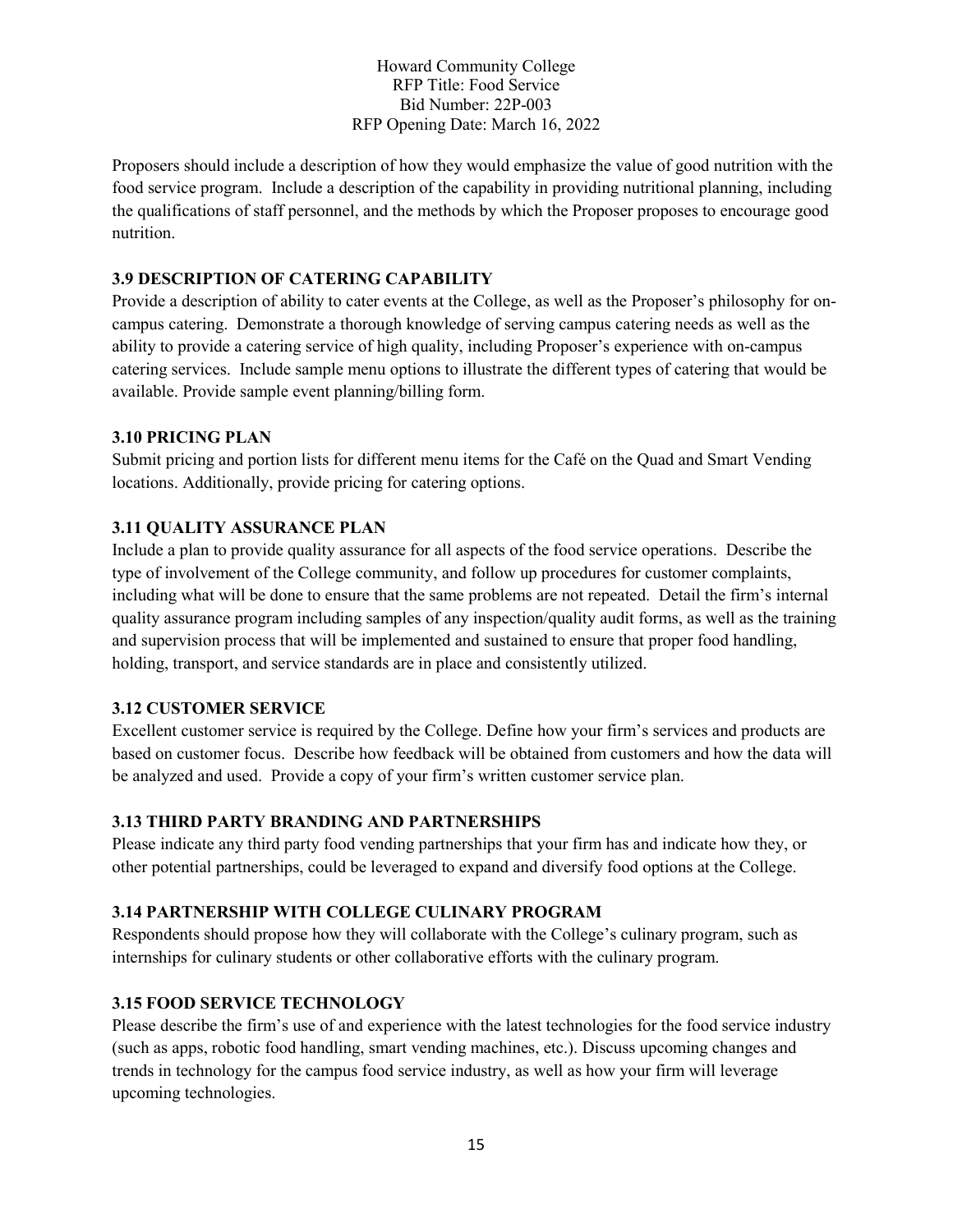### **3.16 MONTHLY FINANCIAL STATEMENTS**

Provide a sample monthly statement that would be provided to the College. Include representative information that would be provided each month on these statements.

## **3.17 PRICE PROPOSAL**

Provide all information requested in the price proposal spreadsheet, which is posted on the College's current solicitations page. This document has been packaged separately, but is incorporated herein by this reference. It is expected that proposers will base price proposal responses on the College population as indicated in this document and on the College's website.

### **3.18 ALTERNATE PROPOSAL**

Provide an alternate proposal for dining service operations than what the College's current operations are. Proposers are encouraged to be creative in coming up with alternative dining service operations and are welcome to propose adjustments to all current practices, including, but not limited to: hours of operations, menu items, meal times, third party branding (including third party restaurants operating on campus), and dining area layout (keeping in mind equipment/fixture restrictions). It is expected that any alternate proposal will either eliminate or significantly reduce any college subsidization of dining services operations. A secondary price workbook should also be filled out for this alternate proposal and may be altered if the current structure of the workbook does not fit the alternate proposal. This alternate proposal will be evaluated on its own merit, separately from the primary proposal.

## **3.19 ADDITIONAL ALTERNATE #1 – VENDING SERVICES**

Provide information about your firm's ability to provide snack food vending services on the College's campus. The College shall determine whether to proceed with this additional alternate prior to contract execution.

### **3.20 FINANCIAL STABILITY**

Provide independently audited, reviewed or compiled financial statements for the three (3) most recent complete fiscal years.

## **3.21 AFFIDAVIT OF ACCURACY FORM**

The Affidavit of Accuracy Form is to be completed by the Offeror and the original included in the original Proposal.

### **3.22 CONTRACTOR INFORMATION FORM**

The signed original must be included with the original Proposal.

## **3.23 ACKNOWLEDGMENT OF ADDENDA FORM**

Offerors must acknowledge receipt of all addenda issued for this RFP. Failure to do so may result in an Offeror's proposal being rejected. Use the form provided.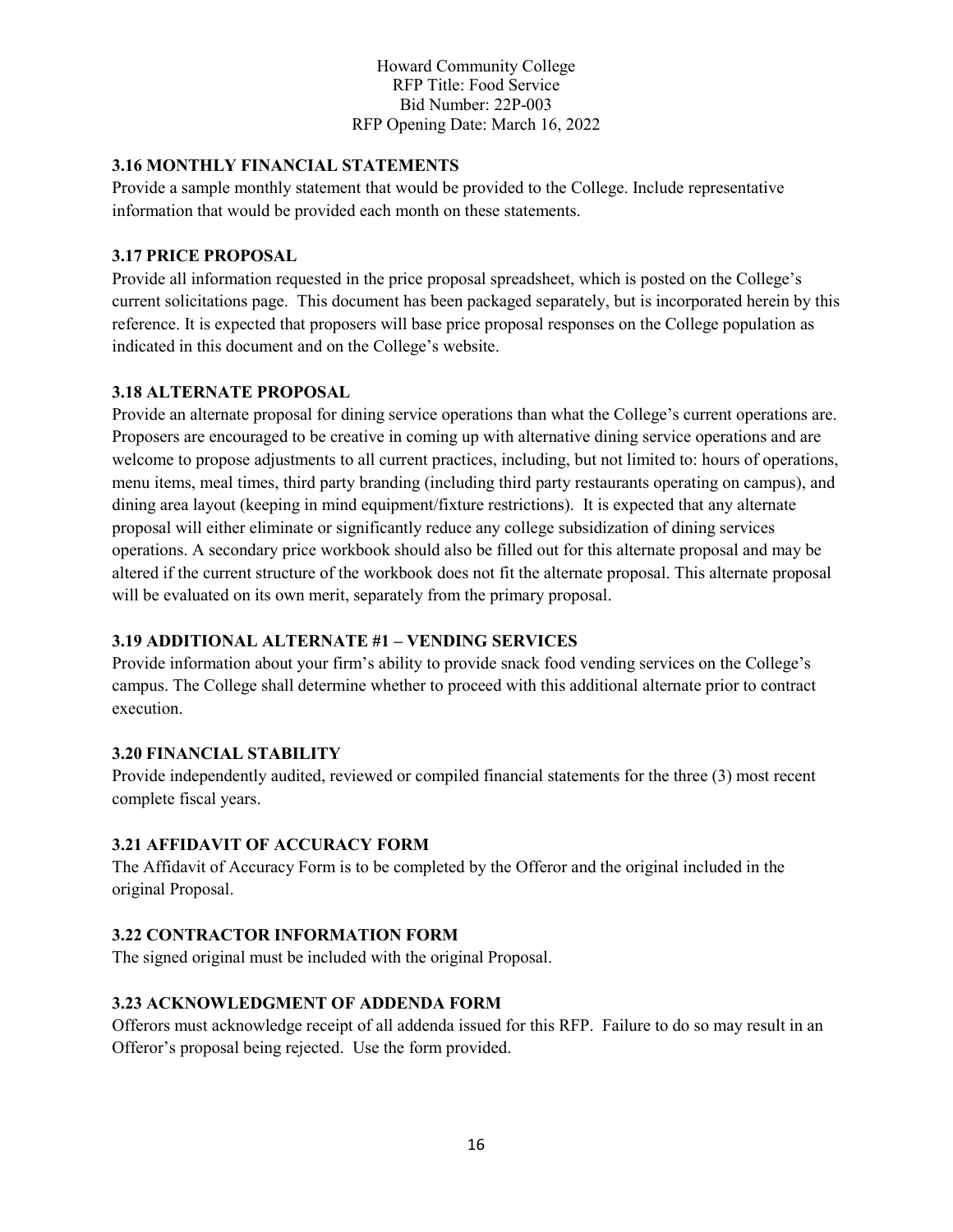### **3.24 REFERENCES**

On the reference form included in this RFP package, provide a minimum of three (3) higher education references for which the food services firm has provided services for a minimum of (2) years.

### **3.25 MINORITY PARTICIPATION FORM**

The signed original must be included with the original Proposal.

### **3.26 BID/ PROPOSAL AFFIDAVIT**

The Bid /Proposal Affidavit is to be completed by the Offeror and the original included in the original Proposal.

#### **3.27 SAMPLE CONTRACT**

Provide a sample copy of any contract, service level agreement, or other agreement that the College would be required to enter into in order for the proposer to meet the requirements of this solicitation.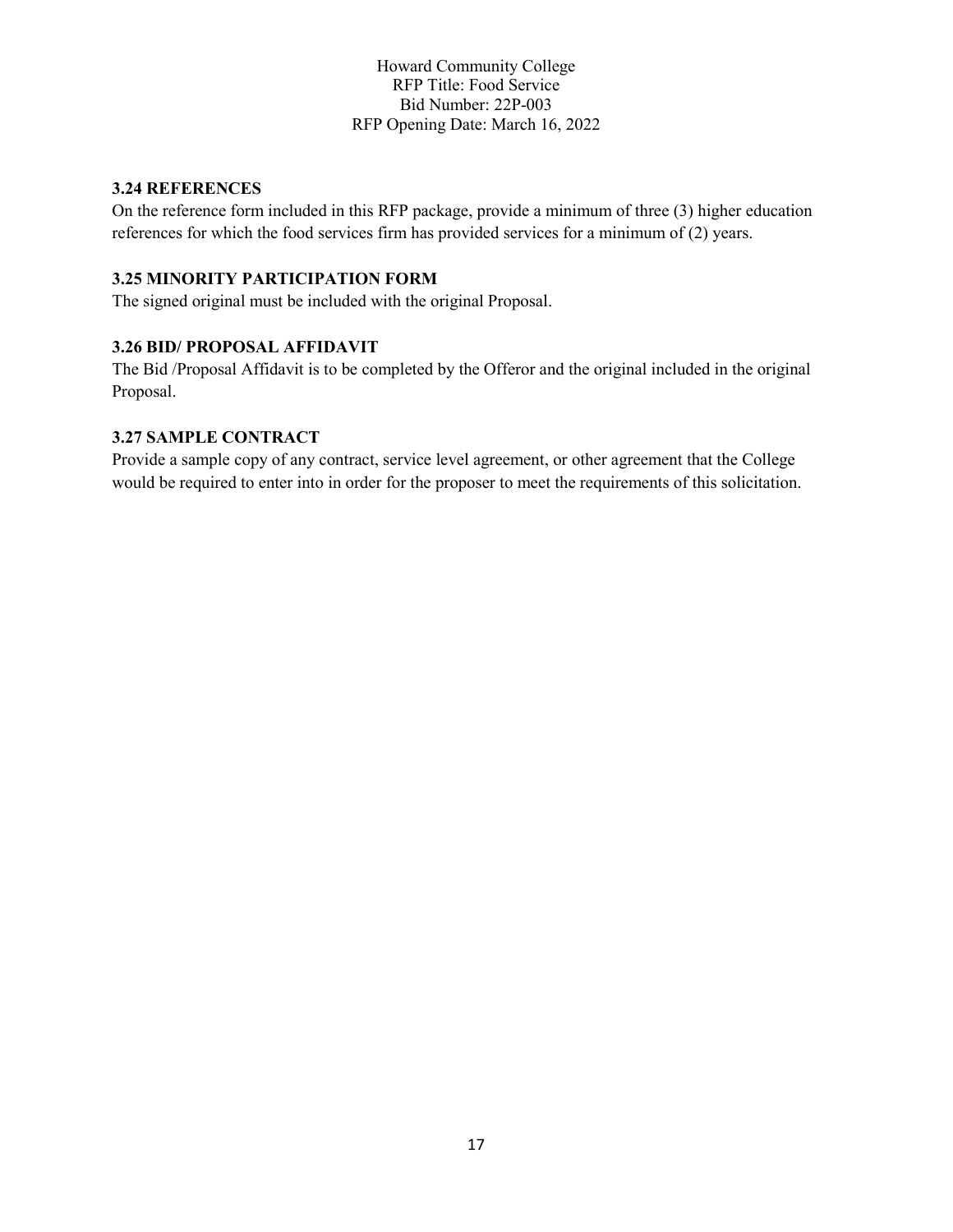## **GENERAL INFORMATION**

#### **4.1 REQUEST FOR PROPOSAL DUE DATE**

All responses to this Request for Proposal are due via Equity Hub's Bid Locker by **2:30 pm** on **March 16, 2022**. No facsimile or email transmissions will be accepted. It is the responsibility of the Offeror to plan the upload of the proposal packages accordingly. No responses will be accepted after this date and time. In the event that the College is closed on the RFP opening due date as a result of an emergency or inclement weather, the RFP will be opened at the stated time on the next open business day, unless the Offeror is notified otherwise.

#### **4.2 PRE-PROPOSAL CONFERENCE**

A pre-proposal conference will be held for this solicitation. The pre-proposal conference will be held as a video conference via Zoom on February 24, 2022 at 10:00 a.m. A site visit will occur the following day, on February 25, 2022, at 10:00 am. **Any firms interested in attending the pre-proposal conference on Zoom or the site visit on the following day must RSVP in advance by e-mailing Domonic Cusimano**  at [dcusimano@howardcc.edu.](mailto:dcusimano@howardcc.edu) Interested firms must indicate in the RSVP e-mail the names of the firm employees who will be attending the virtual pre-bid conference and/or site visit in the following format:

| 'Address<br>онизану/<br>$    -$ | '-mail/Phone_<br>Number |
|---------------------------------|-------------------------|

The meeting will be recorded in order to aid in the creation of the bid addendum that follows the conference, which will memorialize the topics covered during the pre-bid conference and any questions received during the conference. Any recording of the conference will be deleted after the bid process has concluded. Attendance is not required, but is strongly recommended. However, it is each Offeror's responsibility to become familiar with all information necessary to prepare a proposal. Failure to do so will not relieve the successful Offeror of the obligation to carry out the provisions of the contract.

The site visit will begin promptly at the starting time in the Café on the Quad. Please note that no substantive questions may be asked during the site visit. All questions that arise as a result of the site visit must be submitted in writing afterwards per section 4.3.

#### **4.3 CONTACT INFORMATION**

The sole point of contact for Howard Community College for purposes of this RFP is: Domonic Cusimano, Director of Procurement, via email at: [dcusimano@howardcc.edu](mailto:dcusimano@howardcc.edu) . Firms must carefully examine the RFP and related documents. Should any firm find discrepancies or omissions in this RFP or be in doubt as to the content or meaning of any aspect of this document, the firm should direct inquiries or requests for clarification of the documents, specifications or the process as a whole in writing to this contact person. All questions must be received no later than 10:00 am on March 7, 2022. Firms are advised that the College reserves the right to use its best judgment in choosing to respond or not respond to any questions received after the above cut-off date for questions.

Clarifications of the RFP, in form of addenda, shall be issued in writing by the College as it deems appropriate and necessary to do so through the Howard Community College procurement webpage. The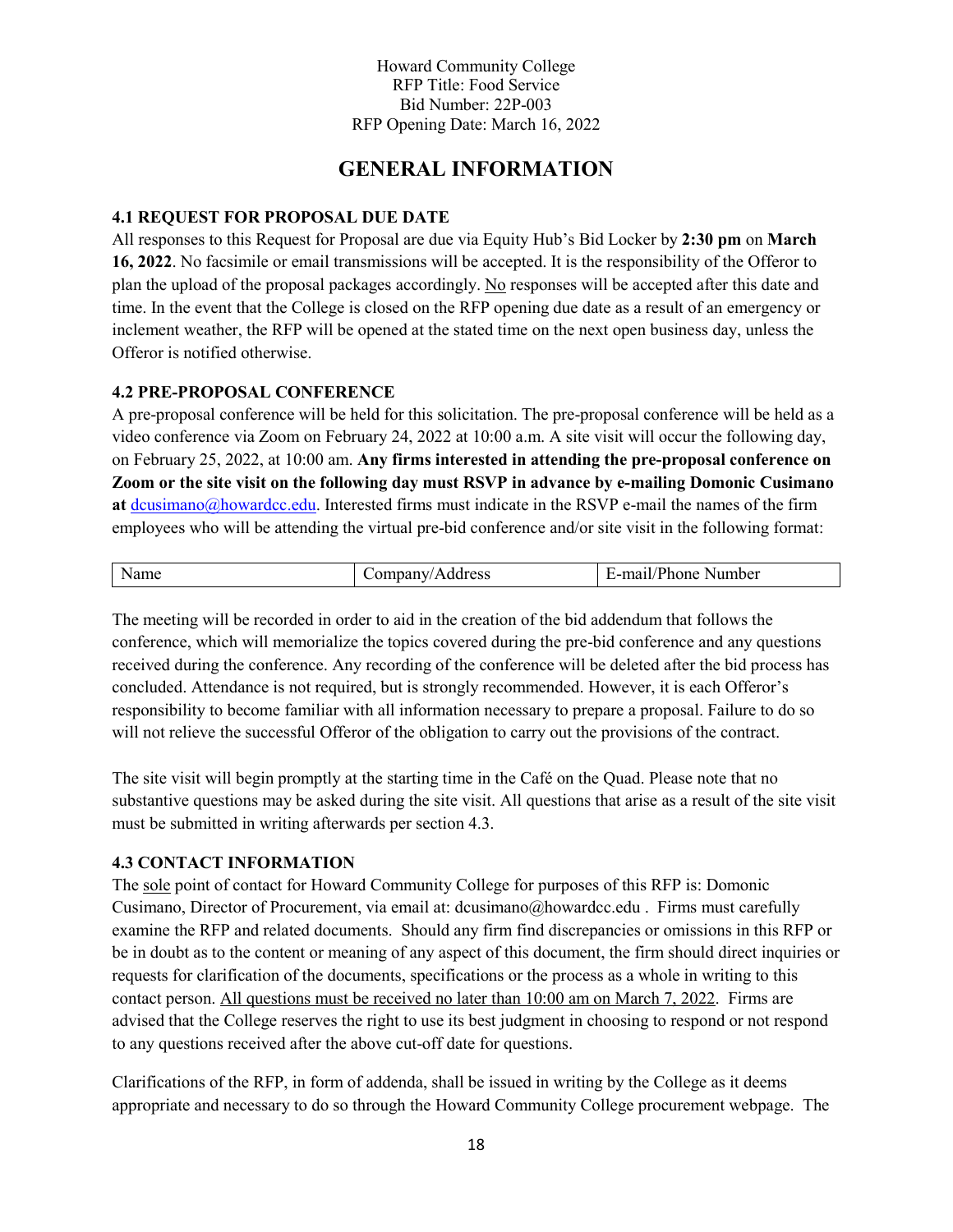College reserves the right to waive any and all proposal technicalities, formalities or informalities at any time prior to or after the date of receipt of Proposals as it deems appropriate and in the College's best interest. The submission of a proposal will indicate that the firm thoroughly understands the terms of the RFP.

Under no circumstances are firms, including third party firms or their staffs, to contact other College staff, faculty or any related constituency for purposes associated with the RFP, including but not limited to, obtaining or providing information unless specifically noted in the Scope of the Project. **Firms failing to comply with this requirement may be disqualified.**

The College may designate one or more of its employees as liaison to interested firms at its discretion. This designation may be made after the proposal submission deadline. Communication between the firm and the College would then be made through the designated liaison after that point, as determined by the College.

### **4.4 SUBMISSION OF PROPOSALS**

Offerors must submit **one (1) digital copy of the technical proposal as one (1) complete PDF document**. Regarding the requirement for one (1) complete PDF document, it is intended that an Offeror bundle all response documentation into a single PDF file rather than submit multiple separate files that together make up the proposal response. Failure to provide the correct number of copies may result in rejection of the offer. Proposals must include all required information. All proposal packages submitted in response to this RFP must be signed and labeled as follows: <*Firm Name*> - Food Service RFP 22P-003 – Technical Proposal.

Completed proposal documents must arrive electronically via Equity Hub's Bid Locker at [https://bidlocker.us/a/howardcc/BidLocker.](https://bidlocker.us/a/howardcc/BidLocker) Please note that **proposing firms must register on the Bid Locker site prior to submittal of documents**, so please plan the upload of the proposal package accordingly

Oral, mailed, faxed or emailed proposals are invalid and will not be given consideration. Proposals will not be accepted electronically through eMMA.

All costs incurred by responding firms associated with the preparation, submission, presentation or proposals and attendance at meetings, including but not limited to, costs related to transportation, meals, lodging, bonding and other related expenses, if applicable, will be the sole responsibility of the respondent and will not under any circumstances by reimbursed by the College.

#### **4.5 PUBLIC INFORMATION**

The College operates under the Maryland Public Information Act, which permits access to most records and documents. Proposals will generally be available for public inspection after the award announcement, except to the extent that a Contractor designates trade secrets or other proprietary information to be confidential. Material designated as confidential must be readily separable from the remainder of the proposal to facilitate public inspection of the non-confidential portion of the proposal. A Contractor's designation of material as confidential is not necessarily conclusive, and the Contractor may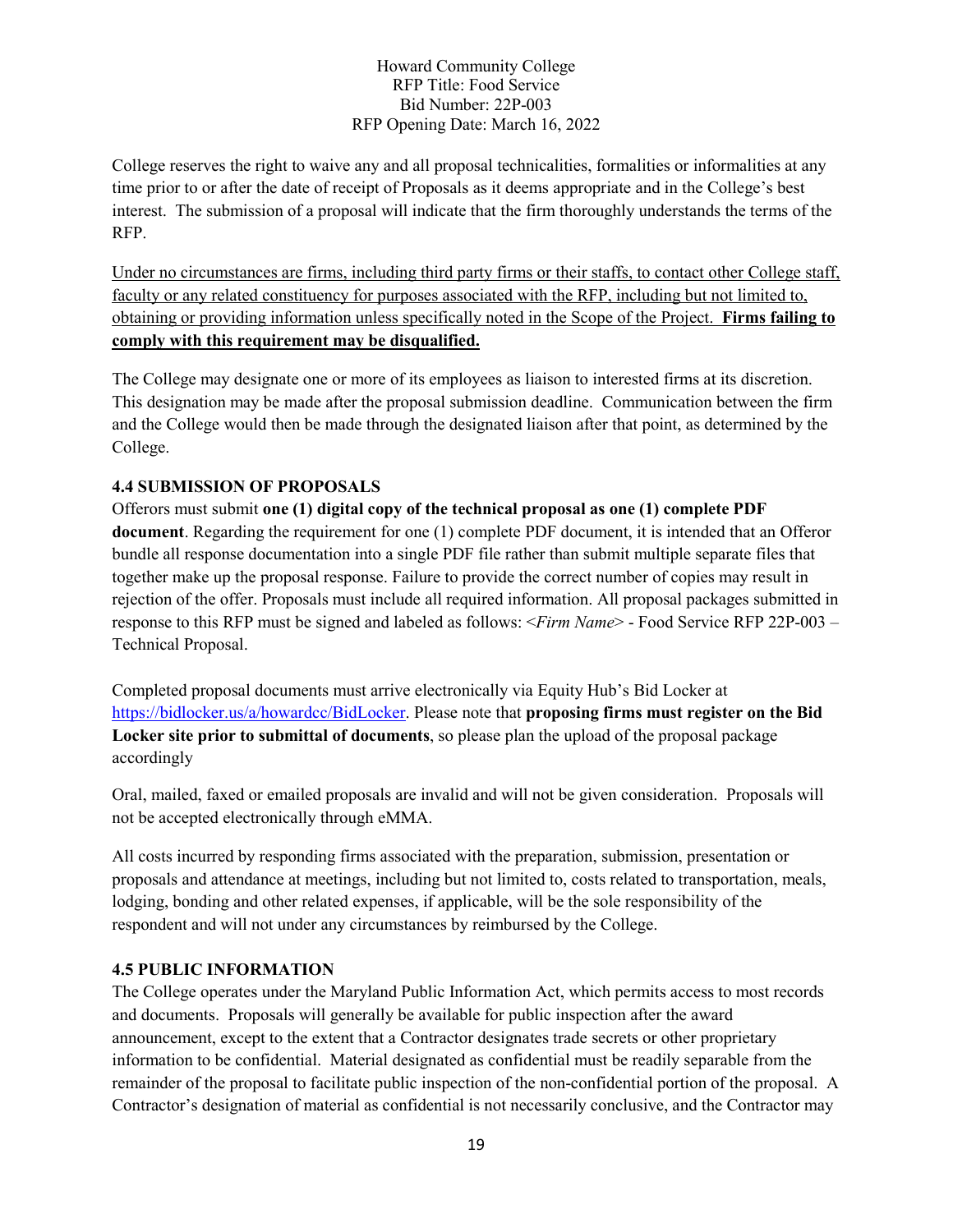be required to provide justification why such material should not be disclosed. The ultimate determination about the confidential nature of information shall be made by the College.

#### **4.6 EVALUATION OF PROPOSALS**

Proposals must meet the requirements as stated in this document. Proposals that fail to meet one or more of the criteria may be ineligible for award. The College may make any investigations deemed necessary to determine the ability of the firm to provide the work as specified herein.

The solicitation involves a cumulative scoring process through a number of different phases by an evaluation committee. The first phase involves the review of the proposal, the next phase is the evaluation of oral presentations, and the final phase is the price proposal. All firms will be notified in writing if they do not meet the requirements for a particular phase. It is anticipated that oral presentations will be scheduled for the week of March 28th, 2022. In the event that the presentation needs to be rescheduled due to weather or emergency, it is expected that each short listed proposer shall be as flexible as possible to accommodate the College's limited time frame for rescheduling. Proposers are advised to keep calendars as movable as reasonably possible for the week following this date in case rescheduling is required. If a Proposer is unable to meet the College's rescheduling requirements, the College may proceed with the oral presentation phase without including the proposer. The procurement office will only schedule presentations with the short listed firms. All key personnel on the Proposer's team shall be required to attend the presentation. At the time the oral presentations are scheduled, the College will confirm with each Proposer the specifics of these sessions.

In addition to the criteria listed elsewhere in this document, firms shall be evaluated on the following criteria:

- 1. Responsiveness to the scope of work and information requested;
- 2. Components of the system and ease of use;
- 3. Past performance of the firm including timely completion of projects, compliance with scope of work performed within budgetary limitations, and user satisfaction;
- 4. Specialized experience and technical competence in performing similar services in the past five (5) years, including qualifications of staff members who will be involved;
- 5. Oral Presentations, if required;
- 6. Composition of the principles and staff assigned to the performance of these services, particularly the proposed manager and immediate staff, and their qualifications and experience with relevant services such as that being proposed;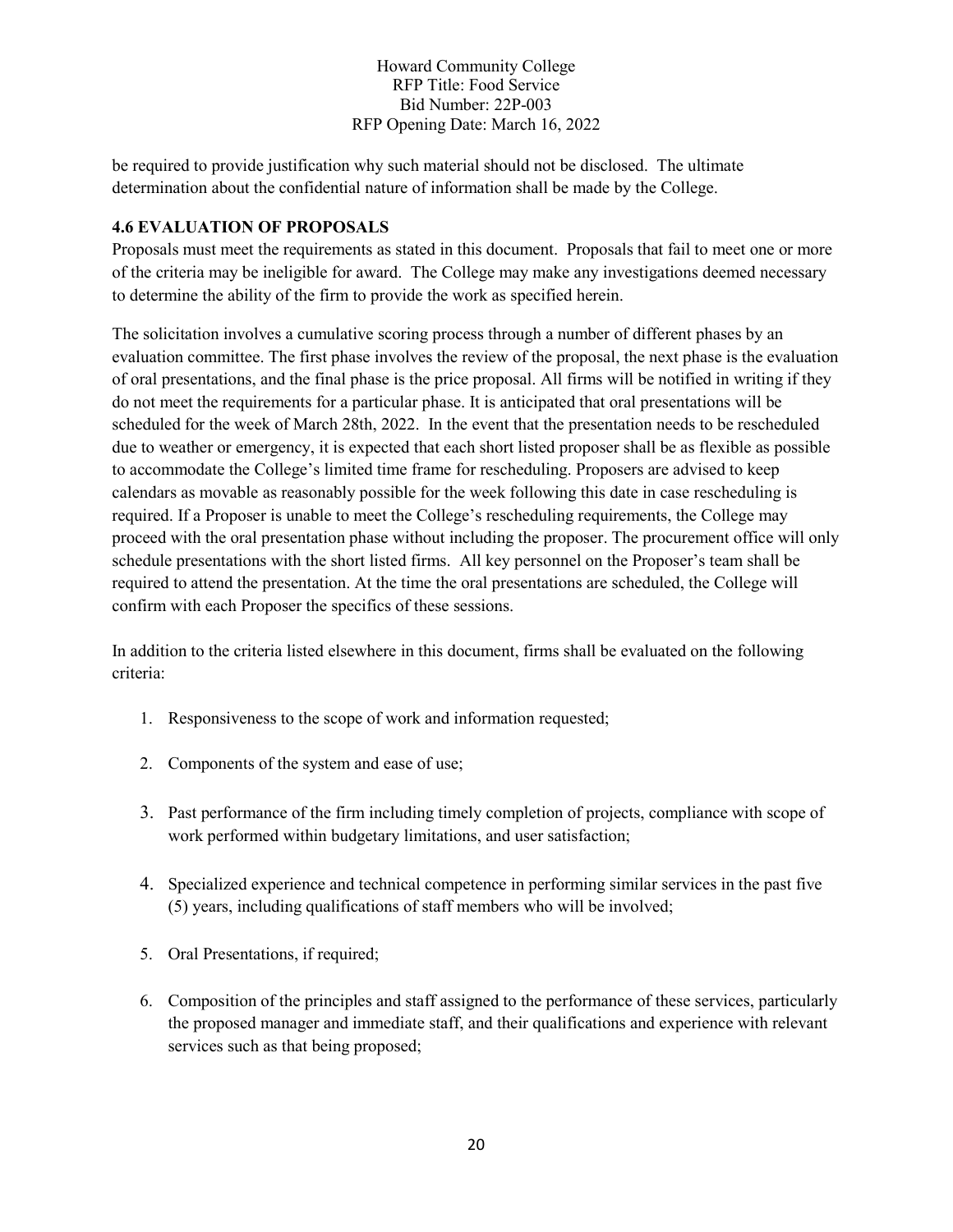- 7. Adequacy of the personnel of the firm to accomplish the proposed scope of work in the required time;
- 8. Firm's capacity to perform the work giving consideration to current workloads;
- 9. Firm's familiarity with systems applicable to this type of service;
- 10. Proposed contract that will require minimal time and resources for the College to negotiate and execute;
- 11. References from previous clients, including size and scope of services, name and telephone number of contact person; and
- 12. Price proposal.

Each phase of the process shall be weighted as follows:

 Technical Proposal – 50% Oral Presentation – 25% Price Proposal – 25%

The College reserves the right to negotiate or modify any element of the request for proposal evaluation process to secure the best possible arrangement for achieving the stated purpose.

### **4.7 EVIDENCE OF RESPONSIBILITY**

Prior to the award of a contract pursuant to this RFP, the Procurement Officer may require Contractor to submit such additional information bearing upon Contractor's ability to perform the contract as the Procurement Officer deems appropriate. The Procurement Officer may also consider any information otherwise available concerning the financial, technical, and other qualifications or abilities of the Contractor. Quality of performance may also be determined through contracts or services provided to the College or to other entities. Quality of performance to other entities will be determined from reference checks when references are required. The determination of quality performance includes the Contractor's history of reasonable and cooperative behavior and commitment to customer satisfaction and the Contractor's businesslike concern for the interests of the customer. The College reserves the right to reject any proposal deemed not responsible or non-responsive.

#### **4.8 AWARD**

The contract will be awarded to the firm complying with all of the provisions and stated criteria of this RFP, subject to the availability of funding and provided that it is the best interest of Howard Community College to award the contract. The Offeror's response, the specifications, terms and exhibits of this RFP, and any other applicable documentation relating to this proposal will be incorporated into the contract.

Award may be in whole or in part, whichever is in the best interest of the College. The Board of Trustees reserves the right to waive any informalities in the selection and award process relating to this proposal.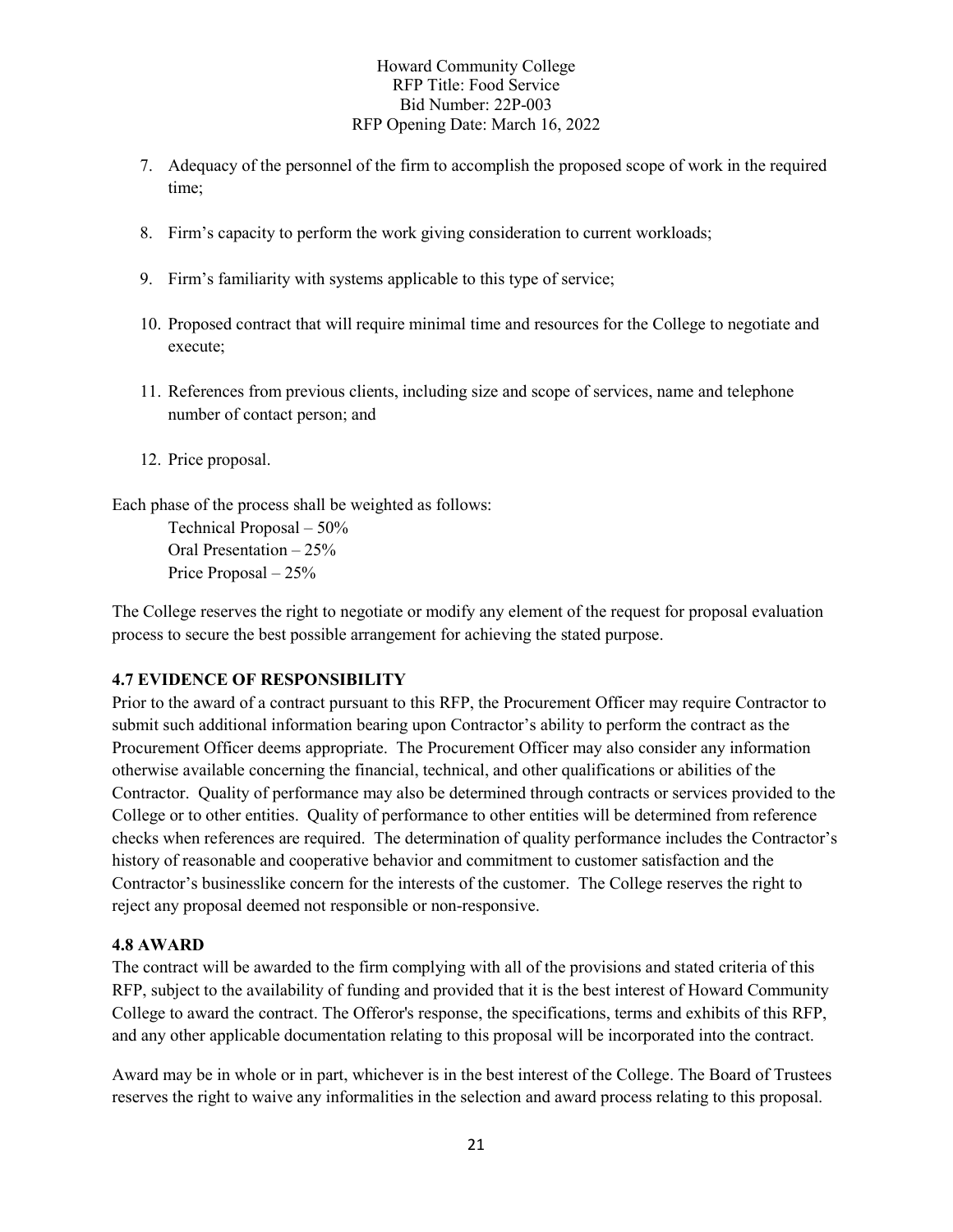In the College's sole discretion, the College may defer award of the contract for a period of up to one hundred and twenty (120) calendar days after opening of bids. If no award or other disposition is made, the expiration of the one hundred and twenty (120) calendar days will constitute rejection of all offers without further action by the College.

#### **4.9 PRICING**

The pricing offered on the Price Proposal must include all charges and costs (including shipping) incurred in the delivery of this procurement. No allowance will be made at a later date for additional charges due to the Offeror's omission. In addition, all Offerors must hold their proposed prices for 120 days after the price submittal date, but prior to contract award date.

#### **4.10 REJECTION**

The College reserves the right to reject any or all offers received as a result of this solicitation and readvertise for other proposals. Offers may also be rejected for any of the following reasons:

- a. Failure to meet the mandatory specifications and requirements;
- b. Failure to respond in a timely fashion to a request for additional information or data;
- c. Failure to supply appropriate and favorable client references;
- d. Financial instability of firm submitting the proposal;
- e. Failure of the firm to successfully negotiate a contract, if applicable;
- f. Submitting an incomplete price proposal page;
- g. Submitting a proposal that is not signed; or
- h. Failure to demonstrate that the Offeror is qualified to carry out the obligations of the contract and to implement and support the work specified herein.

### **4.11 CONTRACT**

Offerors shall provide a draft sample contract with the proposal. By submitting a response to this Request for Proposals, Offerors acknowledge the acceptance of the College's terms and conditions and agrees to accept any requested modifications to the contract. If the College and the best evaluated proposer are unable to agree to final terms of a contract, the College reserves the right to terminate negotiations and proceed to the next best evaluated firm. The contract shall incorporate the terms of this RFP, as well as the response, into the contract. If there is any conflict between the terms and conditions of the contract and this RFP document, the terms and conditions of this RFP shall take precedence.

The initial term of contract will be for five (5) years, commencing on July 1, 2022. At the sole discretion of the College, the contract may be renewed for an additional five (5) one-year periods, in compliance with the contract, with the same terms and conditions of the original contract, and as long as funds are available for this purpose.

The College reserves the right to terminate the contract at any time upon sixty (60) calendar days written notice to the Contractor. As determined by the College, it will pay the Contractor's reasonable costs incurred prior to the termination. The College shall not reimburse for any anticipatory profits.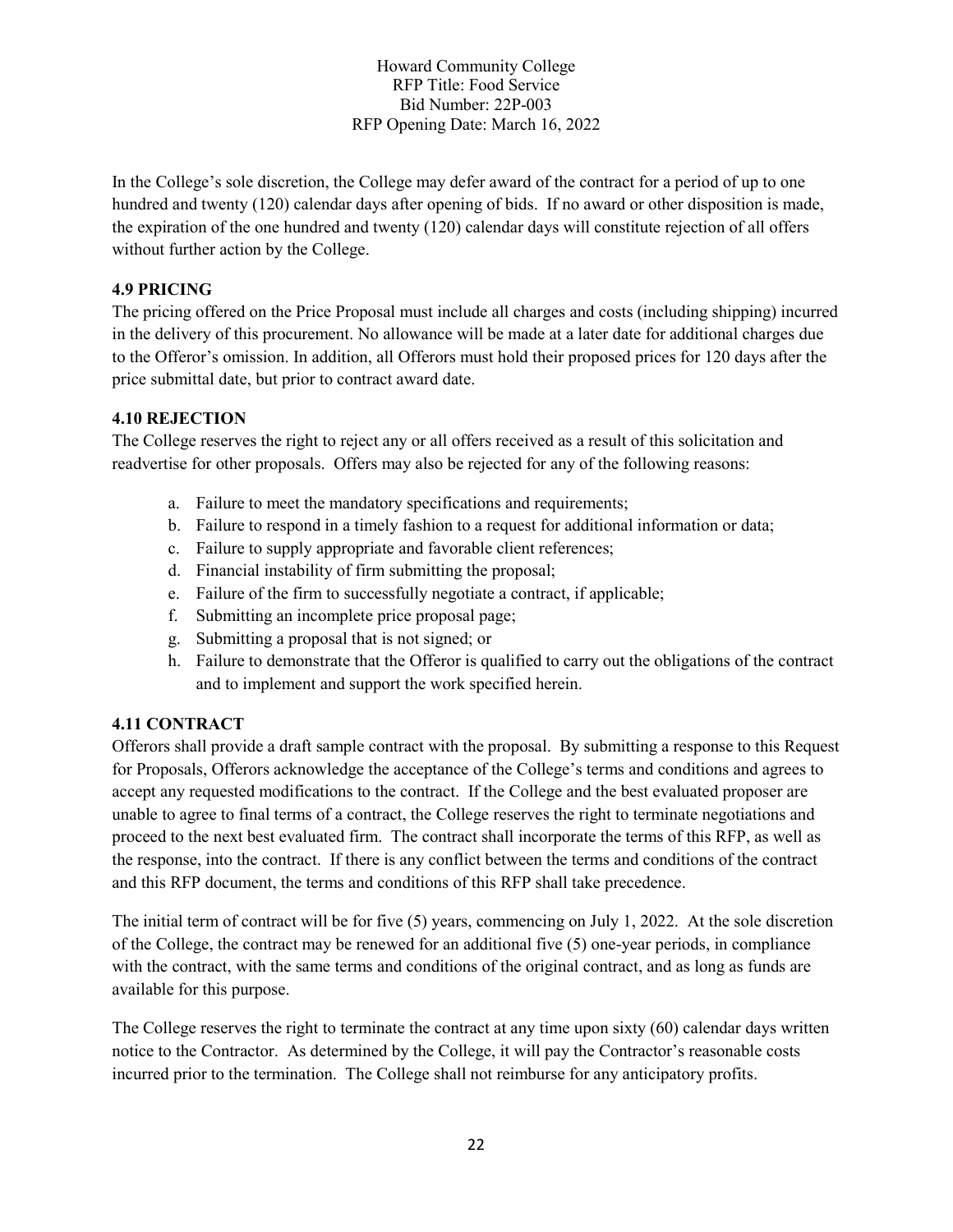All applicable Federal laws, State laws, County, local, and municipal ordinances, by-laws, and the orders, rules and regulations of all authorities having jurisdiction over this Work shall apply to the Contract throughout, and they will be deemed to be included in the Contract the same as though written out in full.

#### **4.12 CHANGES TO THE CONTRACT**

The College may make any alterations, deviations, additions or omissions from the Request for Proposals documents which it deems to be in the best interest of the college without affecting the obligations of the Contractor or making void the contract. Any alterations, deviations, additions or omissions shall be processed as a change order.

#### **4.13 INSURANCE REQUIREMENTS**

The Contractor shall maintain in force at all times during the term of the contract, such insurance that will indemnify and hold harmless the College from Worker's Compensation and Public Liability claims for property damage and personal injury, including death, which may arise from the Contractor's operations under the contract, or by anyone directly or indirectly employed by the Contractor. The Contractor's insurance will be with an insurance carried licensed to do business in the State of Maryland acceptable to the College, with the following minimum insurance coverage:

Comprehensive General Liability Insurance – Liability limits of One Million Dollars (\$1,000,000.00) each occurrence and Two Million Dollars (\$2,000,000) aggregate.

Comprehensive Business Automobile Liability Insurance – Liability limit of Five Hundred Thousand dollars (\$500,000) any one accident.

Worker's Compensation Insurance - Statutory coverage, including employer's liability coverage with a limit of at least One Hundred Thousand dollars (\$100,000.00).

At the time this contract is made, the Contractor shall provide the College with evidence of payment in full of the above insurance coverage throughout the entire term of this contract. Any request for extension of time for this contract shall also include evidence of payment in full of the above insurance coverage through the entire term of the extension of term for this contract.

The Contractor shall furnish the College with a certificate of insurance as evidence of the required coverage. Such insurance shall specifically identify the materials and equipment, and shall name the College and Howard County, Maryland as an additional insured.

In the event that the Contractor's insurance is terminated, the Contractor shall immediately obtain other coverage; any lack of insurance shall be grounds for immediate termination of the contract.

#### **4.14 CONFIDENTIALITY OF DATA**

All financial, statistical, personal, technical and other data and information which are designated confidential by the College and not otherwise subject to disclosure, and made available to the Contractor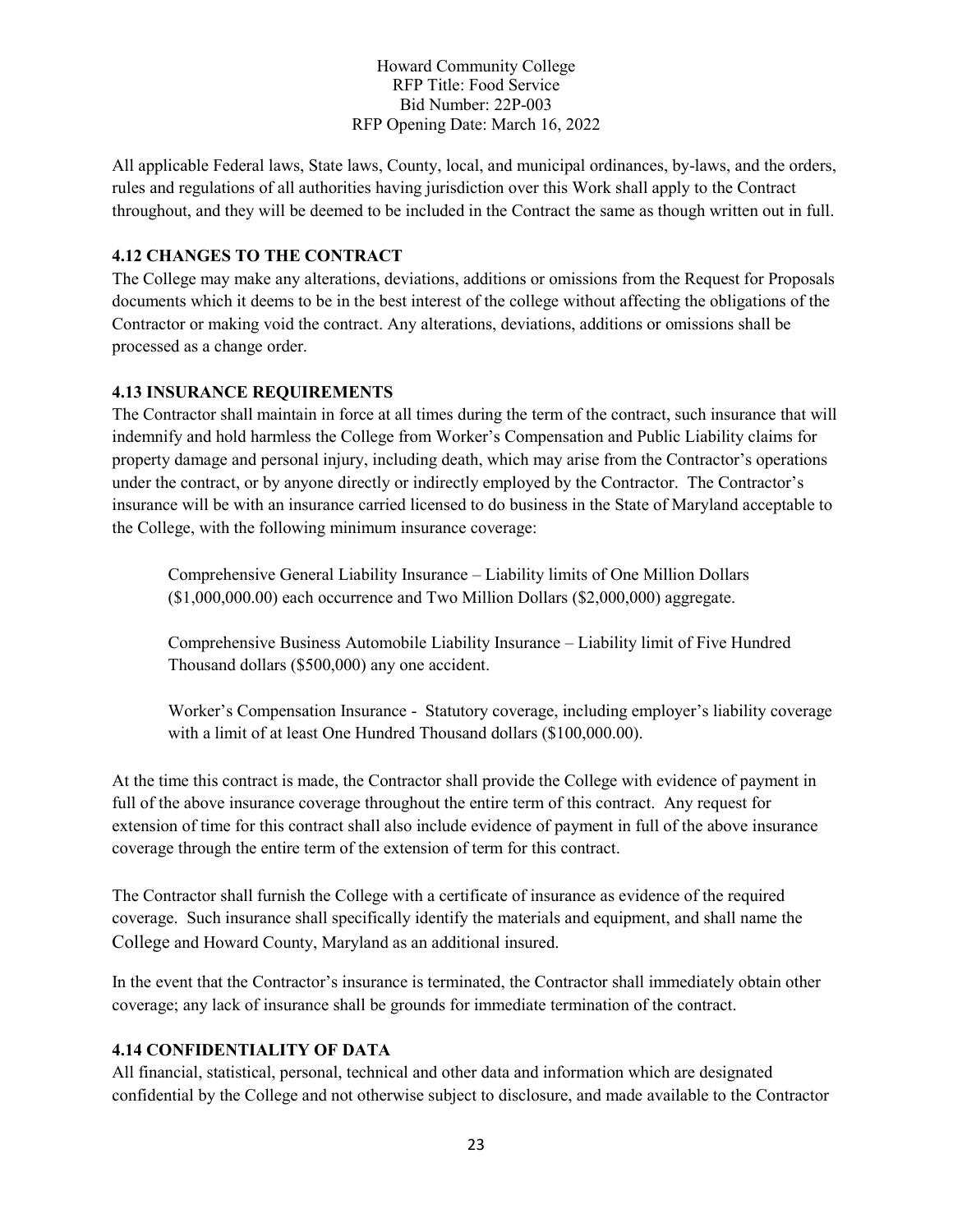in order to carry out this Contract, or which become available to the Contractor in carrying out this Contract, shall be protected by the Contractor using the same level of care in preventing unauthorized disclosure or use of the confidential information that the Contractor takes to protect its own information of a similar nature, but in no event, less than reasonable care. The Contractor shall not be required under the provision of this clause to keep confidential any data or information that is or becomes publicly available, is already rightfully in the Contractor's possession, is independently developed by the Contractor outside the scope of this Contract, or is rightfully obtained from third parties.

#### **4.15 COOPERATIVE PURCHASE**

The College reserves the right to extend all of the terms, conditions, specifications, and unit or other prices of any contract resulting from this Request for Proposals to any and all public bodies, subdivisions, school districts, community colleges, colleges, and universities. This is conditioned upon mutual agreement of all parties pursuant to special requirements, which may be appended thereto. The College assumes no authority, liability or obligation, on behalf of any other public entity that may use any contract resulting from this RFP. All purchases and payment transactions will be made directly between the Contractor and the requesting entity. Any exceptions to this requirement must be specifically noted in the proposal response.

#### **4.16 SUBCONTRACTORS**

Offerors must submit the names and addresses of all subcontractors to be retained for this project. The College reserves the right to reject.

#### **4.17 MINORITY PARTICIPATION**

It is the policy of Howard Community College to strongly encourage minority business enterprises (MBE) to provide goods and services for the performance of College functions. Within the evaluation, Offerors can achieve higher consideration if they are a minority business enterprise or demonstrate an effort to achieve a minimum of 25% of the subcontractors or vendors anticipated to be retained by the Offeror for the College's project. Minority businesses include non-profit entities organized to promote the interests of handicapped persons, and firms that are 51% owned and controlled by a member of socially or economically disadvantaged minority groups, which include: African-Americans, Hispanics, American Indians, Alaska natives, Asians, Pacific Islanders, women, and the mentally or physically disabled.

#### **4.18 PROCUREMENT REGULATIONS**

This Request for Proposals and any resulting contract shall be governed by §§16-311 through 16-314 of the Education Article of the Annotated Code of Maryland.

#### **4.19 MISSION, VISION, AND VALUES**

Howard Community College believes that a key characteristic of performance excellence is a strong foundation and understanding of an organization's mission, vision and value statements. The College's statements are as follows: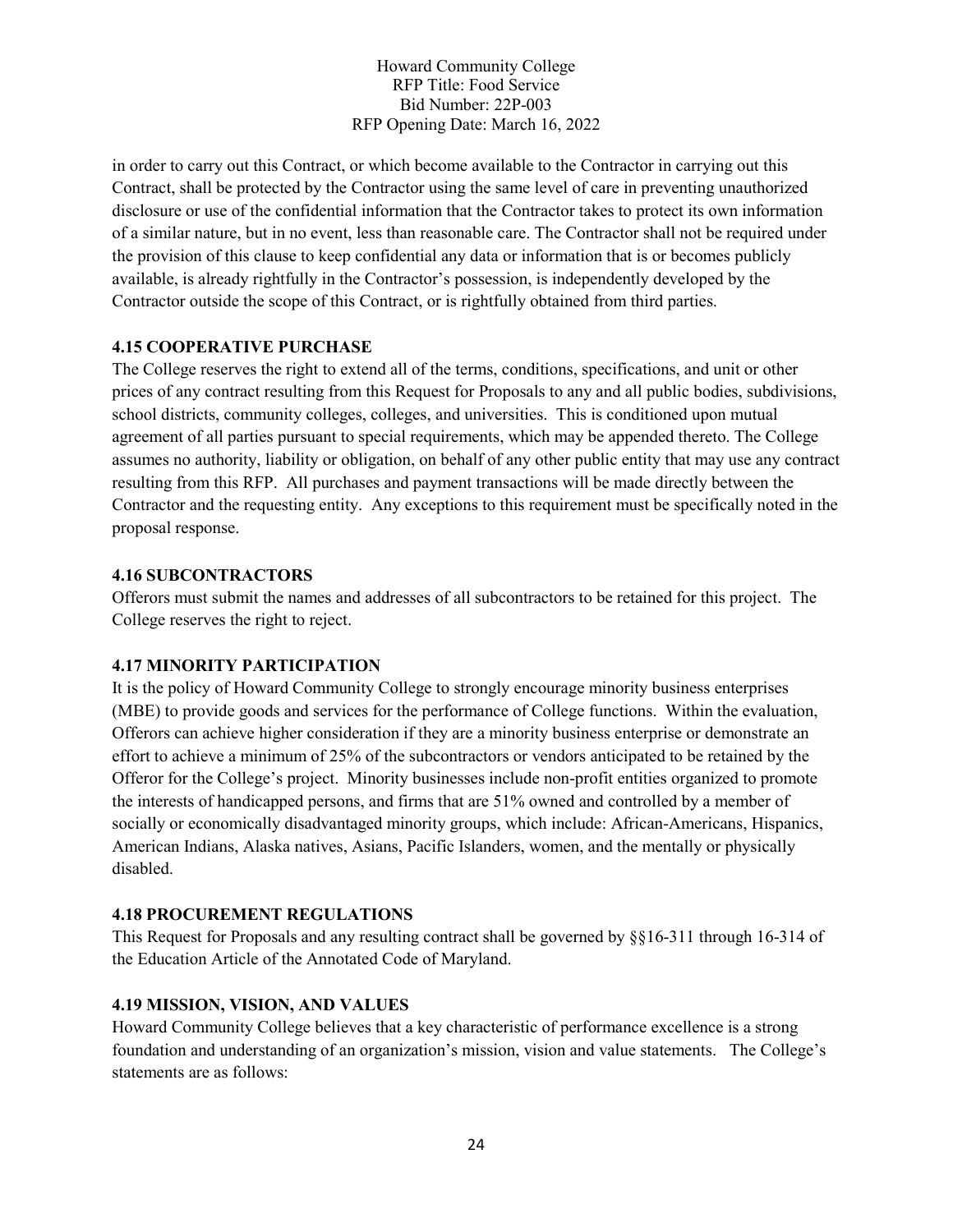Mission: providing pathways to success Vision: a place to discover greatness in yourself and others Values: innovation, nurturing, sustainability, partnerships, integrity, respect, excellence, service

The College expects all Contractors to support the College's mission, vision and values by fostering these concepts in their work on campus.

### **4.20 SMOKE AND TOBACCO-FREE**

Howard Community College is a smoke and tobacco free environment. Use of tobacco products is prohibited in all college owned, lease, and controlled properties including parking lots and garages, and at all college-sponsored activities. Smoking is prohibited in vehicles. This use prohibition extends to Contractors, employees, agents, subcontractors and vendors.

#### **4.21 EMPLOYMENT OF SEX OFFENDERS**

The State of Maryland requires certain sex offenders to register with the State and with the local law enforcement agency in the county in which they will reside, work, or attend school. Howard Community College is also subject to a number of Federal laws requiring disclosure of registered sex offenders enrolled or employed at institutions of higher education. Additionally, the College provides a number of programs throughout the main campus that involve minor children, including the Children's Learning Center and Kids on Campus. As a result, if a sex offender, as determined by the definitions contained in the Criminal Law Article of the Annotated Code of Maryland, is employed by the awarded bidder, the awarded bidder is prohibited from assigning that employee to perform any type of service on the main campus. Violation of this provision may result in Termination for Cause of the contract.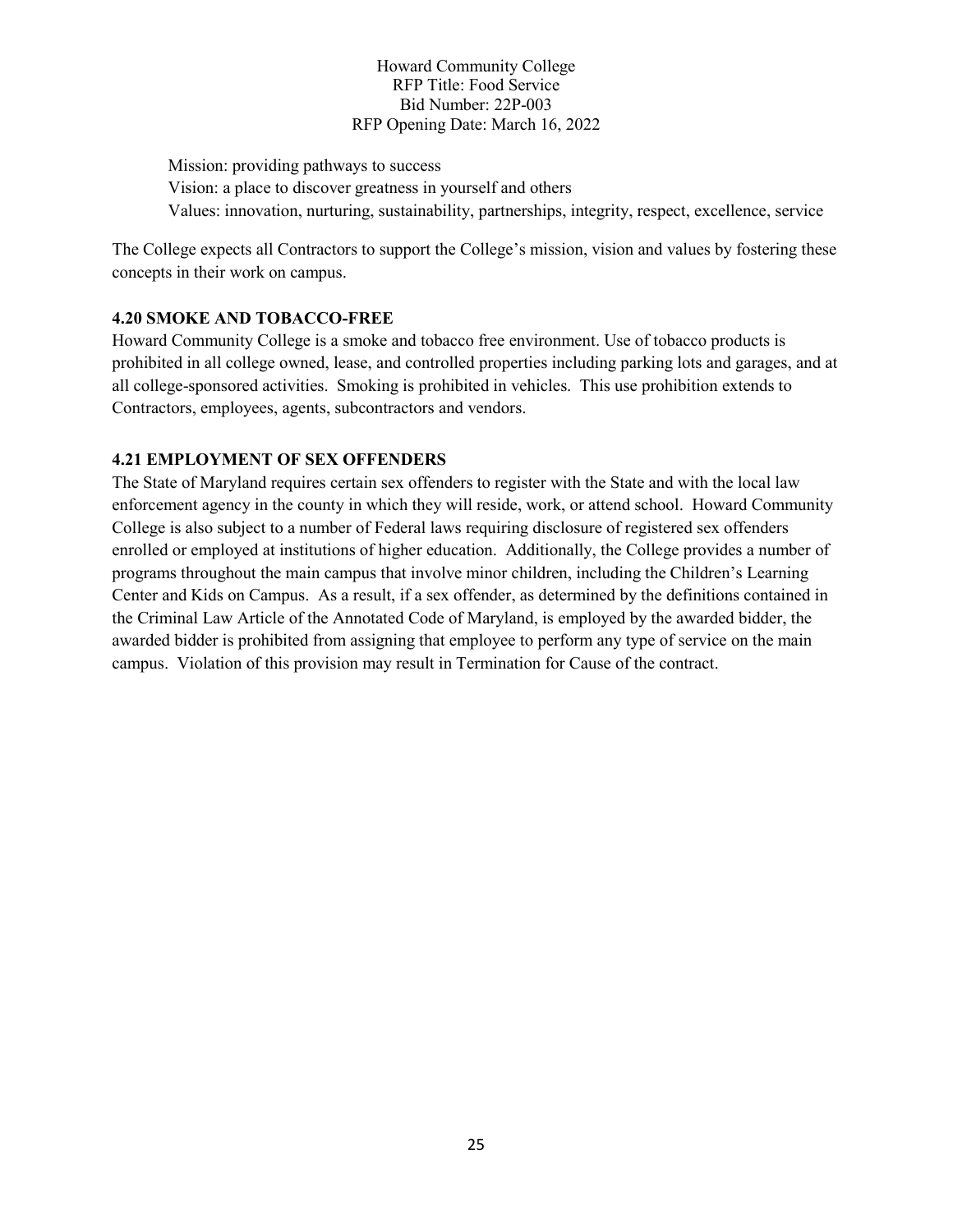## **REFERENCES**

The Offeror shall list at least three higher education institutions where services have been provided of a similar scope. At least one reference must be an institution within 100 miles that college staff can visit. The referenced work shall have been completed in the last 5 years. Provide a brief description of the scope of work. Use separate sheets if necessary and include with submission. Offerors must make sure references and contact persons are current. If the College is unable to contact a reference as a result of outdated information, the College reserves the right to regard that reference as an unfavorable reference.

Reference 1

| Institution name |  |
|------------------|--|
| Street address   |  |
| City, State, Zip |  |
| Contact person   |  |
| Title            |  |
| Telephone #      |  |
| Email address    |  |
| Service dates    |  |

#### Reference 2

| Institution name |  |
|------------------|--|
| Street address   |  |
| City, State, Zip |  |
| Contact person   |  |
| Title            |  |
| Telephone #      |  |
| Email address    |  |
| Service dates    |  |

Reference 3

| Institution name |  |
|------------------|--|
| Street address   |  |
| City, State, Zip |  |
| Contact person   |  |
| Title            |  |
| Telephone #      |  |
| Email address    |  |
| Service dates    |  |

Please note: References listed must be able to confirm the Offeror's ability to provide the services requested in this RFP document.

References submitted by:

Company name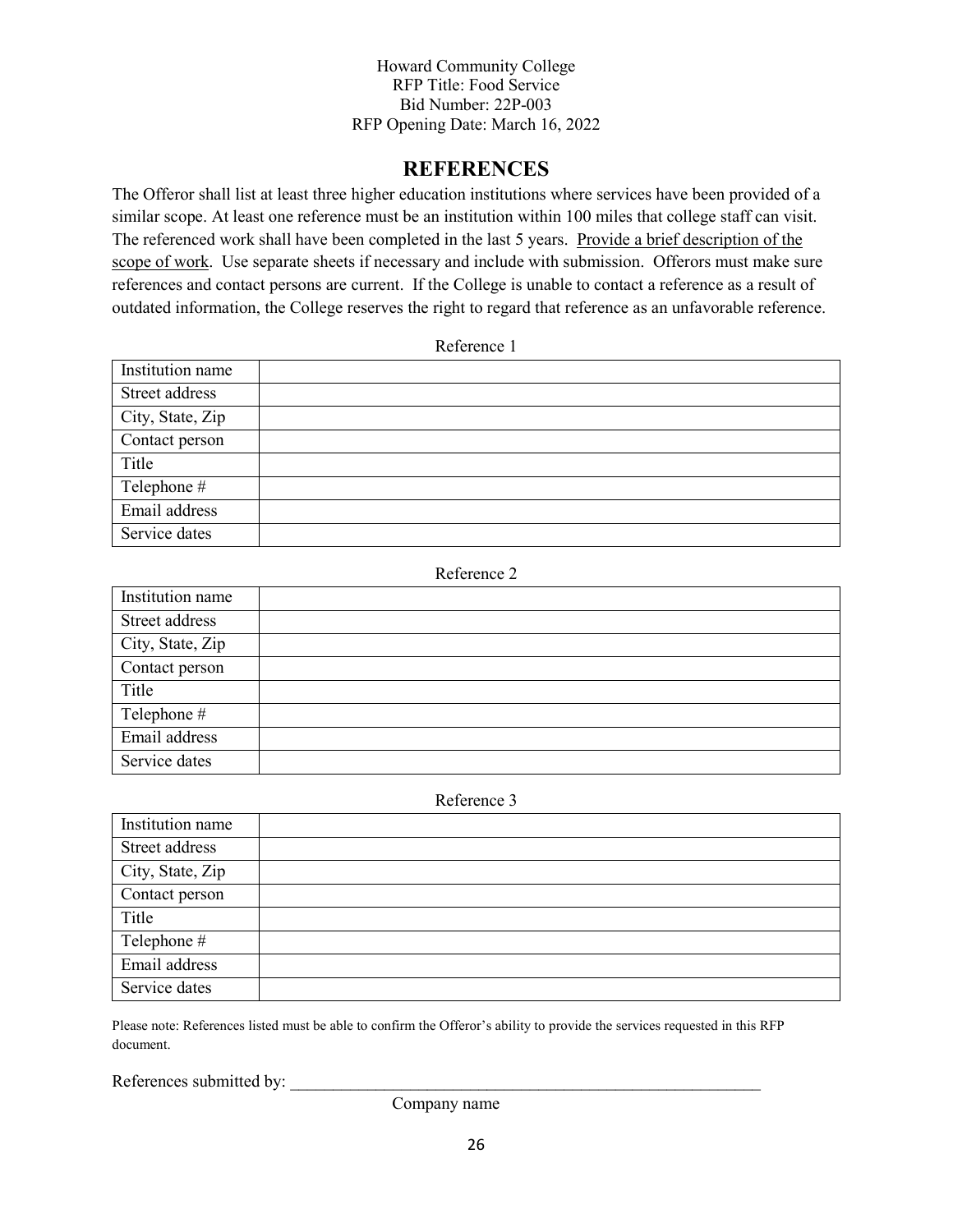## **AFFIDAVIT OF ACCURACY FORM**

The undersigned swears or affirms under the penalty of perjury and upon personal knowledge that the contacts of this Technical Proposal are true and correct.

| Name of Company  | Representative/Title<br>(Signature)  |  |
|------------------|--------------------------------------|--|
| Address          | Representative/Title<br>(Print/Type) |  |
| Telephone number | Date                                 |  |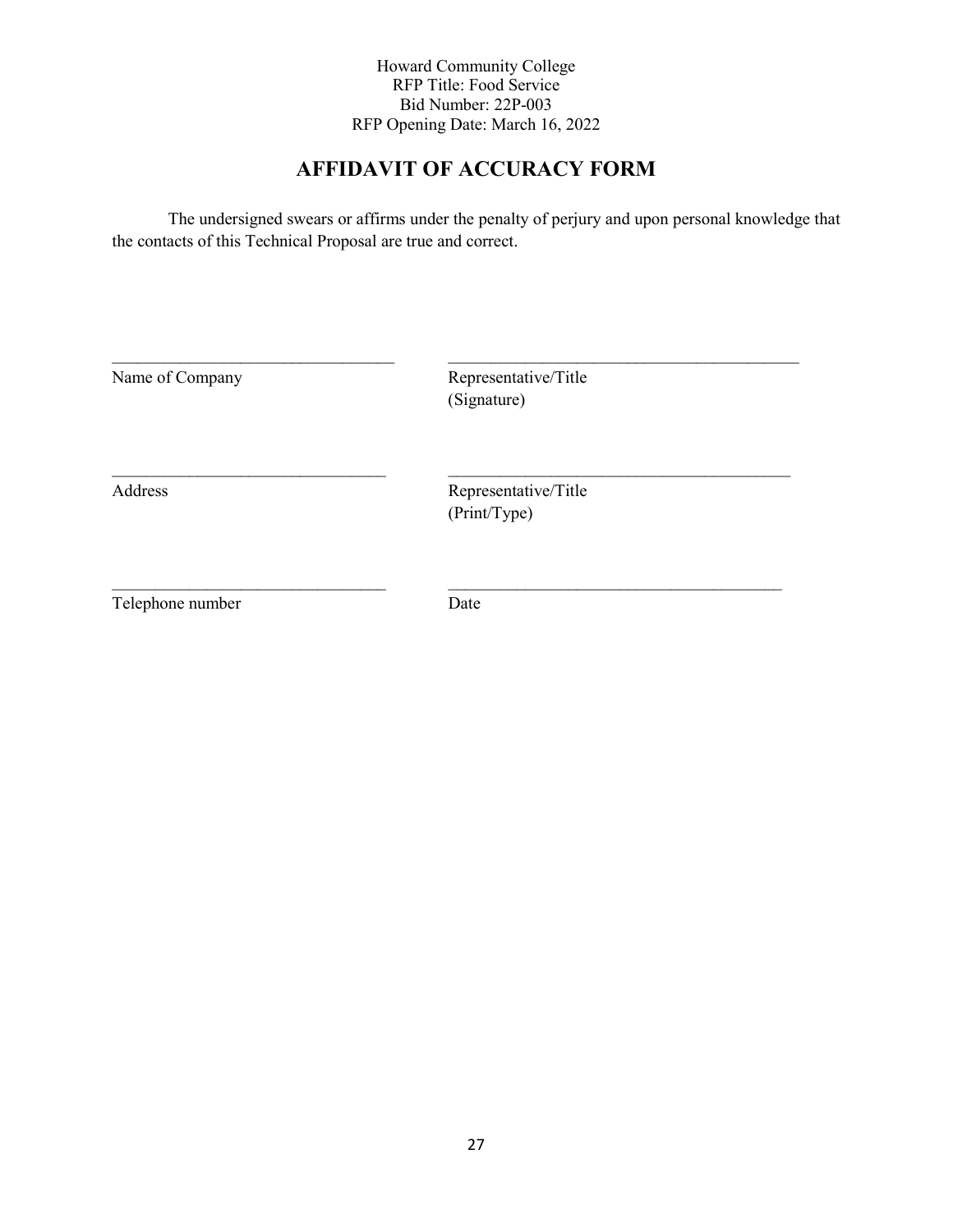### **CONTRACTOR INFORMATION FORM**

The undersigned agrees to furnish and deliver the above goods and services in accordance with the specifications issued, and subject to all terms, conditions, and requirements in the solicitation, and in the various bid documents.

(Printed name of Company)

 $\mathcal{L}_\text{max}$  , and the set of the set of the set of the set of the set of the set of the set of the set of the set of the set of the set of the set of the set of the set of the set of the set of the set of the set of the

Provide the name and title of the person with legal authority to sign on behalf of the Contractor. If the title of the individual is not "President" or "Vice President", provide verification of the signature authority with your submittal.

Name of Company Signatory (Printed): \_\_\_\_\_\_\_\_\_\_\_\_\_\_\_\_\_\_\_\_\_\_\_\_\_\_\_\_\_\_\_\_\_\_\_\_\_\_\_\_\_\_\_ Title of Company Signatory (Printed):

Please list any exceptions taken to any terms and conditions listed in the bid. Please note any exceptions taken that may affect the award of a contract or purchase order:

Please provide the following information:

| Company Name:   | Corporation $(y/n)$ : |
|-----------------|-----------------------|
| Federal Tax Id: | Years in Business:    |
| Street Address: | City:                 |
|                 | State, Zip            |

Office phone number: \_\_\_\_\_\_\_\_\_\_\_\_\_\_\_\_\_\_\_\_\_\_ Fax number: \_\_\_\_\_\_\_\_\_\_\_\_\_\_\_\_\_\_ Cell phone number: \_\_\_\_\_\_\_\_\_\_\_\_\_\_\_\_\_\_\_\_\_\_\_\_ Email address: \_\_\_\_\_\_\_\_\_\_\_\_\_\_\_\_\_ Contact Person: \_\_\_\_\_\_\_\_\_\_\_\_\_\_\_\_\_\_\_\_\_\_\_\_\_\_\_ Title: \_\_\_\_\_\_\_\_\_\_\_\_\_\_\_\_\_\_

| Corporation $(y/n)$ : |  |
|-----------------------|--|
| Years in Business:    |  |
| City:                 |  |
| State, Zip            |  |
|                       |  |

| rax number:    |  |
|----------------|--|
| Email address: |  |
| Title:         |  |

Minority Contractor: \_\_\_\_\_ (yes) \_\_\_\_\_\_ (no) If yes, please specify minority classification

Company name Name Title Authorized signature and date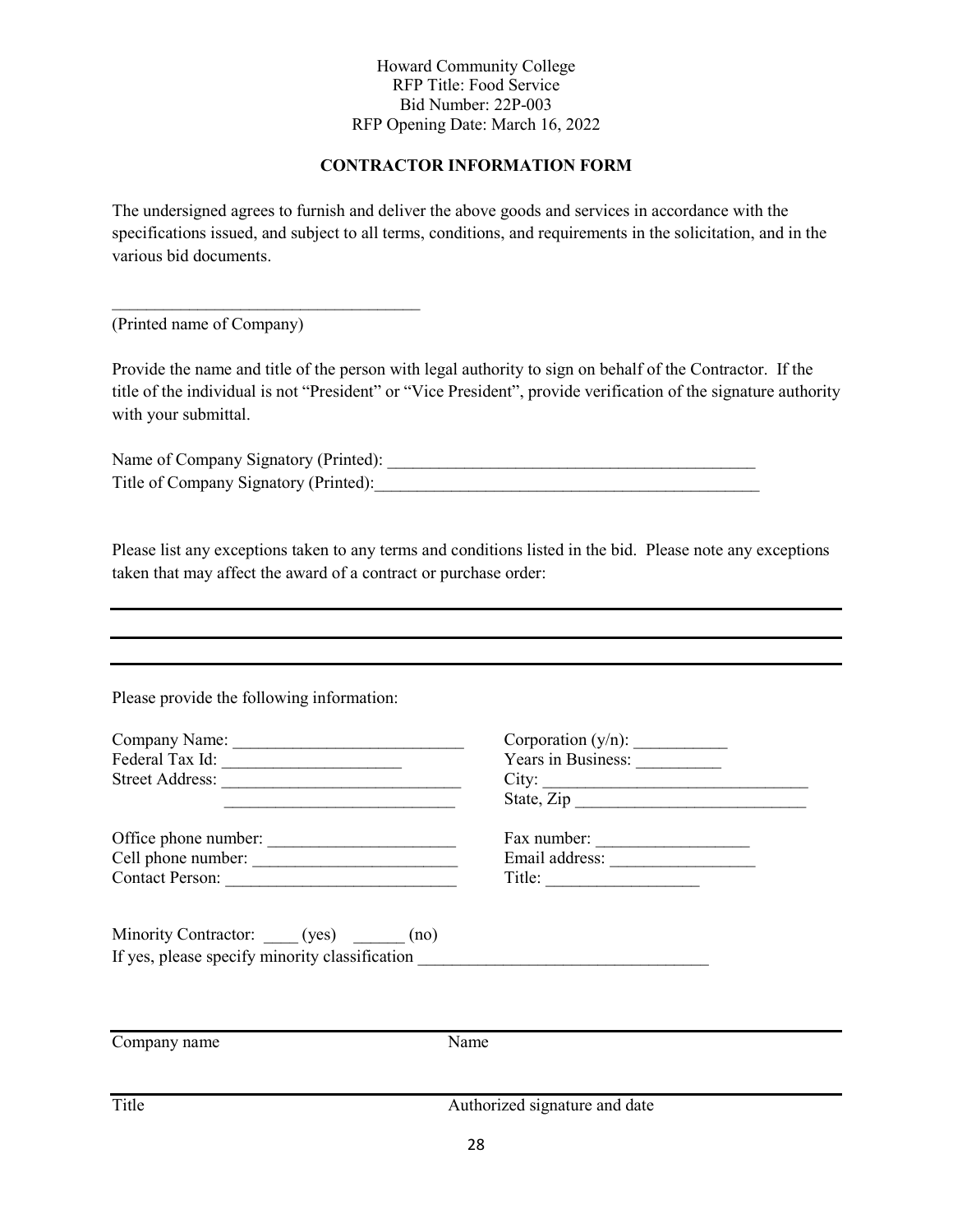## **ACKNOWLEDGEMENT OF ADDENDA**

| We,      | the contract of the contract of the contract of the contract of the contract of | acknowledge receipt of the following |
|----------|---------------------------------------------------------------------------------|--------------------------------------|
| addenda: |                                                                                 |                                      |
|          | No., Dated                                                                      |                                      |
|          | No., Dated                                                                      |                                      |
|          | , Dated<br>No.                                                                  |                                      |
|          | No.<br>, Dated                                                                  |                                      |

PLEASE SIGN BELOW TO ACKNOWLEDGE RECEIPT OF ADDENDUM AND RETURN WITH TECHNICAL PROPOSAL.

Company name Name

Date Authorized signature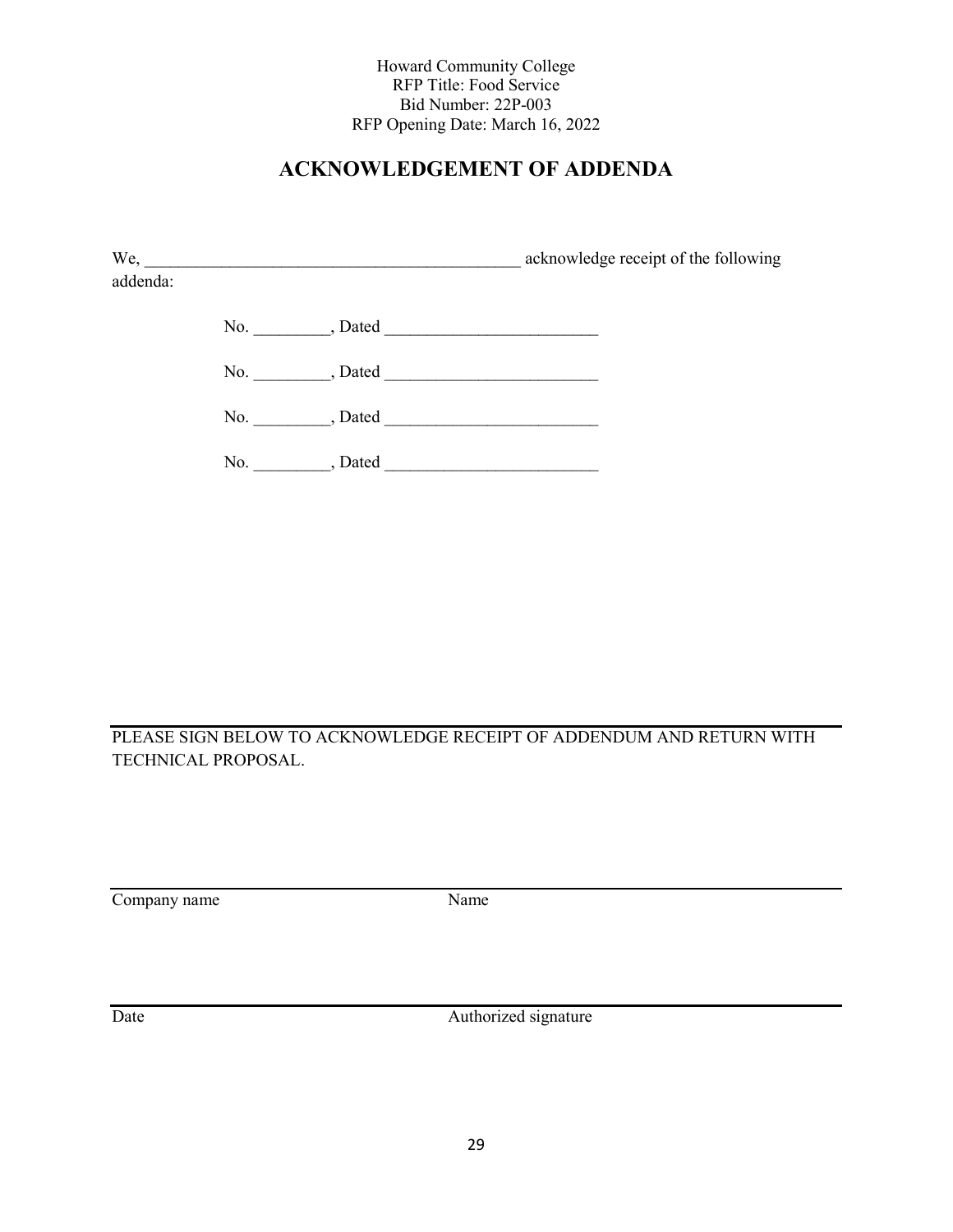#### **MINORITY PARTICIPATION FORM**

#### **BIDDERS SHALL COMPLETE THE FOLLOWING:**

I HEREBY REPRESENT THAT OUR/MY FIRM IS

\_\_\_\_\_\_\_\_\_\_\_\_\_\_\_\_\_\_\_\_\_\_\_\_\_\_\_\_\_\_\_\_\_\_\_\_\_\_\_\_\_\_\_\_\_\_\_\_\_\_\_\_\_\_\_

\_\_\_\_\_\_\_\_\_\_\_\_\_\_\_\_\_\_\_\_\_\_\_\_\_\_\_\_\_\_\_\_\_\_\_\_\_\_\_\_\_\_\_\_\_\_\_\_\_\_\_\_\_\_\_

\_\_\_\_\_\_\_\_\_\_\_\_\_\_\_\_\_\_\_\_\_\_\_\_\_\_\_\_\_\_\_\_\_\_\_\_\_\_\_\_\_\_\_\_\_\_\_\_\_\_\_\_\_\_\_

IS NOT

A MINORITY BUSINESS FIRM AS INDICATED BELOW (check all that apply):

African-American \_\_\_\_\_\_ Hispanic \_\_\_\_\_ Asian/Pacific Islander \_\_\_\_\_ American Indian/Alaska native Disabled Female

I HEREBY REPRESENT THAT OUR/MY FIRM IS \_\_\_ IS NOT \_\_\_\_ COMMITTED TO DEMONSTRATING AN EFFORT TO ACHIEVE A MINIMUM MBE PARTICIPATION LEVEL OF 25%.

I hereby certify that the above information is true and correct, to the best of my knowledge and belief.

Firm Name

Signed Date

Type or Print Name

Title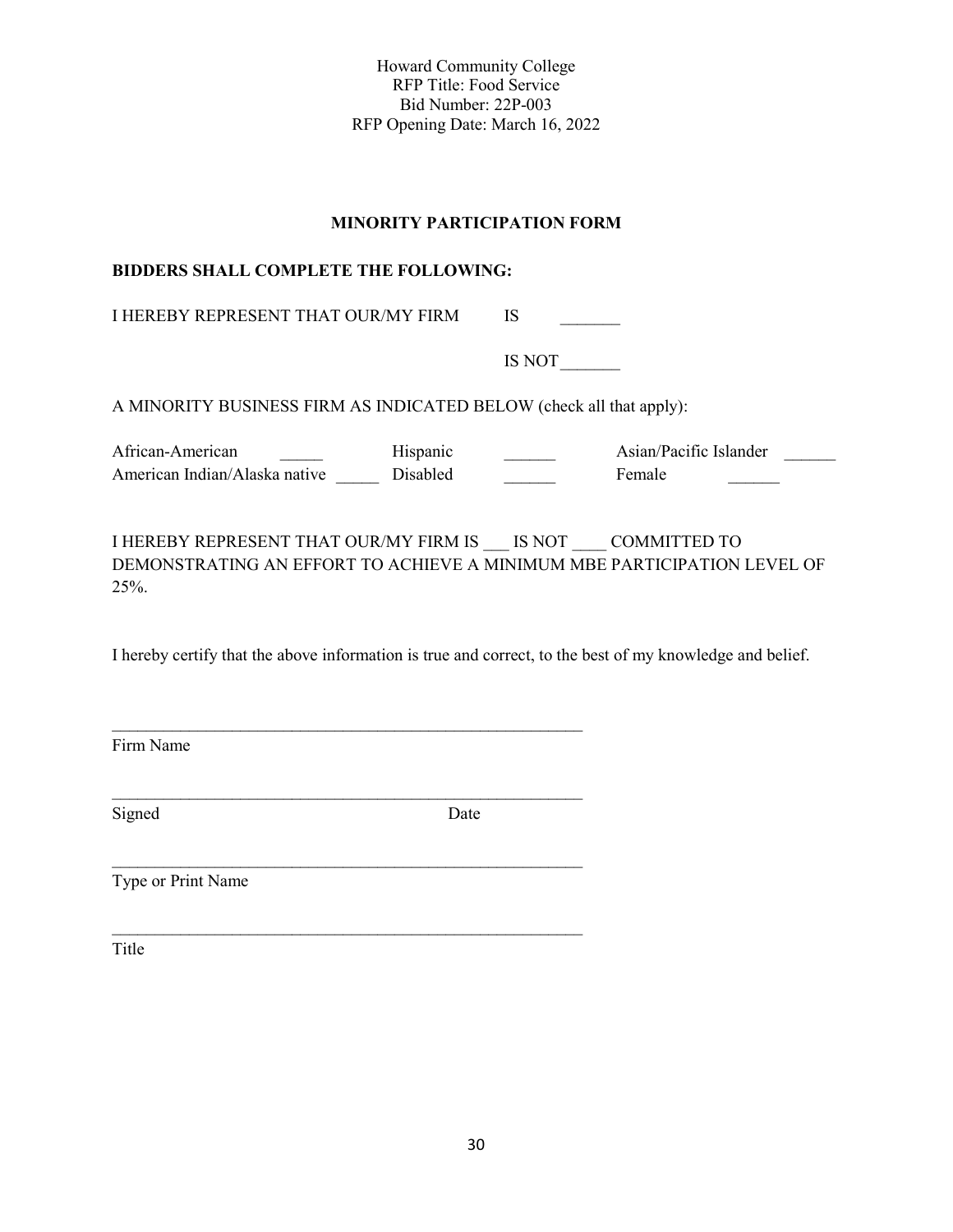## **CONFLICT OF INTEREST STATEMENT**

The undersigned hereby affirms and attests that to the best of my knowledge, no trustee, employee, spouse, parent, child, brother or sister of the trustee or employee, own assets in this business, and of this date are also employed by Howard Community College.

| Company:              |  |
|-----------------------|--|
| Authorized signature: |  |
| Printed name:         |  |
| Title:                |  |
| Date:                 |  |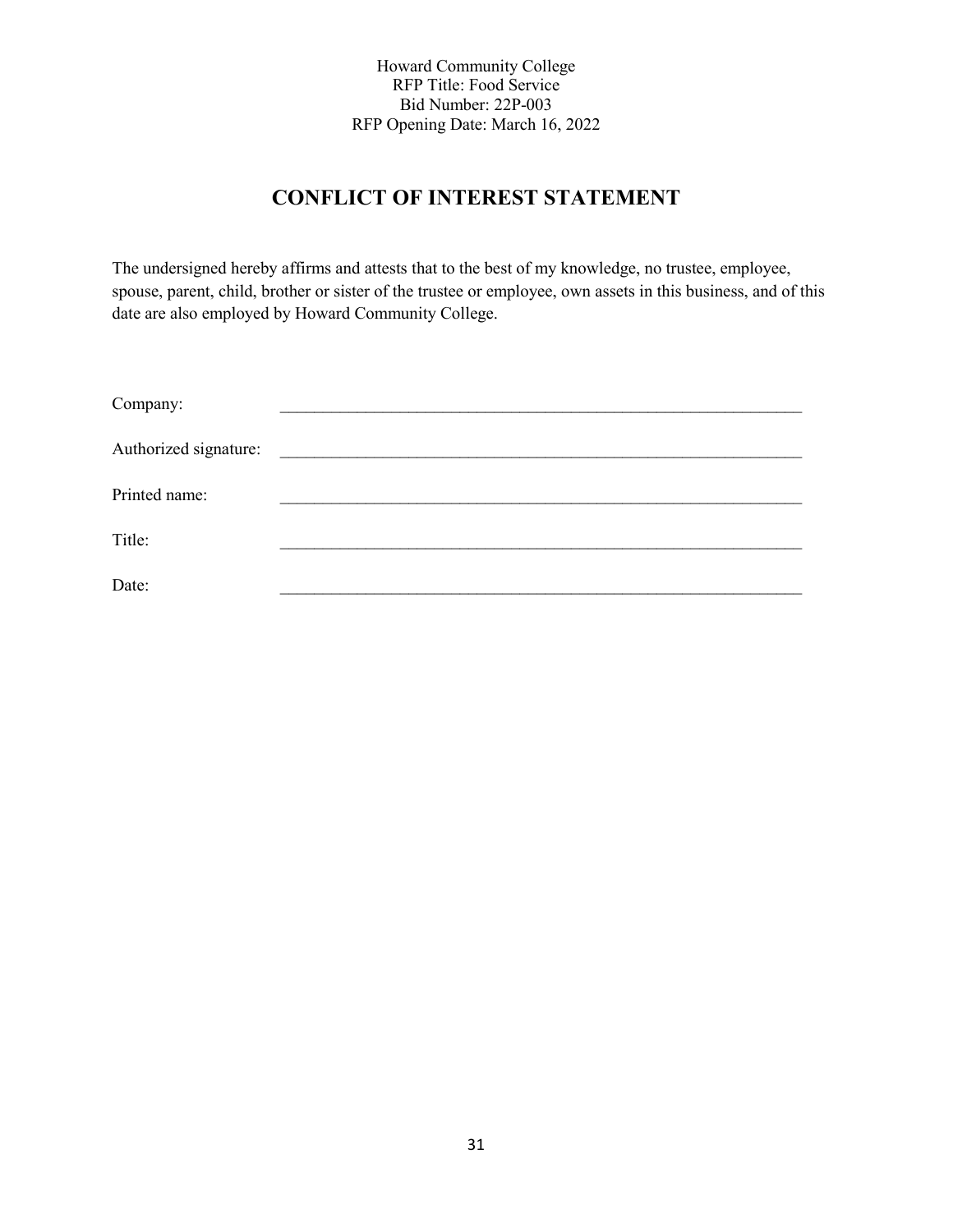## **ETHICS STATEMENT**

In compliance with the Public Ethics Law contained in the Annotated Code of Maryland, Title 5 of the General Provisions Article, I hereby affirm that no employee of or representative for our company assisted the College in the drafting of specifications, requirements, statements of work, invitation for bids or request for proposals for this procurement, nor did any individual or company who assisted in such drafting assist or represent this company, directly or indirectly, in submitting a bid or proposal for this procurement.

| Firm:                 |  |
|-----------------------|--|
| Authorized signature: |  |
| Printed name:         |  |
| Title:                |  |
| Date:                 |  |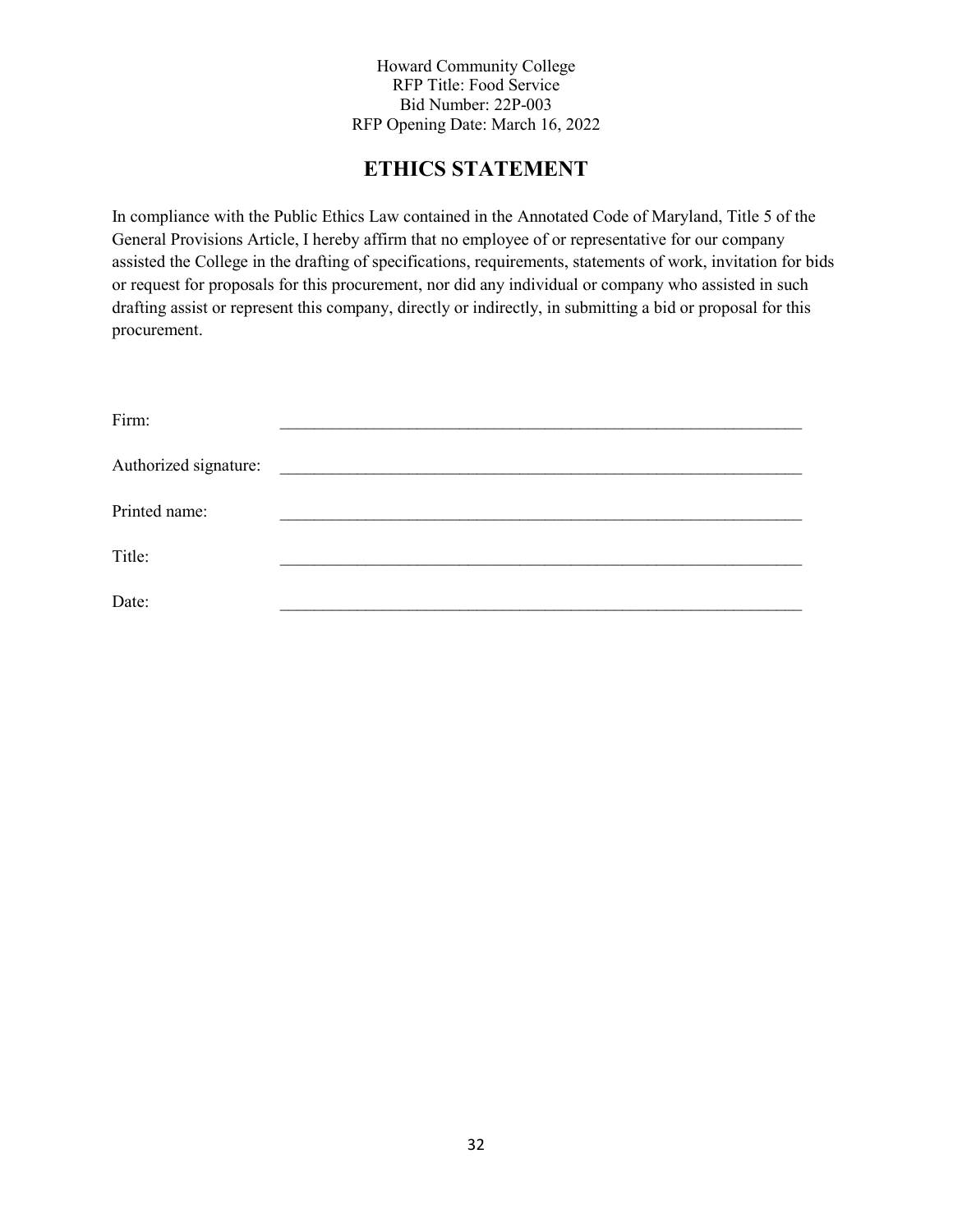#### **BID/PROPOSAL AFFIDAVIT**

#### A. AUTHORIZED REPRESENTATIVE

## I HEREBY AFFIRM THAT:<br>I am the (title)

and the duly authorized representative of (business) and that I possess the legal authority to make this Affidavit on behalf of myself and the business for which I am acting.

#### B. CERTIFICATION REGARDING COMMERCIAL NONDISCRIMINATION

The undersigned bidder hereby certifies and agrees that the following information is correct: In preparing its bid on this project, the bidder has considered all proposals submitted from qualified, potential subcontractors and suppliers, and has not engaged in "discrimination" as defined in §19-103 of the State Finance and Procurement Article of the Annotated Code of Maryland. "Discrimination" means any disadvantage, difference, distinction, or preference in the solicitation, selection, hiring, or commercial treatment of a vendor, subcontractor, or commercial customer on the basis of race, color, religion, ancestry, or national origin, sex, age, marital status, sexual orientation, or on the basis of disability or any otherwise unlawful use of characteristics regarding the vendor's, supplier's, or commercial customer's employees or owners. "Discrimination" also includes retaliating against any person or other entity for reporting any incident of "discrimination". Without limiting any other provision of the solicitation on this project, it is understood that, if the certification is false, such false certification constitutes grounds for the State to reject the bid submitted by the bidder on this project, and terminate any contract awarded based on the bid. As part of its bid or proposal, the bidder herewith submits a list of all instances within the past 4 years where there has been a final adjudicated determination in a legal or administrative proceeding in the State of Maryland that the bidder discriminated against subcontractors, vendors, suppliers, or commercial customers, and a description of the status or resolution of that determination, including any remedial action taken. Bidder agrees to comply in all respects with the State's Commercial Nondiscrimination Policy as described under Title 19 of the State Finance and Procurement Article of the Annotated Code of Maryland.

#### C. AFFIRMATION REGARDING BRIBERY CONVICTIONS

#### I FURTHER AFFIRM THAT:

Neither I, nor to the best of my knowledge, information, and belief, the above business (as is defined in Section 16-101(b) of the State Finance and Procurement Article of the Annotated Code of Maryland), or any of its officers, directors, partners, controlling stockholders, or any of its employees directly involved in the business's contracting activities including obtaining or performing contracts with public bodies has been convicted of, or has had probation before judgment imposed pursuant to Criminal Procedure Article, §6-220, Annotated Code of Maryland, or has pleaded nolo contendere to a charge of, bribery, attempted bribery, or conspiracy to bribe in violation of Maryland law, or of the law of any other state or federal law, except as follows (indicate the reasons why the affirmation cannot be given and list any conviction, plea, or imposition of probation before judgment with the date, court, official or administrative body, the sentence or disposition, the name(s) of person(s) involved, and their current positions and responsibilities with the business):

D. AFFIRMATION REGARDING OTHER CONVICTIONS

#### I FURTHER AFFIRM THAT:

Neither I, nor to the best of my knowledge, information, and belief, the above business, or any of its officers, directors, partners, controlling stockholders, or any of its employees directly involved in the business's contracting activities including obtaining or performing contracts with public bodies, has:

(1) Been convicted under state or federal statute of:

(a) A criminal offense incident to obtaining, attempting to obtain, or performing a public or private contract; or

(b) Fraud, embezzlement, theft, forgery, falsification or destruction of records or receiving stolen property;

(2) Been convicted of any criminal violation of a state or federal antitrust statute;

\_\_\_\_\_\_\_\_\_\_\_\_\_\_\_\_\_\_\_\_\_\_\_\_\_\_\_\_\_\_\_\_\_\_\_\_\_\_\_\_\_\_\_\_\_\_\_\_\_\_\_\_\_\_\_\_\_\_\_\_  $\frac{1}{2}$  ,  $\frac{1}{2}$  ,  $\frac{1}{2}$  ,  $\frac{1}{2}$  ,  $\frac{1}{2}$  ,  $\frac{1}{2}$  ,  $\frac{1}{2}$  ,  $\frac{1}{2}$  ,  $\frac{1}{2}$  ,  $\frac{1}{2}$  ,  $\frac{1}{2}$  ,  $\frac{1}{2}$  ,  $\frac{1}{2}$  ,  $\frac{1}{2}$  ,  $\frac{1}{2}$  ,  $\frac{1}{2}$  ,  $\frac{1}{2}$  ,  $\frac{1}{2}$  ,  $\frac{1$  $\mathcal{L}_\text{max} = \mathcal{L}_\text{max} = \mathcal{L}_\text{max} = \mathcal{L}_\text{max} = \mathcal{L}_\text{max} = \mathcal{L}_\text{max} = \mathcal{L}_\text{max} = \mathcal{L}_\text{max} = \mathcal{L}_\text{max} = \mathcal{L}_\text{max} = \mathcal{L}_\text{max} = \mathcal{L}_\text{max} = \mathcal{L}_\text{max} = \mathcal{L}_\text{max} = \mathcal{L}_\text{max} = \mathcal{L}_\text{max} = \mathcal{L}_\text{max} = \mathcal{L}_\text{max} = \mathcal{$ 

(3) Been convicted under the provisions of Title 18 of the United States Code for violation of the Racketeer Influenced and Corrupt Organization Act, 18 U.S.C. §1961 et seq., or the Mail Fraud Act, 18 U.S.C. §1341 et seq., for acts in connection with the submission of bids or proposals for a public or private contract;

(4) Been convicted of a violation of the State Minority Business Enterprise Law, §14-308 of the State Finance and Procurement Article of the Annotated Code of Maryland;

(5) Been convicted of a violation of §11-205.1 of the State Finance and Procurement Article of the Annotated Code of Maryland;

(6) Been convicted of conspiracy to commit any act or omission that would constitute grounds for conviction or liability under any law or statute described in subsections (1)—(5) above;

(7) Been found civilly liable under a state or federal antitrust statute for acts or omissions in connection with the submission of bids or proposals for a public or private contract;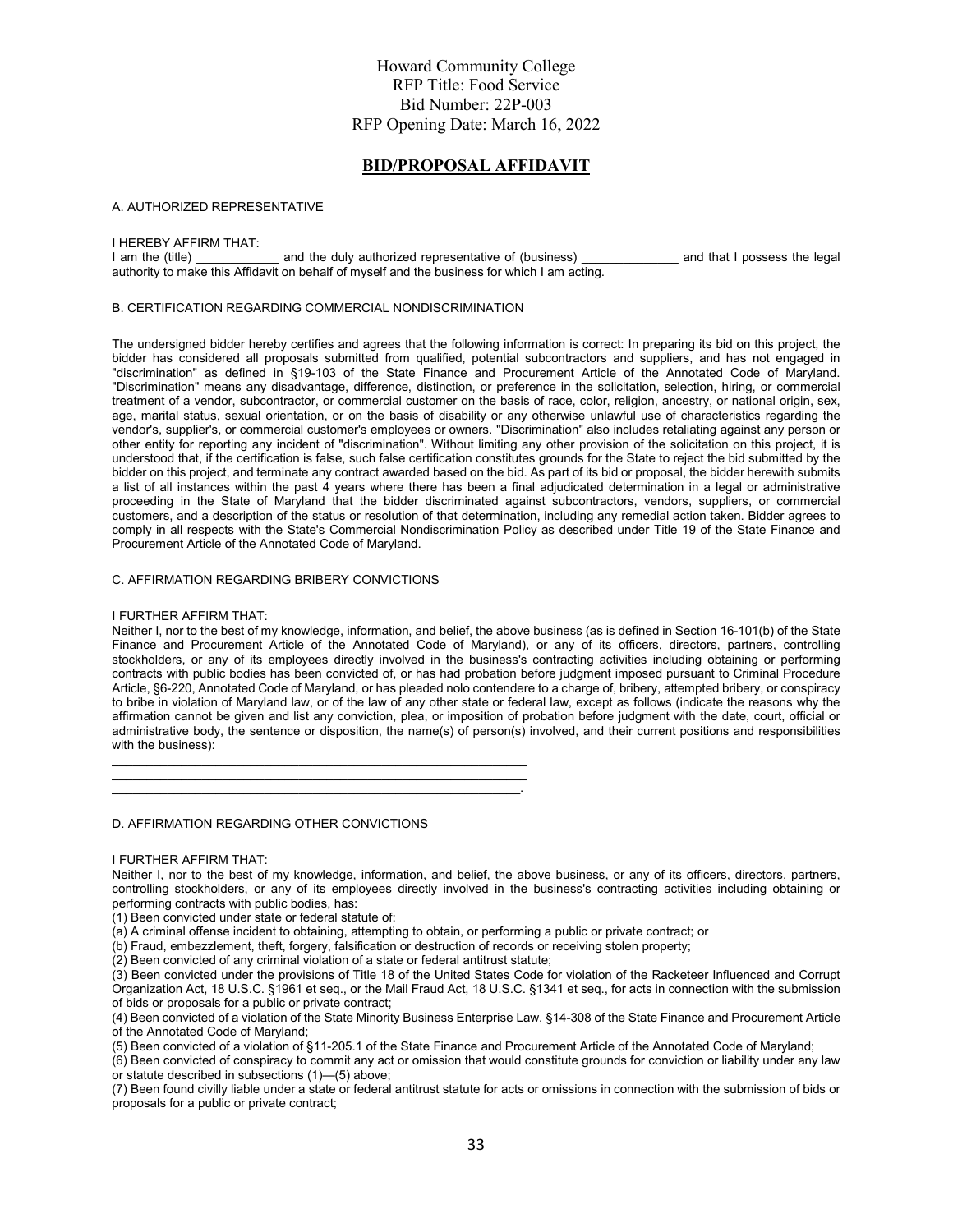(8) Been found in a final adjudicated decision to have violated the Commercial Nondiscrimination Policy under Title 19 of the State Finance and Procurement Article of the Annotated Code of Maryland with regard to a public or private contract; or

(9) Admitted in writing or under oath, during the course of an official investigation or other proceedings, acts or omissions that would constitute grounds for conviction or liability under any law or statute described in §§B and C and subsections D(1)—(8) above, except as follows (indicate reasons why the affirmations cannot be given, and list any conviction, plea, or imposition of probation before judgment with the date, court, official or administrative body, the sentence or disposition, the name(s) of the person(s) involved and their current positions and responsibilities with the business, and the status of any debarment):

E. AFFIRMATION REGARDING DEBARMENT

#### I FURTHER AFFIRM THAT:

Neither I, nor to the best of my knowledge, information, and belief, the above business, or any of its officers, directors, partners, controlling stockholders, or any of its employees directly involved in the business's contracting activities, including obtaining or performing contracts with public bodies, has ever been suspended or debarred (including being issued a limited denial of participation) by any public entity, except as follows (list each debarment or suspension providing the dates of the suspension or debarment, the name of the public entity and the status of the proceedings, the name(s) of the person(s) involved and their current positions and responsibilities with the business, the grounds of the debarment or suspension, and the details of each person's involvement in any activity that formed the grounds of the debarment or suspension).

\_\_\_\_\_\_\_\_\_\_\_\_\_\_\_\_\_\_\_\_\_\_\_\_\_\_\_\_\_\_\_\_\_\_\_\_\_\_\_\_\_\_\_\_\_\_\_\_\_\_\_\_\_\_\_\_\_\_\_\_ \_\_\_\_\_\_\_\_\_\_\_\_\_\_\_\_\_\_\_\_\_\_\_\_\_\_\_\_\_\_\_\_\_\_\_\_\_\_\_\_\_\_\_\_\_\_\_\_\_\_\_\_\_\_\_\_\_\_\_\_ \_\_\_\_\_\_\_\_\_\_\_\_\_\_\_\_\_\_\_\_\_\_\_\_\_\_\_\_\_\_\_\_\_\_\_\_\_\_\_\_\_\_\_\_\_\_\_\_\_\_\_\_\_\_\_\_\_\_\_.

\_\_\_\_\_\_\_\_\_\_\_\_\_\_\_\_\_\_\_\_\_\_\_\_\_\_\_\_\_\_\_\_\_\_\_\_\_\_\_\_\_\_\_\_\_\_\_\_\_\_\_\_\_\_\_\_\_\_\_\_ \_\_\_\_\_\_\_\_\_\_\_\_\_\_\_\_\_\_\_\_\_\_\_\_\_\_\_\_\_\_\_\_\_\_\_\_\_\_\_\_\_\_\_\_\_\_\_\_\_\_\_\_\_\_\_\_\_\_\_\_ \_\_\_\_\_\_\_\_\_\_\_\_\_\_\_\_\_\_\_\_\_\_\_\_\_\_\_\_\_\_\_\_\_\_\_\_\_\_\_\_\_\_\_\_\_\_\_\_\_\_\_\_\_\_\_\_\_\_\_.

#### F. AFFIRMATION REGARDING DEBARMENT OF RELATED ENTITIES

\_\_\_\_\_\_\_\_\_\_\_\_\_\_\_\_\_\_\_\_\_\_\_\_\_\_\_\_\_\_\_\_\_\_\_\_\_\_\_\_\_\_\_\_\_\_\_\_\_\_\_\_\_\_\_\_\_\_\_\_ \_\_\_\_\_\_\_\_\_\_\_\_\_\_\_\_\_\_\_\_\_\_\_\_\_\_\_\_\_\_\_\_\_\_\_\_\_\_\_\_\_\_\_\_\_\_\_\_\_\_\_\_\_\_\_\_\_\_\_\_ \_\_\_\_\_\_\_\_\_\_\_\_\_\_\_\_\_\_\_\_\_\_\_\_\_\_\_\_\_\_\_\_\_\_\_\_\_\_\_\_\_\_\_\_\_\_\_\_\_\_\_\_\_\_\_\_\_\_\_.

#### I FURTHER AFFIRM THAT:

(1) The business was not established and it does not operate in a manner designed to evade the application of or defeat the purpose of debarment pursuant to Sections 16-101, et seq., of the State Finance and Procurement Article of the Annotated Code of Maryland; and

(2) The business is not a successor, assignee, subsidiary, or affiliate of a suspended or debarred business, except as follows (you must indicate the reasons why the affirmations cannot be given without qualification):

#### G. SUB-CONTRACT AFFIRMATION

#### I FURTHER AFFIRM THAT:

Neither I, nor to the best of my knowledge, information, and belief, the above business, has knowingly entered into a contract with a public body under which a person debarred or suspended under Title 16 of the State Finance and Procurement Article of the Annotated Code of Maryland will provide, directly or indirectly, supplies, services, architectural services, construction related services, leases of real property, or construction.

#### H. AFFIRMATION REGARDING COLLUSION

#### I FURTHER AFFIRM THAT:

Neither I, nor to the best of my knowledge, information, and belief, the above business has:

(1) Agreed, conspired, connived, or colluded to produce a deceptive show of competition in the compilation of the accompanying bid or offer that is being submitted;

(2) In any manner, directly or indirectly, entered into any agreement of any kind to fix the bid price or price proposal of the bidder or offeror or of any competitor, or otherwise taken any action in restraint of free competitive bidding in connection with the contract for which the accompanying bid or offer is submitted.

#### I. FINANCIAL DISCLOSURE AFFIRMATION

#### I FURTHER AFFIRM THAT:

I am aware of, and the above business will comply with, the provisions of Section 13-221 of the State Finance and Procurement Article of the Annotated Code of Maryland, which require that every business that enters into contracts, leases, or other agreements with the State of Maryland or its agencies during a calendar year under which the business is to receive in the aggregate \$100,000 or more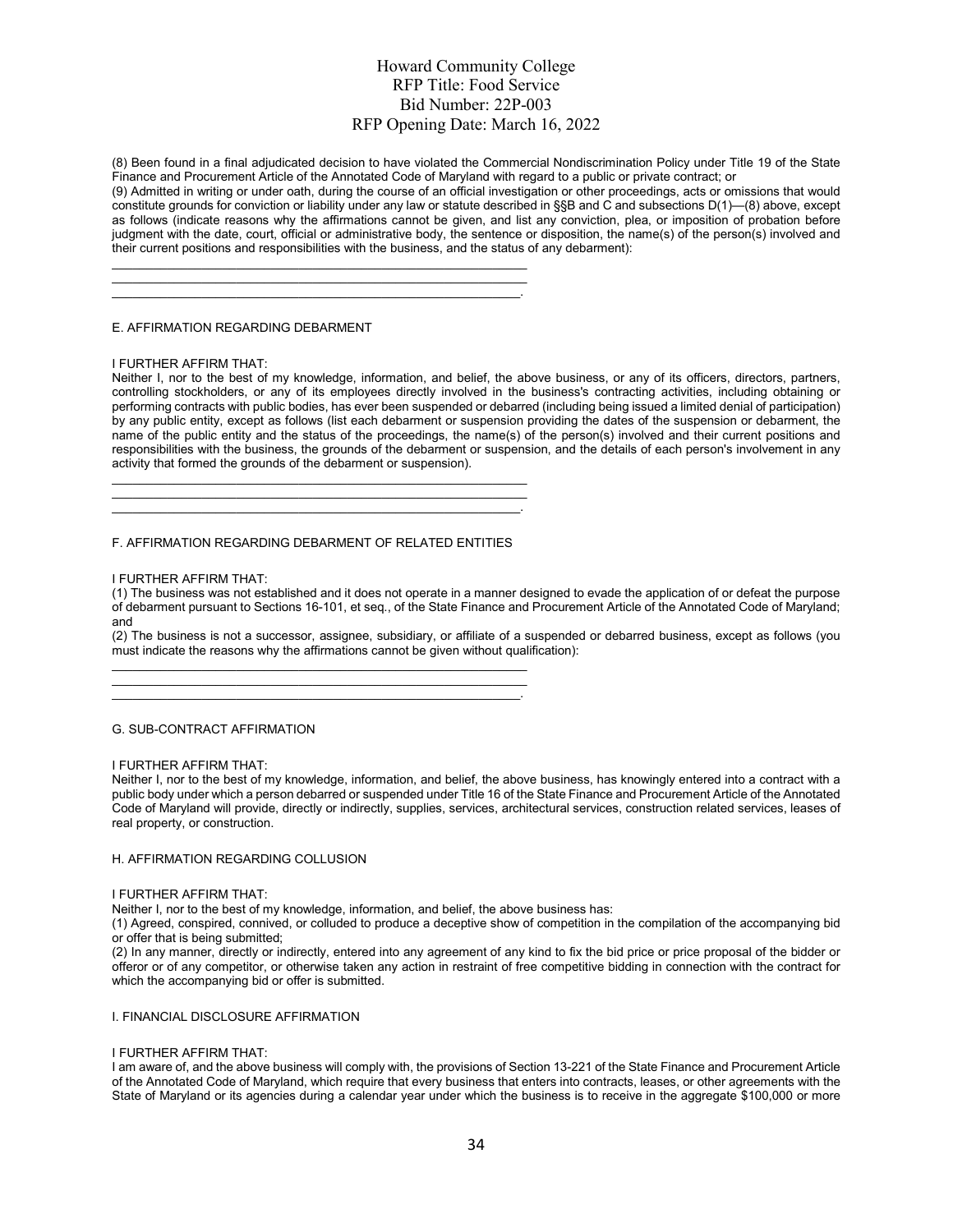shall, within 30 days of the time when the aggregate value of the contracts, leases, or other agreements reaches \$100,000, file with the Secretary of State of Maryland certain specified information to include disclosure of beneficial ownership of the business.

#### J. POLITICAL CONTRIBUTION DISCLOSURE AFFIRMATION

#### I FURTHER AFFIRM THAT:

I am aware of, and the above business will comply with, Election Law Article, §§14-101—14-108, Annotated Code of Maryland, which requires that every person that enters into contracts, leases, or other agreements with the State of Maryland, including its agencies or a political subdivision of the State, during a calendar year in which the person receives in the aggregate \$100,000 or more shall file with the State Board of Elections a statement disclosing contributions in excess of \$500 made during the reporting period to a candidate for elective office in any primary or general election.

#### K. DRUG AND ALCOHOL FREE WORKPLACE

#### I CERTIFY THAT:

(1) Terms defined in COMAR 21.11.08 shall have the same meanings when used in this certification.

 $(2)$  By submission of its bid or offer, the business, if other than an individual, certifies and agrees that, with respect to its employees to be employed under a contract resulting from this solicitation, the business shall:

(a) Maintain a workplace free of drug and alcohol abuse during the term of the contract;

(b) Publish a statement notifying its employees that the unlawful manufacture, distribution, dispensing, possession, or use of drugs, and the abuse of drugs or alcohol is prohibited in the business' workplace and specifying the actions that will be taken against employees for violation of these prohibitions;

(c) Prohibit its employees from working under the influence of drugs or alcohol;

(d) Not hire or assign to work on the contract anyone whom the business knows, or in the exercise of due diligence should know, currently abuses drugs or alcohol and is not actively engaged in a bona fide drug or alcohol abuse assistance or rehabilitation program; (e) Promptly inform the appropriate law enforcement agency of every drug-related crime that occurs in its workplace if the business has observed the violation or otherwise has reliable information that a violation has occurred;

(f) Establish drug and alcohol abuse awareness programs to inform its employees about:

(i) The dangers of drug and alcohol abuse in the workplace;

(ii) The business' policy of maintaining a drug and alcohol free workplace;

(iii) Any available drug and alcohol counseling, rehabilitation, and employee assistance programs; and

(iv) The penalties that may be imposed upon employees who abuse drugs and alcohol in the workplace;

(g) Provide all employees engaged in the performance of the contract with a copy of the statement required by §K(2)(b), above;

(h) Notify its employees in the statement required by §K(2)(b), above, that as a condition of continued employment on the contract, the employee shall:

(i) Abide by the terms of the statement; and

(ii) Notify the employer of any criminal drug or alcohol abuse conviction for an offense occurring in the workplace not later than 5 days after a conviction;

(i) Notify the procurement officer within 10 days after receiving notice under §K(2)(h)(ii), above, or otherwise receiving actual notice of a conviction;

(j) Within 30 days after receiving notice under §K(2)(h)(ii), above, or otherwise receiving actual notice of a conviction, impose either of the following sanctions or remedial measures on any employee who is convicted of a drug or alcohol abuse offense occurring in the workplace:

(i) Take appropriate personnel action against an employee, up to and including termination; or

(ii) Require an employee to satisfactorily participate in a bona fide drug or alcohol abuse assistance or rehabilitation program; and

(k) Make a good faith effort to maintain a drug and alcohol free workplace through implementation of §K(2)(a)—(j), above.

(3) If the business is an individual, the individual shall certify and agree as set forth in §K(4), below, that the individual shall not engage in the unlawful manufacture, distribution, dispensing, possession, or use of drugs or the abuse of drugs or alcohol in the performance of the contract.

(4) I acknowledge and agree that:

(a) The award of the contract is conditional upon compliance with COMAR 21.11.08 and this certification;

 $(b)$  The violation of the provisions of COMAR 21.11.08 or this certification shall be cause to suspend payments under, or terminate the contract for default under COMAR 21.07.01.11 or 21.07.03.15, as applicable; and

(c) The violation of the provisions of COMAR 21.11.08 or this certification in connection with the contract may, in the exercise of the discretion of the Board of Public Works, result in suspension and debarment of the business under COMAR 21.08.03.

#### L. CERTIFICATION OF CORPORATION REGISTRATION AND TAX PAYMENT

#### I FURTHER AFFIRM THAT:

(1) The business named above is a (domestic \_\_\_ ) (foreign \_\_\_ ) corporation registered in accordance with the Corporations and Associations Article, Annotated Code of Maryland, and that it is in good standing and has filed all of its annual reports, together with filing fees, with the Maryland State Department of Assessments and Taxation, and that the name and address of its resident agent filed with the State Department of Assessments and Taxation is: Name: \_\_\_\_\_\_\_\_\_\_\_\_\_\_\_\_\_\_\_\_\_\_\_\_\_\_\_\_ Address:  $\mathcal{L}_\text{max}$  . The set of the set of the set of the set of the set of the set of the set of the set of the set of the set of the set of the set of the set of the set of the set of the set of the set of the set of the set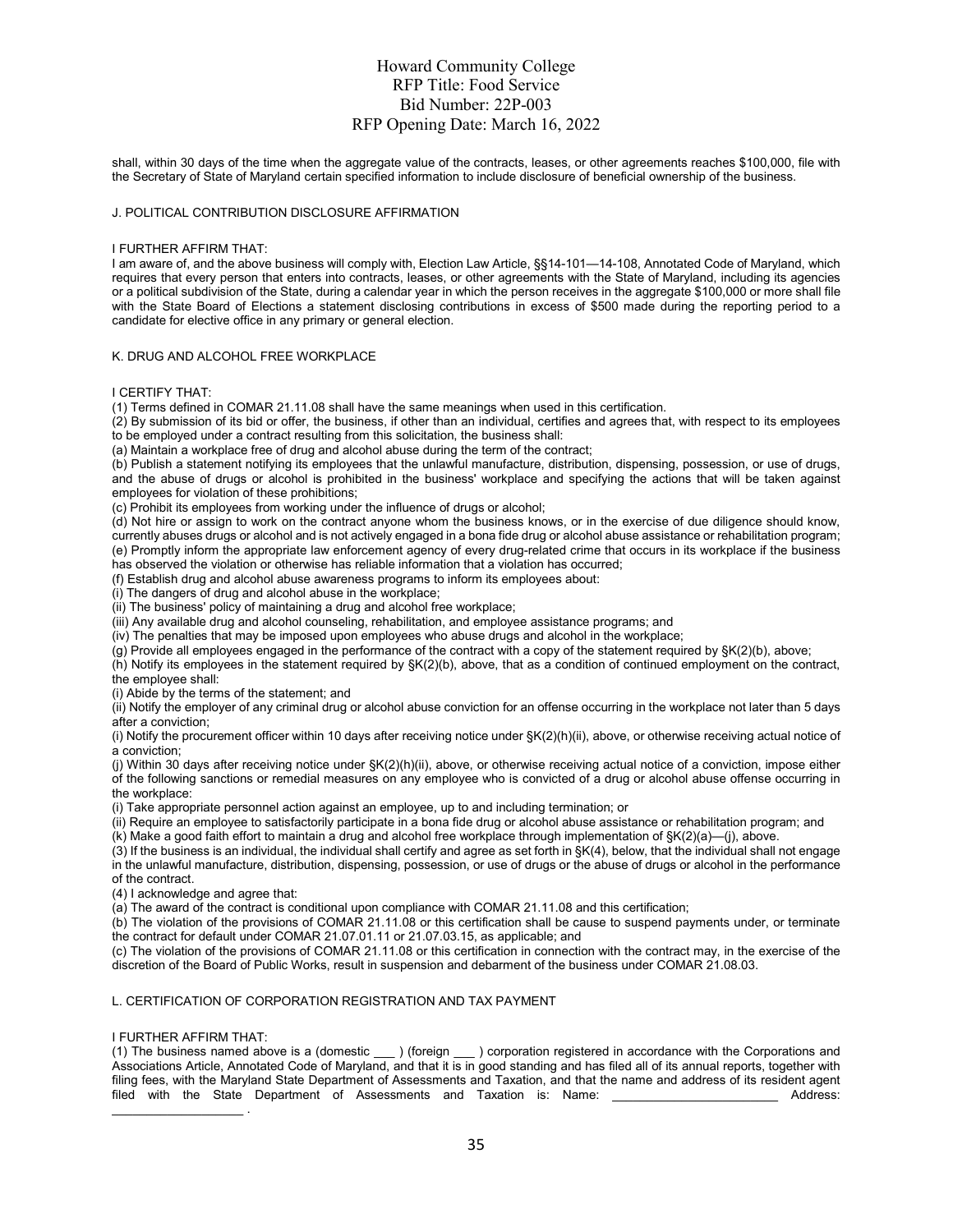(If not applicable, so state).

(2) Except as validly contested, the business has paid, or has arranged for payment of, all taxes due the State of Maryland and has filed all required returns and reports with the Comptroller of the Treasury, the State Department of Assessments and Taxation, and the Department of Labor, Licensing, and Regulation, as applicable, and will have paid all withholding taxes due the State of Maryland prior to final settlement.

#### M. CONTINGENT FEES

#### I FURTHER AFFIRM THAT:

The business has not employed or retained any person, partnership, corporation, or other entity, other than a bona fide employee, bona fide agent, bona fide salesperson, or commercial selling agency working for the business, to solicit or secure the Contract, and that the business has not paid or agreed to pay any person, partnership, corporation, or other entity, other than a bona fide employee, bona fide agent, bona fide salesperson, or commercial selling agency, any fee or any other consideration contingent on the making of the Contract.

N. Repealed.

#### O. ACKNOWLEDGEMENT

I ACKNOWLEDGE THAT this Affidavit is to be furnished to the Procurement Officer and may be distributed to units of: (1) the State of Maryland; (2) counties or other subdivisions of the State of Maryland; (3) other states; and (4) the federal government. I further acknowledge that this Affidavit is subject to applicable laws of the United States and the State of Maryland, both criminal and civil, and that nothing in this Affidavit or any contract resulting from the submission of this bid or proposal shall be construed to supersede, amend, modify or waive, on behalf of the State of Maryland, or any unit of the State of Maryland having jurisdiction, the exercise of any statutory right or remedy conferred by the Constitution and the laws of Maryland with respect to any misrepresentation made or any violation of the obligations, terms and covenants undertaken by the above business with respect to (1) this Affidavit, (2) the contract, and (3) other Affidavits comprising part of the contract.

I DO SOLEMNLY DECLARE AND AFFIRM UNDER THE PENALTIES OF PERJURY THAT THE CONTENTS OF THIS AFFIDAVIT ARE TRUE AND CORRECT TO THE BEST OF MY KNOWLEDGE, INFORMATION, AND BELIEF.

Date: \_\_\_\_\_\_\_\_\_\_\_\_\_\_ By: \_\_\_\_\_\_\_\_\_\_\_\_\_\_\_\_\_\_\_\_(Authorized Representative and Affiant)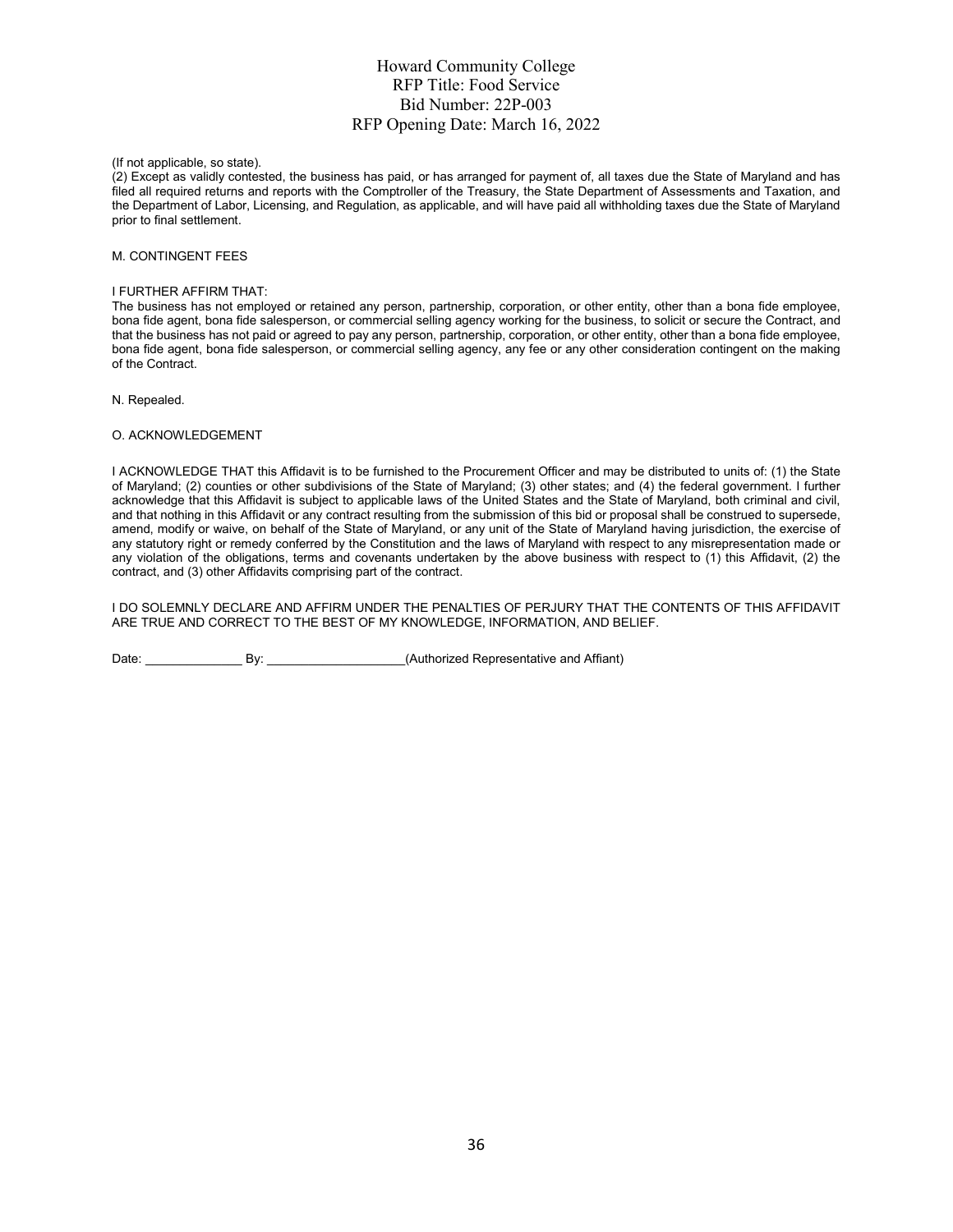## **NO BID RESPONSE FORM**

Please be advised that our company does not wish to submit a proposal in response to the abovecaptioned Request for Proposals for the following reasons:

| Too busy at this time                                       |                  |  |  |  |
|-------------------------------------------------------------|------------------|--|--|--|
| Not engaged in this type of work                            |                  |  |  |  |
| Project too large/small                                     |                  |  |  |  |
| Cannot meet mandatory specifications (Please specify below) |                  |  |  |  |
| Other (Please specify)                                      |                  |  |  |  |
|                                                             |                  |  |  |  |
|                                                             |                  |  |  |  |
|                                                             |                  |  |  |  |
|                                                             |                  |  |  |  |
|                                                             |                  |  |  |  |
| <b>COMPANY NAME</b>                                         | PRINTED NAME     |  |  |  |
| <b>TITLE</b>                                                | <b>SIGNATURE</b> |  |  |  |
| <b>DATE</b>                                                 | <b>ADDRESS</b>   |  |  |  |
|                                                             |                  |  |  |  |
| Please return to:<br>Finance Office<br><b>RCF 201</b>       |                  |  |  |  |

-

Howard Community College 10901 Little Patuxent Parkway Columbia, Maryland 21044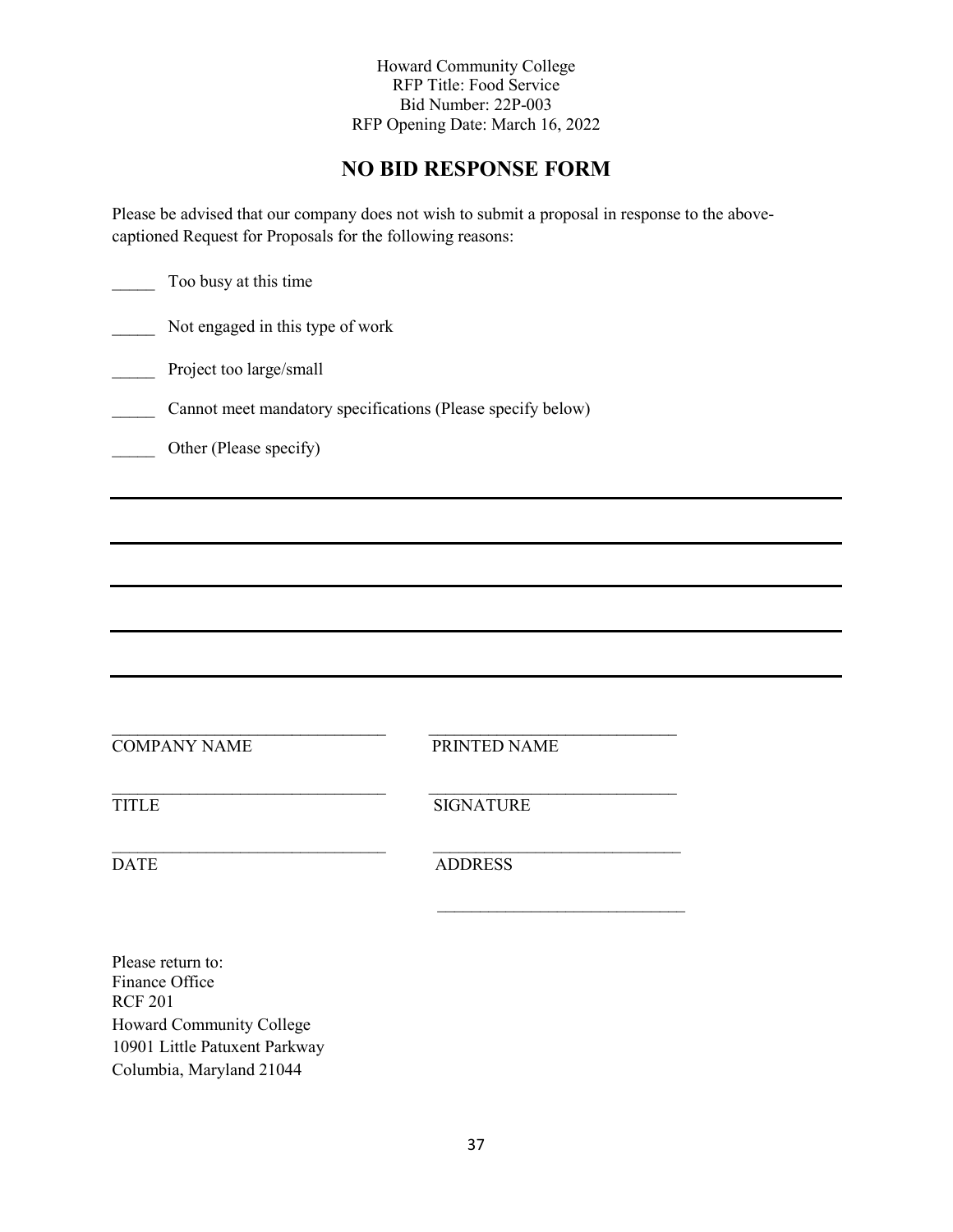#### **TERMS AND CONDITIONS**

**ADDENDA** The College reserves the right to amend or add to this bid at any time prior to the bid due date. If it becomes necessary to change or add to any part of this bid, the Procurement Officer will furnish an addendum to all prospective Bidders by posting the addendum on the solicitation web page at: **[www.howardcc.edu/procurement](http://www.howardcc.edu/procurement)** on the current solicitation page. All addenda will be identified as such and will be posted whenever possible at least 48 hours prior to the bid opening. It is the sole responsibility of any prospective Bidder to monitor the web page to ensure receipt of all addenda.

**ADDITIONAL ORDERS** Unless it is specifically stated to the contrary in the bid response, the College reserves the option to place additional orders against a contract awarded as a result of this solicitation at the same terms and conditions, if it is mutually agreeable.

**APPLICABLE LAW** The contract shall be construed and interpreted according to Maryland law, with venue and jurisdiction in Howard County, Maryland.

**ASSURANCE OF NON-CONVICTION OF BRIBERY** The Bidder hereby declares and affirms that, to its best knowledge, none of its officers, directors or partners and none of its employees directly involved in obtaining contracts has been convicted of bribery, attempted bribery or conspiracy to bribe under the laws of any state or the Federal government.

**AUDIT** Bidder shall permit audit and fiscal and programmatic monitoring of the work performed under any contract issued from this solicitation. The College shall have access to and the right to examine and/or audit any records, books, documents and papers of Bidder and any subcontractor involving transactions related to this agreement during the term of this agreement and for a period of three (3) years after final payment under this agreement.

**AWARD CONSIDERATIONS** Awards of this bid will be made to the lowest responsible Bidder conforming to specifications with consideration being given to quantities involved, time required for delivery, purpose for which required, responsibility of bidder and its ability to perform satisfactorily with consideration to any previous performance for Howard Community College. A bid may be awarded at the sole discretion of the College, in whole or in part, whichever is in the best interest of the College. Prompt payment discounts will not be considered in bid evaluation. All discounts other than prompt payment are to be included in bid price.

**BID AND PERFORMANCE SECURITY** If bid security is required, a bid bond or cashier's check in the amount indicated on the bid cover must accompany each bid and be made payable to Howard Community College. Corporate or certified checks are not acceptable. Bonds must be in a form satisfactory to the College and underwritten by a company licensed to issue bonds in the State of Maryland. If bid security fails to accompany the bid, it shall be deemed unresponsive, unless the Director of Purchasing deems the failure to be non substantial. Such bid bonds or checks will be returned, upon request, to all except the three (3) lowest Bidders within five (5) days after the opening of bids, and the remaining checks or bid bonds will be returned, upon request, to all but successful Bidder(s) within forty-eight (48) hours after award of contract. If a performance bond is required, the successful Bidder must submit an acceptable performance bond in the designated amount of the bid award, prior to award of contract. All bid bonds will be returned, upon request, to the successful Bidder(s) within forty eight (48) hours after receipt of the performance bond. **BIDDING INSTRUMENTS** Bidding instruments include the bid, addenda, terms and conditions, contract terms, and specifications. Bids should be prepared simply and economically, and should provide a straightforward, concise description of the Bidder's capabilities to satisfy the requirements of the bid. Emphasis should be on completeness and clarity of content. The Bidder will bear any and all costs incurred in the preparation and submission of bids.

**BILLING AND PAYMENT** Each invoice shall reference Howard Community College's purchase order number, as well as bid number for this solicitation. All invoices will be paid within (30) days unless otherwise specified in the RFP document or unless any item thereon is questioned, in which event payment will be withheld pending verification of the amount claimed and the validity of the claim.

**BRAND NAMES** Brand name materials used in these specifications are known and acceptable. Bids including proposals to use alternate brands are invited as long as they are of equal type and equal or better quality. The burden of proof that alternate brands are in fact equal or better falls on the Bidder and proof must be provided to the College's satisfaction.

**CARE OF PREMISES** Precautions taken for safety and protection shall be in accordance with the mandatory requirements of the safety codes prevailing within the jurisdiction in which the work is to be performed. During the performance of the contract, the Contractor shall take the necessary precautions to protect all areas upon which or adjacent to which work is performed as a part of this contract. Any damage caused as a result of Contractor's neglect, directly or indirectly, shall be repaired to the College's satisfaction at the Contractor's expense.

**CANCELLATION** Howard Community College reserves the right to cancel this bid solicitation or to reject all bids received, if the College's Director of Procurement, in accordance with procedures approved by the College's Board of Trustees, determines that it is fiscally advantageous or in the best interest of the College to cancel the bid.

**COMPLIANCE WITH THE IMMIGRATION REFORM AND CONTROL ACT OF 1986** The Bidder warrants that both the Bidder and/or any subcontractor of the Bidder do not and shall not hire, recruit or refer for a fee, for employment under this Agreement or any subcontract, an alien knowing the alien is an unauthorized alien and hire any individual without complying with the requirements of the Immigration Reform and Control Act of 1986 (hereinafter referred to as "IRCA"), including but not limited to any verification and record keeping requirements. The Bidder agrees to indemnify and save the College, its trustees, and/or employees harmless from any loss, costs, damages or other expenses suffered or incurred by the College, its trustees and/or employees by reason of the Bidder's or any subcontractor of the Bidder's noncompliance with "IRCA." The Bidder agrees to defend the College, its trustees and/or employees in any proceeding, action or suit brought against the College, including but not limited to administrative and judicial proceedings, arising out of or alleging noncompliance of the Bidder with "IRCA". The Bidder recognizes that it is the Bidder's responsibility to ensure that all certifications and verifications as required by law are obtained and maintained for the applicable time period.

**COMPLIANCE WITH LAWS** Bidder agrees to comply, at no additional expense, with all applicable Executive orders, Federal, State, regional and local laws, ordinances, rules and regulations in effect as of the date of this agreement and as they may be amended from time to time, including but not limited to the equal employment opportunity clause set forth in 41 CFR 60-250.4.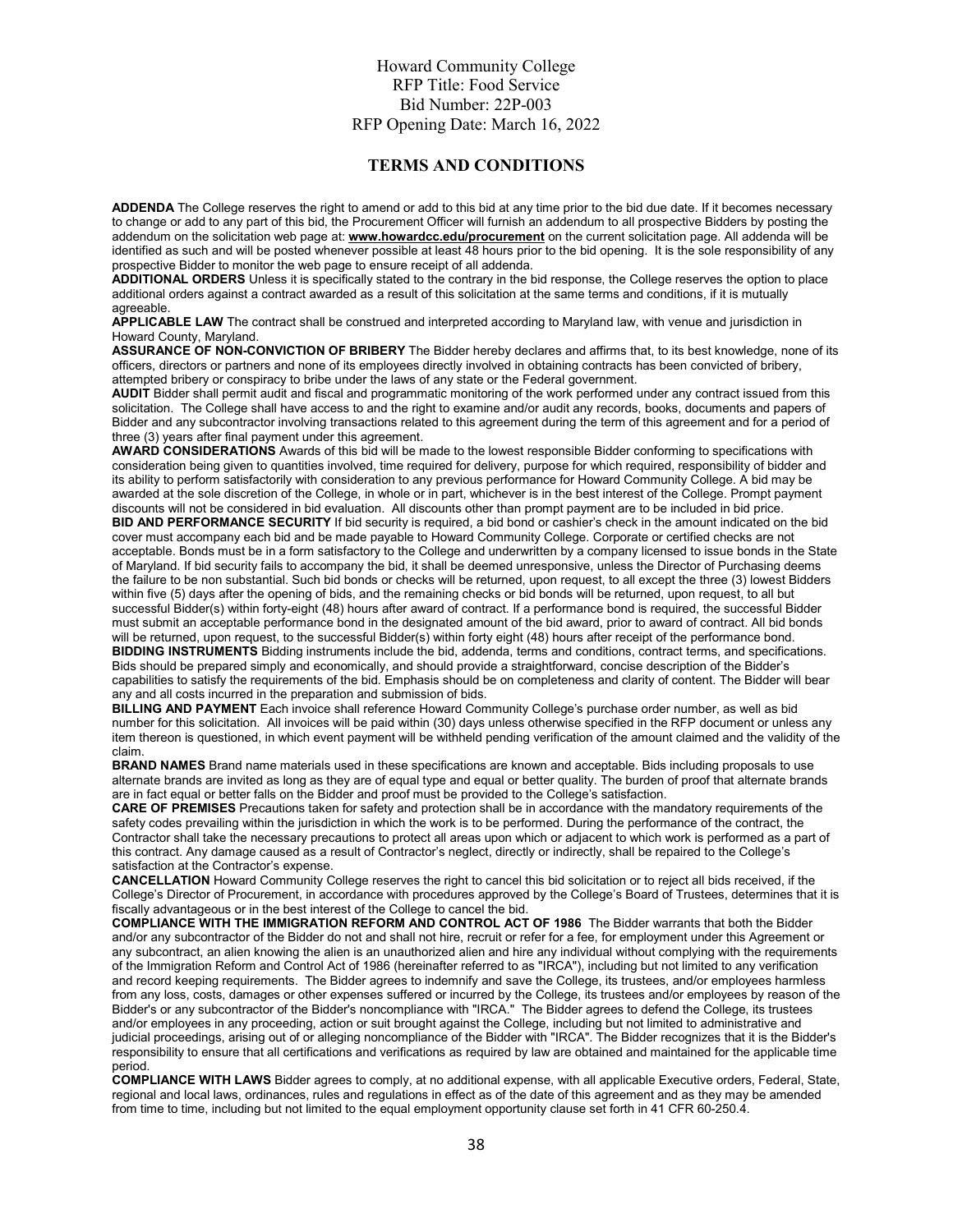**COMPLIANCE WITH HOWARD COMMUNITY COLLEGE POLICIES** While on the College's campus, Bidder agrees to comply with all applicable Howard Community College policies and procedures in effect as of the date of this agreement and as they may be amended from time to time during the term of this contract.

**CONTINGENT FEES** Bidder hereby declares and affirms that neither it nor any of its representatives has employed or retained any person, partnership, corporation, or other entity, other than a bona fide employee or agent working for the Bidder, to solicit or secure a contract, and that it has not paid or agreed to pay any person, partnership, corporation, or other entity, other than a bona fide employee or agent, any fee or any other consideration contingent on the making of a contract as a result of this solicitation.

**CONTRACT AMENDMENTS** The College, without invalidating the contract documents, may submit a written request to order extra work or to make changes to the agreement by altering, adding to, or deducting from the work, and the contract sum shall reflect such changes. Price adjustments must be accepted, in writing, by Howard Community College before the supplier performs additional work on the project. The Contractor cannot accept purchase requests for products or services that are not covered in this contract or make changes to the scope of work unless a price for those products or services has been negotiated with the College, and the Contractor has received a signed contract amendment from the Finance Office.

**CONTRACT DEADLINES** The Contractor is contractually obligated to meet all agreed upon deadlines. Failure of the Contractor to meet any deadline is grounds for termination by default. If the Contractor defaults, the College reserves the right to assess liquidated damages and/or make an open market purchase.

**CONTRACT DOCUMENTS** The general conditions of this bid, the Contractor's bid, and Howard Community College General Contractor Agreement form the contract. If any discrepancies exist between the documents, the following order of precedence shall apply: Agreement, Invitation to Bid, then Contractor bid response.

**CONTRACT TERMINATION** The contract may be terminated for any of the following reasons: failure of the Contractor to meet the mandatory requirements as described in this bid; failure of the Contractor to meet required deadlines; failure of the Contractor to resolve problems in a timely manner; or lack of College funding.

**CONTRACTORS** This bid invitation is extended to individuals or firms as primary Contractors, and the Contractor will execute the work specified with bona fide employees. Subcontractors cannot assume the primary award of this contract on behalf of the primary Contractor nor can the awarded Contractor be relieved of its obligation or responsibility to this contract. The College reserves the right to reject any subcontractor.

**DELIVERY AND PACKING** All prices quoted must include delivery. All goods delivered under this contract shall be packed in accordance with accepted trade practices. No charges may be made over and above the bid price for packaging, or for deposits or containers unless specified in the bid. No charge will be allowed for cartage unless by prior written agreement. Complete deliveries must be made by the successful bidder to the designated location as indicated on the Howard Community College purchase order. A packing slip shall be included in each shipment. All deliveries must be prepaid and must be delivered to each location designated on purchase order at no additional cost. DELIVERIES MUST BE MADE TO THE SPECIFIED LOCATION. NO COLLECT SHIPMENTS OR SIDEWALK DELIVERIES WILL BE ACCEPTED.

**DELIVERY OF BIDS** Sealed bids must be received in the Procurement Office by the date and time specified in the bid in order to be considered. NO LATE BIDS OR PROPOSALS WILL BE ACCEPTED. Late bids will be returned to the Bidder unopened. Bids submitted by mail must be addressed to the Finance Office, RCF 201, Howard Community College, 10901 Little Patuxent Pkwy, Columbia, Maryland 21044, and clearly marked to indicate the bid number, title and opening date. Hand delivered bids will be accepted only at the Finance Office, RCF 201, Howard Community College, 10901 Little Patuxent Pkwy, Columbia, Maryland 21044.

**ERRORS IN BIDS** Bidders are assumed to be informed regarding conditions, requirements, and specifications prior to submitting bids. Failure to do so will be at the Bidder's risk. Bids already submitted may be withdrawn without penalty prior to bid opening. Errors discovered after bid opening may not be corrected. In the case of an error in price extension, the unit price will govern. The intention of the Bidder must be evident on the face of the bid.

**FAILURE TO DELIVER** If the Contractor fails to comply with any established delivery requirements, the College reserves the right to make an open market purchase of required items and to assess, as liquidated damages, the difference between the contract price and the actual cost incurred by the College and to invoice charges to the Contractor.

**FINANCIAL DISCLOSURE** The Contractor shall comply with the provisions of §13-221 of the State Finance and Procurement Article of the Annotated Code of Maryland, which requires that every business that enters into contracts, leases, or other agreements with the State of Maryland or its agencies during a calendar year under which the business is to receive in the aggregate \$100,000 or more, shall, within 30 days of the time when the aggregate value of these contracts, leases or other agreements reaches \$100,000, file with the Secretary of State of Maryland certain specified information to include disclosure of beneficial ownership of the business.

**HAZARDOUS AND TOXIC SUBSTANCES** Bidder must comply with all applicable Federal, State, and County laws, ordinances and regulations relating to hazardous and toxic substances, including such laws, ordinances and regulations pertaining to access to information about hazardous and toxic substances, and as amended from time to time. Bidder shall provide the College with a "Material Safety Data Sheet" or in the case of a controlled hazardous waste substance, a hazardous waste manifest for all hazardous chemicals listed or subsequently added to the Chemical Information List in compliance with applicable laws, ordinances and regulations.

**INDEMNIFICATION** The Contractor shall be responsible for any loss, personal injury, expense, death and any other damage which may occur by reason of Contractor's acts, negligence, willfulness or failure to perform any of its obligations under this agreement. Any acts, negligence, willfulness or failure to perform any of the Contractor's obligations under this agreement, on the part of any agent, director, partner, servant or employee of Contractor are deemed to be the Contractor's acts. Contractor agrees to indemnify and hold harmless Howard County and the College and its trustees, employees, agents and students from any claim, damage, liability, injury, expense, and loss, including defense costs and attorney's fees, arising directly or indirectly out of Contractor's performance under this agreement. Accordingly, the College shall notify Contractor promptly in writing of any claim or action brought against the College in connection with this agreement. Upon such notification, Contractor shall promptly take over and defend any such claim or action. The College shall have the right and option to be represented in any such claim or action at its own expense.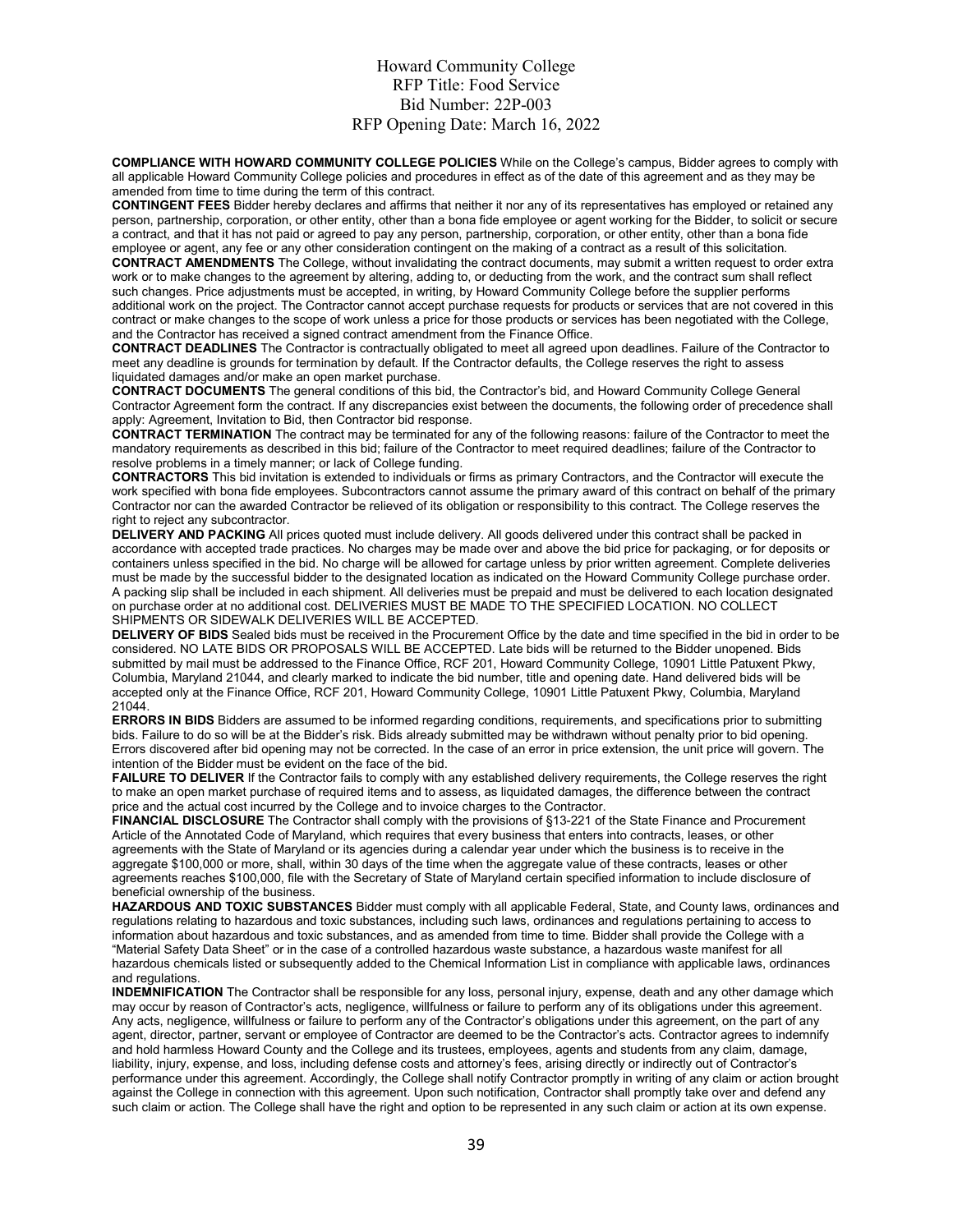As provided under Title 23 of the Howard County Code, the College will not indemnify the Contractor. This indemnification provision shall survive the termination or completion of this agreement.

**INSPECTION OF PREMISES** If a site visit is recommended or required, each Bidder is responsible for visiting the sites prior to submitting a bid in order to observe the existing conditions affecting the work, and to obtain precise dimensions of the areas involved. No allowance will be made to the successful Bidder, at a later date for additional work required because of failure to visit the site or to obtain the exact dimensions. Discrepancies, if any, must be reported to the College.

**INSURANCE** If a contract results from this bid, the Contractor shall maintain such insurance as specified in the bid documents and as will indemnify and hold harmless the College and Howard County from Workmen's Compensation and Public Liability claims for property damage and personal injury, including death, which may arise from the Contractor's operations under this contract, or by anyone directly or indirectly employed by the Contractor.

**MARYLAND PUBLIC INFORMATION ACT** Bidder recognizes that the College is subject to the Maryland Public Information Act, Title 4, of the General Provisions Article of the Annotated Code of Maryland. Bidder agrees that it will provide any justification as to why any material, in whole or in part, is deemed to be confidential, proprietary information or trade secrets and provide any justification of why such materials should not be disclosed pursuant to the Maryland Public Information Act. Bidders are advised that, upon request for this information from a third party, the College will be required to make an independent determination whether the information will be disclosed.

**MINORITY PARTICIPATION** It is the policy of Howard Community College to strongly encourage minority businesses to provide goods and services for the performance of College projects. Minority businesses are defined as firms that are 51% owned and controlled by a member of a socially or economically disadvantaged minority group, which includes African Americans, Hispanics, Native Americans, Alaskan Natives, Asians, Pacific Islanders, women, and the mentally or physically disabled.

**NON-ASSIGNMENT AND SUBCONTRACTING** Bidder shall not assign any contract or any rights or obligations hereunder without obtaining prior written consent of the College. No contract shall be made by Bidder with any other party for furnishing the services to be performed under a contract issued from this solicitation without the written approval of the College. These provisions will not be taken as requiring the approval of the contract of employment between Bidder and its personnel.

**NON-COLLUSION** Bidder certifies that it has neither agreed, conspired, connived, or colluded to produce a deceptive show of competition in the compilation of the bid or offer being submitted herewith; Bidder also certifies that it has not in any manner, directly or indirectly, entered into any agreement, participated in any collusion to fix the bid price of the Bidder herein or any competitor, or otherwise taken any action in restraint of free competitive bidding in connection with the contract for which the bid is submitted. **NON-DISCRIMINATION** The Contractor agrees: (a) not to discriminate in any manner against an employee or applicant for

employment because of race, color, religion, creed, age, sex, marital status, national origin, ancestry or disability of a qualified individual with a disability; (b) to include a provision similar to that contained in subsection (a), above, in any subcontract except a subcontract for standard commercial supplies or raw materials; and (c) to post and to cause subcontractors to post in conspicuous places available to employees and applicants for employment, notices setting forth the substance of this clause.

**NON-HIRING OF EMPLOYEES** No employee of the College or of the State of Maryland, or any department, commission, agency or branch thereof whose duties as employees include matters relating to or affecting the subject matter of this bid shall, during the pendency and term of this contract and while an employee, become or be an employee of the contractor or any entity that is a subcontractor on this contract.

**NOTICE TO CURE** The College reserves the right to cancel the contract if the Contractor's performance is unsatisfactory to the College. It is understood, however, that if at any time during the term of the contract, performance is deemed to be unsatisfactory, the College shall so notify the Contractor in writing, and the Contractor shall correct such unsatisfactory conditions within thirty (30) calendar days from receipt of such notification. If such corrections are not made within the specified period, the College may terminate the contract.

**PATENTS** Bidder guarantees that the sale and use of the goods offered will not infringe upon any U.S. or foreign patent. Bidder will at Bidder's own expense, indemnify, protect and save harmless the College, its trustees, employees, agents and students with respect to any claim, action, cost or judgment for patent infringement, arising out of the purchase or use of these goods. **PREPARATION OF BID** Bids submitted must be hand signed by an authorized agent of the company submitting the bid. Notification of award will be made by "Notice of Intent to Award" and/or purchase order. A Bidder may attach a letter of explanation to the bid for clarification. Bidders will be required, if requested by Howard Community College, to furnish satisfactory evidence that they are, in fact, bona fide manufacturers of or dealers in the items listed, and have a regularly established place of business. The College reserves the right to inspect any Bidder's place of business prior to award of contract to determine Bidder responsibility. **POLITICAL CONTRIBUTION DISCLOSURE** The Contractor shall comply with §§14-101-14-108, of the Election Law Article of the

Annotated Code of Maryland, which requires that every person that enters into contracts, leases, or other agreements with the State, a county, or an incorporated municipality, or their agencies, during a calendar year in which the person receives in the aggregate \$100,000 or more, shall file with the State Board of Elections a statement disclosing contributions in excess of \$500 made during the reporting period to a candidate for elective office in any primary or general election.

**PRODUCT TESTING DURING TERM OF CONTRACT** Goods delivered under any contract resulting from this Invitation to Bid may be tested for compliance with specifications stipulated herein. Any shipment failing to meet or comply fully with the specification requirements will be rejected. The cost of testing a representative sample of an order or shipment for acceptance shall be borne by the College unless the order is rejected for failure to meet specifications or purchase description. In such cases of rejection, the cost of testing will be charged back to the Contractor.

**PUBLICITY** The Contractor shall not in any way or in any form publicize or advertise in any manner the fact that it is providing services to the College without the express written approval of the College's Public Relations & Marketing Office obtained in advance, for each item of advertising or publicity. However, nothing herein shall preclude the Contractor from listing the College on its routine client list for matters of references.

**RECORD RETENTION** If awarded a contract, Contractor shall maintain books and records relating to the subject matter of this agreement, including but not limited to all charges to the College, for a period of three (3) years from the date of final payment under this agreement.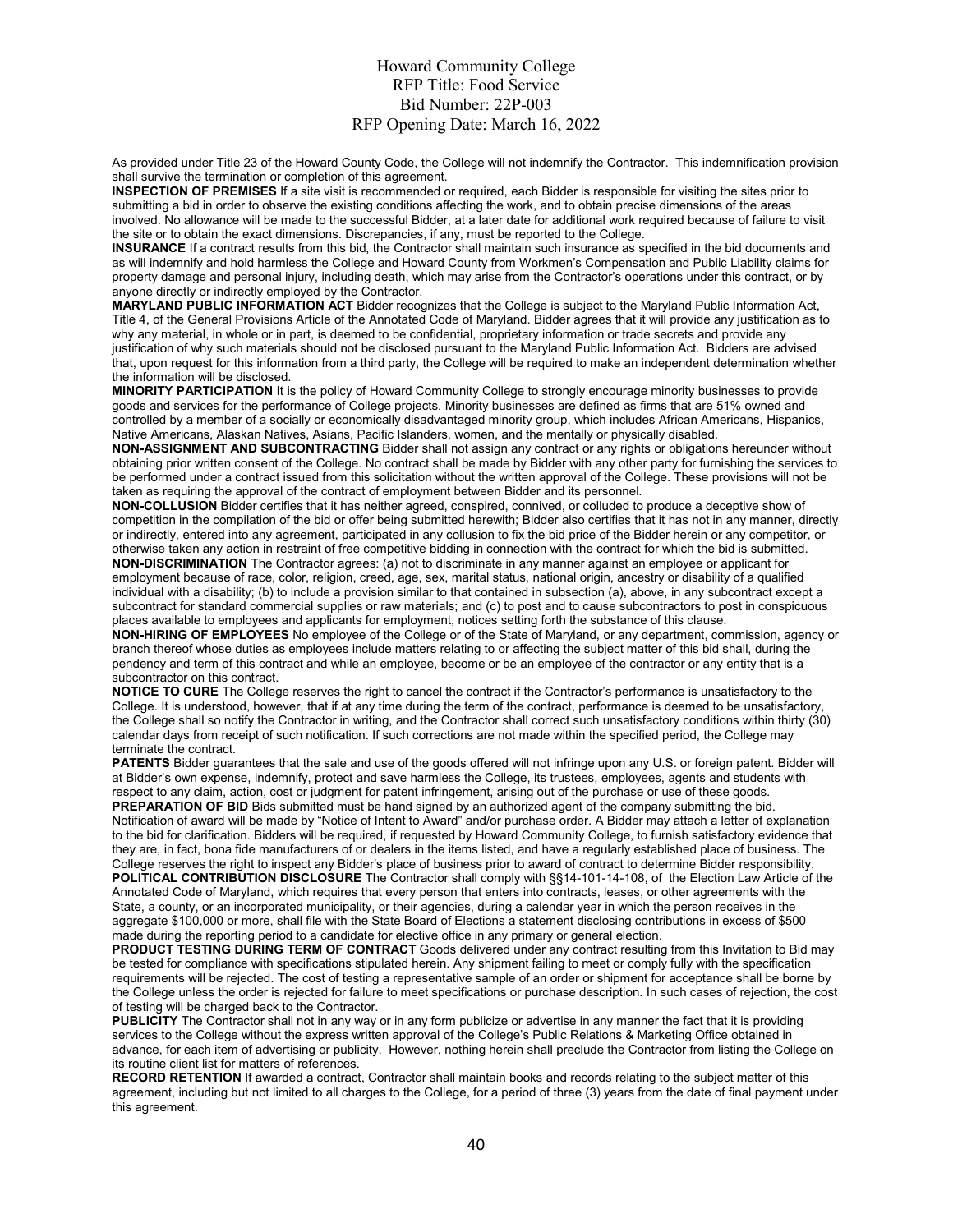**REFERENCES** Bidder must provide at least three references from former or current clients who can confirm the Bidder's experience with projects that are similar in size or scope. All reference information must include the company's name and address and the contact's name and telephone number. The references provided must be able to confirm, without reservation, the Bidder's ability to provide the level of services requested in this solicitation. References from other higher education institutions or government agencies are preferred but not required.

**REGISTRATION OF CORPORATIONS NOT REGISTERED IN THE STATE OF MARYLAND** Pursuant to §7-202 et. seq. of the Corporation and Associations Article of the Annotated Code of Maryland, corporations not incorporated in the State of Maryland shall be registered with the State Department of Assessments and Taxation, 301 West Preston Street, Baltimore, Maryland 21201 before doing any interstate or foreign business in this State. A copy of the registration or application for registration may be requested by the College.

**REJECTIONS AND CANCELLATIONS** Howard Community College reserves the right to accept or reject any or all bids in whole or in part for any reason, including the availability of funding for the project. The College reserves the right to waive any informality and to make awards in the best interest of the College. The College also reserves the right to reject the bid of any Bidder who has previously failed to perform adequately on a prior award for furnishing goods and/or services similar in nature to those requested in this bid. The College may cancel this solicitation in whole or in part, at its sole discretion.

**RIGHT TO STOP WORK** If the College determines, either directly or indirectly, that the Contractor's performance is not within the specifications, terms or conditions of this bid or that the quality of the job is unacceptable, the College has the right to stop the work. The stoppage of work shall continue until the default has been corrected and/or corrective steps have been taken to the satisfaction of the College. The College also reserves the right to re-bid this contract if it is decided that performance is not within the specifications as set out.

**SAMPLES AND CATALOG CUTS** If samples are required, Bidder shall be responsible for delivery of samples to location indicated.<br>All sample packages shall be marked "Sample for Procurement Office, Bid No. " and each sample s All sample packages shall be marked "Sample for Procurement Office, Bid No. bear the name of the Bidder. Failure of the Bidder to clearly identify samples as indicated may result in rejection of bid. The College reserves the right to test any materials, equipment or supplies delivered to determine if the specifications have been met. The Sample shall be identical to the item the Bidder proposes to furnish should it be awarded a contract and shall be packaged in the same manner as they will be packaged during the contract term. Samples will not be returned.

**SIGNATURE** Each bid must show the full business address and telephone number of the Bidder and be signed by the person or persons legally authorized to sign such contracts. All correspondence concerning the bid and contract, will be mailed or delivered to the address shown on the bid. NO BID WILL BE ACCEPTED WITHOUT ORIGINAL SIGNATURE.

**SPECIFICATIONS AND SCOPE OF WORK** The specifications listed herein may or may not specify all technical requirements which are needed to achieve the end result. When accepting the award, the Contractor assumes the responsibility of accomplishing the task requested in this document. Any omission of parts, products, processes, etc. in the specifications are the responsibility of the Contractor and the College will not bear the responsibility of their omission. If omissions in the specifications are discovered and these omissions will impact the contract price then it is the responsibility of the Bidder to note these omissions, in writing, prior to accepting the award. If these omissions are not noted prior to award then the Contractor's silence is deemed as full and complete acceptance and any additional costs will be borne by the Contractor.

**SUBCONTRACTORS** Offerors must submit the names and addresses of all subcontractors to be retained for this project. The College reserves the right to reject. Subcontractors shall conform in all respects to the applicable provisions specified for the prime contractor and shall be subject to approval by the College. If a subcontractor is determined to be unacceptable by the College, the firm shall substitute an acceptable subcontractor with no change in any Contract unit prices or overall Contract sum. If a firm fails, within a timely manner, to propose another subcontractor to whom the College has no objection, the College reserves the right to reject the proposal. The firm will use only those subcontractors approved by the College. All subcontractors shall comply with federal and state laws and regulations which are applicable to the services covered by the subcontractor and shall include all terms and conditions set forth herein which apply with equal force to the subcontractor, as if they were the Contractor referred to herein. The Contractor is responsible for the Contract performance, whether or not subcontractors are used.

**TAXES** The College is exempt from Federal and Maryland taxes. Exemption Certificates are available upon request. Bidder shall be responsible for the payment of any and all applicable taxes resulting from any award and any activities hereunder, including but not limited to any applicable amusement or sales taxes. For construction projects: in accordance with COMAR 03.06.01.22c(2)(b), the tax exemption certificate of otherwise exempt governmental entities may not be used for the purchase of materials to be incorporated into the real property on College construction projects.

**TERMINATION BASED ON LACK OF FUNDING** Any contract awarded as a result of this solicitation will be subject to funding and continued appropriation of sufficient funds for the contract. For purposes of this solicitation, the College's appropriating authority is deemed to be the Board of Trustees of Howard Community College. Insufficient funds shall be grounds for immediate termination of the contract.

**TERMINATION OF CONTRACT** The College reserves the right to cancel the Contract awarded to the Contractor if, in the College's judgment, performance under the Contract is unsatisfactory. It is understood, however, that if at any time during the term of the Contract, performance there under is deemed to be unsatisfactory, the College shall so notify the Contractor in writing, and the Contractor shall correct such unsatisfactory conditions within fifteen (15) calendar days from the receipt of such notification. If such corrections are not made within the specified period, the College may terminate the Contract at that time.

**TERMINATION FOR DEFAULT** If an award results from this bid, and the Contractor has not performed or has unsatisfactorily performed the contract, payment shall be withheld at the discretion of the College. Failure on the part of the contractor to fulfill contractual obligations shall be considered just cause for termination of the contract and the Contractor is not entitled to recover any costs incurred by the Contractor up to the date of termination.

**TERMINATION FOR THE CONVENIENCE OF THE COLLEGE** The performance of the work or services under a contract as a result of this solicitation may be terminated in whole or in part, whenever the President of Howard Community College shall deem that termination is in the best interest of the College. Such determination shall be at the sole discretion of the President or her designee. In such event, the College shall be liable only for payment in accordance with the payment provisions of the contract for